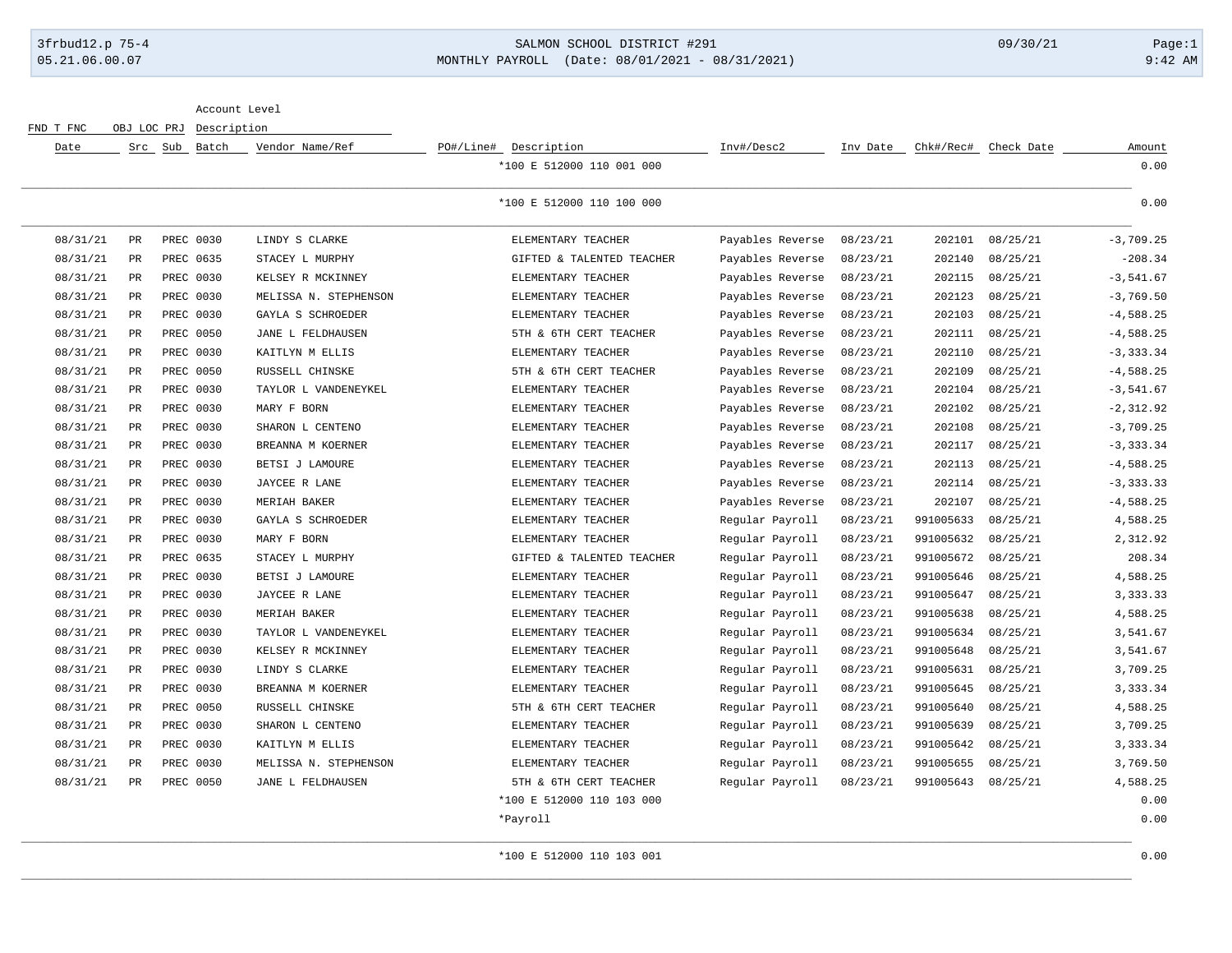# 3frbud12.p 75-4 SALMON SCHOOL DISTRICT #291 09/30/21 Page:2 05.21.06.00.07 MONTHLY PAYROLL (Date: 08/01/2021 - 08/31/2021) 9:42 AM

| FND T FNC | OBJ LOC PRJ     | Description | Account Level        |                           |                  |          |                    |                  |              |
|-----------|-----------------|-------------|----------------------|---------------------------|------------------|----------|--------------------|------------------|--------------|
| Date      | Src             | Sub Batch   | Vendor Name/Ref      | PO#/Line#<br>Description  | Inv#/Desc2       | Inv Date | Chk#/Rec#          | Check Date       | Amount       |
| 08/31/21  | PR              | PREC 0010   | DARLA D HUGHES       | K-GAR CERT                | Payables Reverse | 08/23/21 | 202112             | 08/25/21         | $-3,541.67$  |
| 08/31/21  | PR              | PREC 0030   | MARY F BORN          | ELEMENTARY TEACHER        | Payables Reverse | 08/23/21 | 202102             | 08/25/21         | $-2, 312.91$ |
| 08/31/21  | PR              | PREC 0030   | MARY F BORN          | ELEMENTARY TEACHER        | Regular Payroll  | 08/23/21 | 991005632          | 08/25/21         | 2,312.91     |
| 08/31/21  | $\mbox{\sf PR}$ | PREC 0010   | DARLA D HUGHES       | K-GAR CERT                | Regular Payroll  | 08/23/21 | 991005644          | 08/25/21         | 3,541.67     |
|           |                 |             |                      | *100 E 512000 110 103 111 |                  |          |                    |                  | 0.00         |
|           |                 |             |                      | *Payroll                  |                  |          |                    |                  | 0.00         |
| 08/31/21  | <b>PR</b>       | PREC 0010   | KAREN L SORBY-WIRTH  | K-GAR CERT                | Payables Reverse | 08/23/21 | 202122             | 08/25/21         | $-3,541.67$  |
| 08/31/21  | PR              | PREC 0010   | KAREN L SORBY-WIRTH  | K-GAR CERT                | Regular Payroll  | 08/23/21 | 991005654          | 08/25/21         | 3,541.67     |
|           |                 |             |                      | *100 E 512000 110 103 350 |                  |          |                    |                  | 0.00         |
|           |                 |             |                      | *Payroll                  |                  |          |                    |                  | 0.00         |
|           |                 |             |                      | *100 E 512000 110 602 000 |                  |          |                    |                  | 0.00         |
| 08/15/21  | <b>PR</b>       | PREC PARAH  | JOSIE JESSICA GORDON | Paraprofessional Hourly   | Payables Reverse | 08/23/21 |                    | 2021212 08/25/21 | $-128.42$    |
| 08/15/21  | $_{\rm PR}$     | PREC PARAH  | JOSIE JESSICA GORDON | Paraprofessional Hourly   | Regular Payroll  | 08/23/21 | 991005712 08/25/21 |                  | 128.42       |
|           |                 |             |                      | *100 E 512000 115 103 000 |                  |          |                    |                  | 0.00         |
|           |                 |             |                      | *Payroll                  |                  |          |                    |                  | 0.00         |
|           |                 |             |                      | *100 E 512000 115 103 350 |                  |          |                    |                  | 0.00         |
|           |                 |             |                      | *100 E 512000 160 103 199 |                  |          |                    |                  | 0.00         |
|           |                 |             |                      | *100 E 512000 165 100 000 |                  |          |                    |                  | 0.00         |
|           |                 |             |                      | *100 E 512000 165 103 000 |                  |          |                    |                  | 0.00         |
|           |                 |             |                      | *100 E 512000 165 104 000 |                  |          |                    |                  | 0.00         |
|           |                 |             |                      | *100 E 512000 210 001 000 |                  |          |                    |                  | 0.00         |
|           |                 |             |                      | *100 E 512000 210 100 000 |                  |          |                    |                  | 0.00         |
| 08/15/21  | PR              | PBEN 7550   | JOSIE JESSICA GORDON | 7550                      | Payables Reverse | 08/23/21 | 2021212            | 08/25/21         | $-15.34$     |
| 08/15/21  | $_{\rm PR}$     | PBEN 7550   | JOSIE JESSICA GORDON | 7550                      | Regular Payroll  | 08/23/21 | 991005712          | 08/25/21         | 15.33        |
| 08/31/21  | PR              | PBEN 7550   | RUSSELL CHINSKE      | 7550                      | Payables Reverse | 08/23/21 | 202109             | 08/25/21         | $-547.84$    |
| 08/31/21  | PR              | PBEN 7550   | LINDY S CLARKE       | 7550                      | Payables Reverse | 08/23/21 | 202101             | 08/25/21         | $-442.88$    |
| 08/31/21  | PR              | PBEN 7550   | STACEY L MURPHY      | 7550                      | Payables Reverse | 08/23/21 | 202140             | 08/25/21         | $-24.88$     |
| 08/31/21  | $\mathtt{PR}$   | PBEN 7550   | KELSEY R MCKINNEY    | 7550                      | Payables Reverse | 08/23/21 | 202115             | 08/25/21         | $-422.88$    |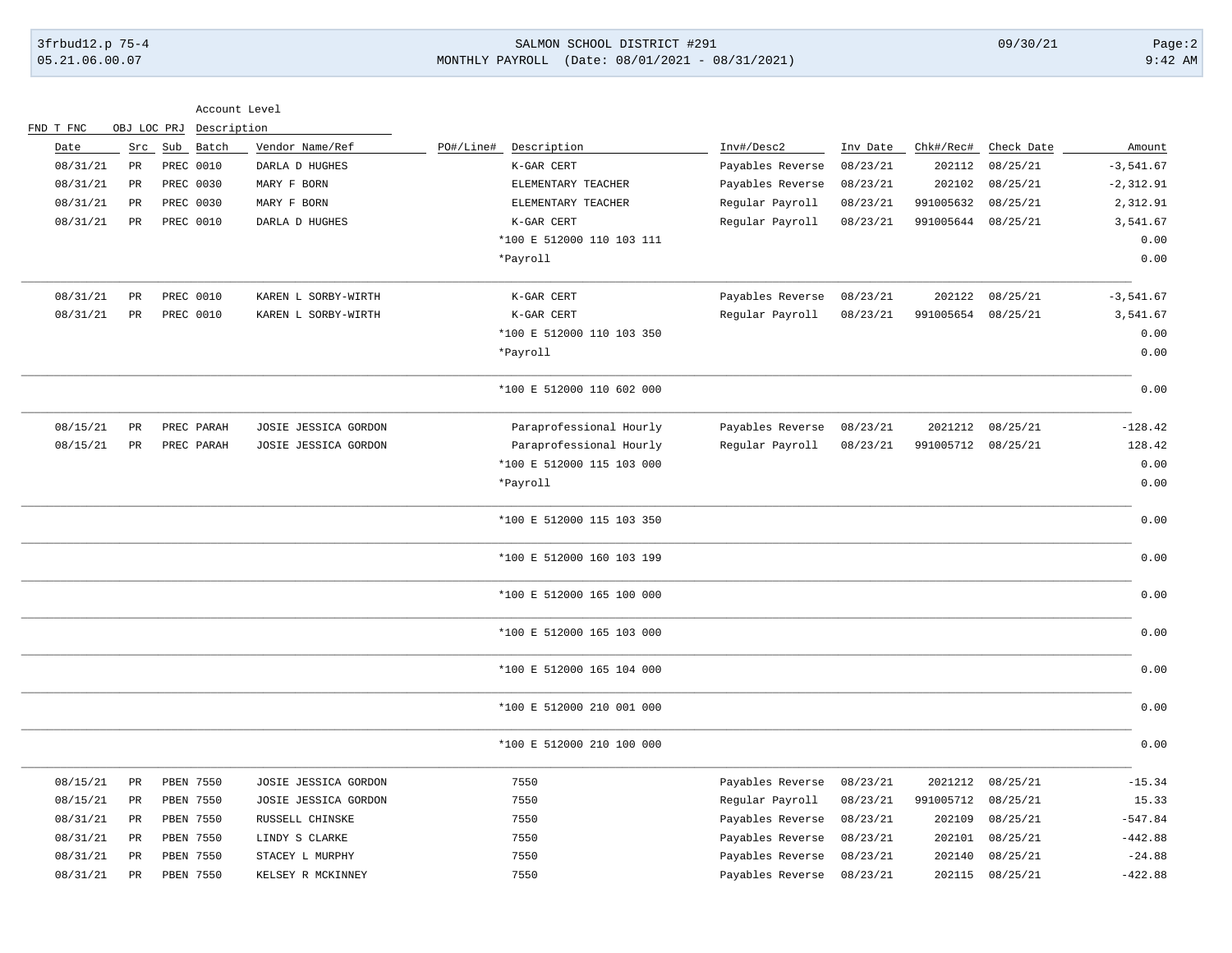# 3frbud12.p 75-4 SALMON SCHOOL DISTRICT #291 09/30/21 Page:3 05.21.06.00.07 MONTHLY PAYROLL (Date: 08/01/2021 - 08/31/2021) 9:42 AM

Account Level

| 100 E 512000 210 103 000 (continued) |               |               |                       |           |                           |                  |          |                    |            |           |
|--------------------------------------|---------------|---------------|-----------------------|-----------|---------------------------|------------------|----------|--------------------|------------|-----------|
| Date                                 |               | Src Sub Batch | Vendor Name/Ref       | PO#/Line# | Description               | Inv#/Desc2       | Inv Date | Chk#/Rec#          | Check Date | Amount    |
| 08/31/21                             | PR            | PBEN 7550     | GAYLA S SCHROEDER     |           | 7550                      | Payables Reverse | 08/23/21 | 202103             | 08/25/21   | $-547.84$ |
| 08/31/21                             | PR            | PBEN 7550     | KAITLYN M ELLIS       |           | 7550                      | Payables Reverse | 08/23/21 | 202110             | 08/25/21   | $-398.00$ |
| 08/31/21                             | PR            | PBEN 7550     | JANE L FELDHAUSEN     |           | 7550                      | Payables Reverse | 08/23/21 | 202111             | 08/25/21   | $-547.84$ |
| 08/31/21                             | $_{\rm PR}$   | PBEN 7550     | JAYCEE R LANE         |           | 7550                      | Payables Reverse | 08/23/21 | 202114             | 08/25/21   | $-398.00$ |
| 08/31/21                             | $_{\rm PR}$   | PBEN 7550     | SHARON L CENTENO      |           | 7550                      | Payables Reverse | 08/23/21 | 202108             | 08/25/21   | $-442.88$ |
| 08/31/21                             | PR            | PBEN 7550     | MELISSA N. STEPHENSON |           | 7550                      | Payables Reverse | 08/23/21 | 202123             | 08/25/21   | $-450.08$ |
| 08/31/21                             | PR            | PBEN 7550     | TAYLOR L VANDENEYKEL  |           | 7550                      | Payables Reverse | 08/23/21 | 202104             | 08/25/21   | $-422.88$ |
| 08/31/21                             | PR            | PBEN 7550     | MARY F BORN           |           | 7550                      | Payables Reverse | 08/23/21 | 202102             | 08/25/21   | $-276.16$ |
| 08/31/21                             | $_{\rm PR}$   | PBEN 7550     | BREANNA M KOERNER     |           | 7550                      | Payables Reverse | 08/23/21 | 202117             | 08/25/21   | $-398.00$ |
| 08/31/21                             | $\mathtt{PR}$ | PBEN 7550     | BETSI J LAMOURE       |           | 7550                      | Payables Reverse | 08/23/21 | 202113             | 08/25/21   | $-547.84$ |
| 08/31/21                             | PR            | PBEN 7550     | MERIAH BAKER          |           | 7550                      | Payables Reverse | 08/23/21 | 202107             | 08/25/21   | $-547.84$ |
| 08/31/21                             | PR            | PBEN 7550     | STACEY L MURPHY       |           | 7550                      | Regular Payroll  | 08/23/21 | 991005672          | 08/25/21   | 24.88     |
| 08/31/21                             | PR            | PBEN 7550     | GAYLA S SCHROEDER     |           | 7550                      | Regular Payroll  | 08/23/21 | 991005633          | 08/25/21   | 547.84    |
| 08/31/21                             | $_{\rm PR}$   | PBEN 7550     | MARY F BORN           |           | 7550                      | Regular Payroll  | 08/23/21 | 991005632          | 08/25/21   | 276.16    |
| 08/31/21                             | PR            | PBEN 7550     | BREANNA M KOERNER     |           | 7550                      | Regular Payroll  | 08/23/21 | 991005645          | 08/25/21   | 398.00    |
| 08/31/21                             | PR            | PBEN 7550     | BETSI J LAMOURE       |           | 7550                      | Regular Payroll  | 08/23/21 | 991005646          | 08/25/21   | 547.84    |
| 08/31/21                             | PR            | PBEN 7550     | KELSEY R MCKINNEY     |           | 7550                      | Regular Payroll  | 08/23/21 | 991005648          | 08/25/21   | 422.88    |
| 08/31/21                             | PR            | PBEN 7550     | MERIAH BAKER          |           | 7550                      | Regular Payroll  | 08/23/21 | 991005638          | 08/25/21   | 547.84    |
| 08/31/21                             | $_{\rm PR}$   | PBEN 7550     | TAYLOR L VANDENEYKEL  |           | 7550                      | Regular Payroll  | 08/23/21 | 991005634          | 08/25/21   | 422.88    |
| 08/31/21                             | $_{\rm PR}$   | PBEN 7550     | LINDY S CLARKE        |           | 7550                      | Regular Payroll  | 08/23/21 | 991005631          | 08/25/21   | 442.88    |
| 08/31/21                             | PR            | PBEN 7550     | SHARON L CENTENO      |           | 7550                      | Regular Payroll  | 08/23/21 | 991005639          | 08/25/21   | 442.88    |
| 08/31/21                             | PR            | PBEN 7550     | RUSSELL CHINSKE       |           | 7550                      | Regular Payroll  | 08/23/21 | 991005640          | 08/25/21   | 547.84    |
| 08/31/21                             | $_{\rm PR}$   | PBEN 7550     | MELISSA N. STEPHENSON |           | 7550                      | Regular Payroll  | 08/23/21 | 991005655          | 08/25/21   | 450.08    |
| 08/31/21                             | $_{\rm PR}$   | PBEN 7550     | JAYCEE R LANE         |           | 7550                      | Regular Payroll  | 08/23/21 | 991005647          | 08/25/21   | 398.00    |
| 08/31/21                             | PR            | PBEN 7550     | KAITLYN M ELLIS       |           | 7550                      | Regular Payroll  | 08/23/21 | 991005642          | 08/25/21   | 398.00    |
| 08/31/21                             | PR            | PBEN 7550     | JANE L FELDHAUSEN     |           | 7550                      | Regular Payroll  | 08/23/21 | 991005643          | 08/25/21   | 547.84    |
|                                      |               |               |                       |           | *100 E 512000 210 103 000 |                  |          |                    |            | $-0.01$   |
|                                      |               |               |                       |           | *Payroll                  |                  |          |                    |            | $-0.01$   |
|                                      |               |               |                       |           | *100 E 512000 210 103 001 |                  |          |                    |            | 0.00      |
| 08/31/21                             | PR            | PBEN 7550     | MARY F BORN           |           | 7550                      | Payables Reverse | 08/23/21 | 202102             | 08/25/21   | $-276.16$ |
| 08/31/21                             | $_{\rm PR}$   | PBEN 7550     | DARLA D HUGHES        |           | 7550                      | Payables Reverse | 08/23/21 | 202112             | 08/25/21   | $-422.88$ |
| 08/31/21                             | $_{\rm PR}$   | PBEN 7550     | MARY F BORN           |           | 7550                      | Regular Payroll  | 08/23/21 | 991005632          | 08/25/21   | 276.16    |
| 08/31/21                             | PR            | PBEN 7550     | DARLA D HUGHES        |           | 7550                      | Regular Payroll  | 08/23/21 | 991005644 08/25/21 |            | 422.88    |
|                                      |               |               |                       |           | *100 E 512000 210 103 111 |                  |          |                    |            | 0.00      |
|                                      |               |               |                       |           | *Payroll                  |                  |          |                    |            | 0.00      |

\_\_\_\_\_\_\_\_\_\_\_\_\_\_\_\_\_\_\_\_\_\_\_\_\_\_\_\_\_\_\_\_\_\_\_\_\_\_\_\_\_\_\_\_\_\_\_\_\_\_\_\_\_\_\_\_\_\_\_\_\_\_\_\_\_\_\_\_\_\_\_\_\_\_\_\_\_\_\_\_\_\_\_\_\_\_\_\_\_\_\_\_\_\_\_\_\_\_\_\_\_\_\_\_\_\_\_\_\_\_\_\_\_\_\_\_\_\_\_\_\_\_\_\_\_\_\_\_\_\_\_\_\_\_\_\_\_\_\_\_\_\_\_\_\_\_\_\_\_\_\_\_\_\_\_\_\_\_\_\_\_\_\_\_\_\_\_\_\_\_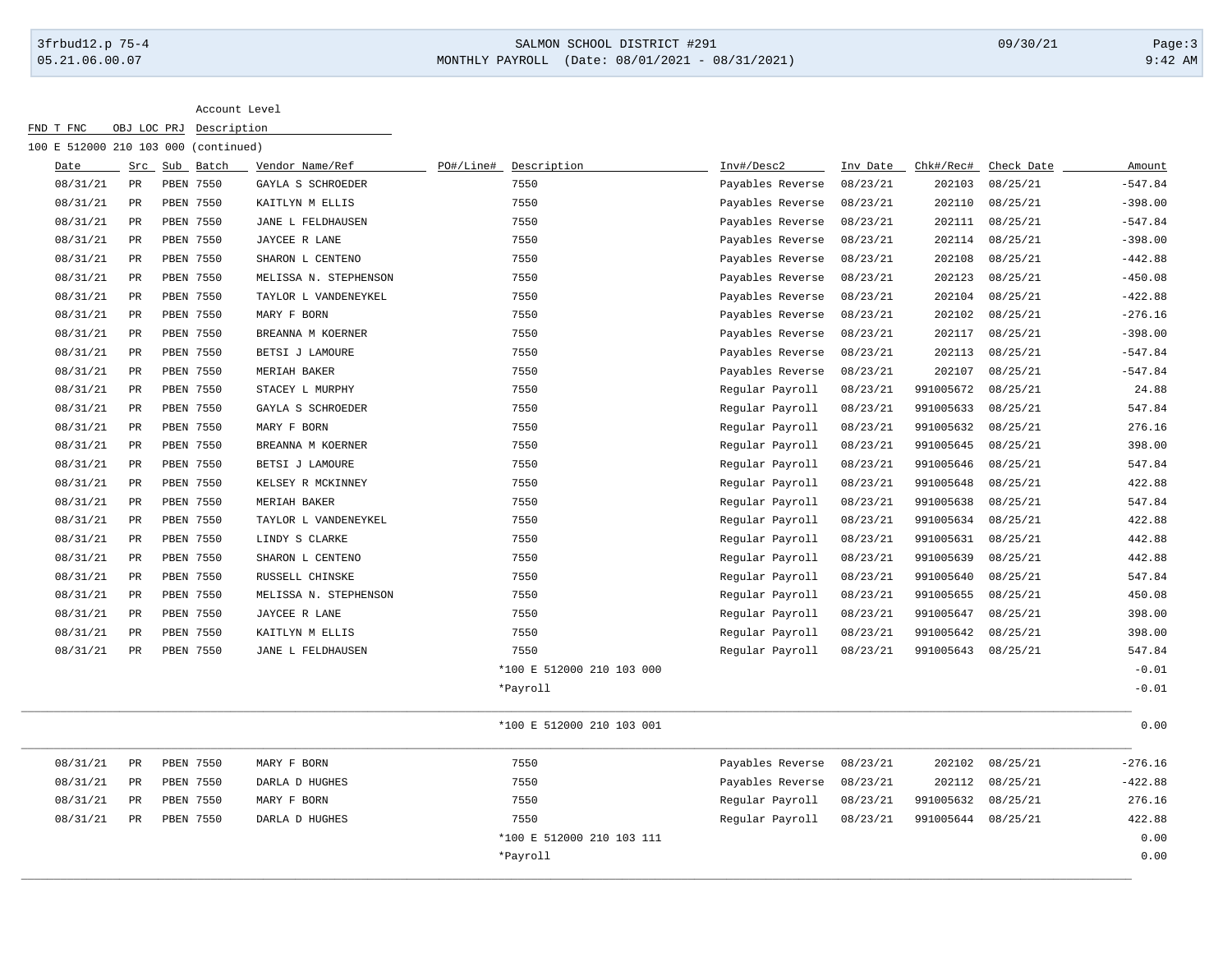### 3frbud12.p 75-4 SALMON SCHOOL DISTRICT #291 09/30/21 Page:4 05.21.06.00.07 MONTHLY PAYROLL (Date: 08/01/2021 - 08/31/2021) 9:42 AM

Account Level FND T FNC OBJ LOC PRJ Description Date Src Sub Batch Vendor Name/Ref PO#/Line# Description Inv#/Desc2 Inv Date Chk#/Rec# Check Date Amount \*100 E 512000 210 103 199 0.00 \_\_\_\_\_\_\_\_\_\_\_\_\_\_\_\_\_\_\_\_\_\_\_\_\_\_\_\_\_\_\_\_\_\_\_\_\_\_\_\_\_\_\_\_\_\_\_\_\_\_\_\_\_\_\_\_\_\_\_\_\_\_\_\_\_\_\_\_\_\_\_\_\_\_\_\_\_\_\_\_\_\_\_\_\_\_\_\_\_\_\_\_\_\_\_\_\_\_\_\_\_\_\_\_\_\_\_\_\_\_\_\_\_\_\_\_\_\_\_\_\_\_\_\_\_\_\_\_\_\_\_\_\_\_\_\_\_\_\_\_\_\_\_\_\_\_\_\_\_\_\_\_\_\_\_\_\_\_\_\_\_\_\_\_\_\_\_\_\_\_ 08/31/21 PR PBEN 7550 KAREN L SORBY-WIRTH 7550 Payables Reverse 08/23/21 202122 08/25/21 -422.88 08/31/21 PR PBEN 7550 KAREN L SORBY-WIRTH 7550 Regular Payroll 08/23/21 991005654 08/25/21 422.88 \*100 E 512000 210 103 350 0.00 \*Payroll 0.00 \_\_\_\_\_\_\_\_\_\_\_\_\_\_\_\_\_\_\_\_\_\_\_\_\_\_\_\_\_\_\_\_\_\_\_\_\_\_\_\_\_\_\_\_\_\_\_\_\_\_\_\_\_\_\_\_\_\_\_\_\_\_\_\_\_\_\_\_\_\_\_\_\_\_\_\_\_\_\_\_\_\_\_\_\_\_\_\_\_\_\_\_\_\_\_\_\_\_\_\_\_\_\_\_\_\_\_\_\_\_\_\_\_\_\_\_\_\_\_\_\_\_\_\_\_\_\_\_\_\_\_\_\_\_\_\_\_\_\_\_\_\_\_\_\_\_\_\_\_\_\_\_\_\_\_\_\_\_\_\_\_\_\_\_\_\_\_\_\_\_ \*100 E 512000 210 602 000 0.00 \_\_\_\_\_\_\_\_\_\_\_\_\_\_\_\_\_\_\_\_\_\_\_\_\_\_\_\_\_\_\_\_\_\_\_\_\_\_\_\_\_\_\_\_\_\_\_\_\_\_\_\_\_\_\_\_\_\_\_\_\_\_\_\_\_\_\_\_\_\_\_\_\_\_\_\_\_\_\_\_\_\_\_\_\_\_\_\_\_\_\_\_\_\_\_\_\_\_\_\_\_\_\_\_\_\_\_\_\_\_\_\_\_\_\_\_\_\_\_\_\_\_\_\_\_\_\_\_\_\_\_\_\_\_\_\_\_\_\_\_\_\_\_\_\_\_\_\_\_\_\_\_\_\_\_\_\_\_\_\_\_\_\_\_\_\_\_\_\_\_ \*100 E 512000 220 001 000 0.00 \_\_\_\_\_\_\_\_\_\_\_\_\_\_\_\_\_\_\_\_\_\_\_\_\_\_\_\_\_\_\_\_\_\_\_\_\_\_\_\_\_\_\_\_\_\_\_\_\_\_\_\_\_\_\_\_\_\_\_\_\_\_\_\_\_\_\_\_\_\_\_\_\_\_\_\_\_\_\_\_\_\_\_\_\_\_\_\_\_\_\_\_\_\_\_\_\_\_\_\_\_\_\_\_\_\_\_\_\_\_\_\_\_\_\_\_\_\_\_\_\_\_\_\_\_\_\_\_\_\_\_\_\_\_\_\_\_\_\_\_\_\_\_\_\_\_\_\_\_\_\_\_\_\_\_\_\_\_\_\_\_\_\_\_\_\_\_\_\_\_ \*100 E 512000 220 100 000 0.00 \_\_\_\_\_\_\_\_\_\_\_\_\_\_\_\_\_\_\_\_\_\_\_\_\_\_\_\_\_\_\_\_\_\_\_\_\_\_\_\_\_\_\_\_\_\_\_\_\_\_\_\_\_\_\_\_\_\_\_\_\_\_\_\_\_\_\_\_\_\_\_\_\_\_\_\_\_\_\_\_\_\_\_\_\_\_\_\_\_\_\_\_\_\_\_\_\_\_\_\_\_\_\_\_\_\_\_\_\_\_\_\_\_\_\_\_\_\_\_\_\_\_\_\_\_\_\_\_\_\_\_\_\_\_\_\_\_\_\_\_\_\_\_\_\_\_\_\_\_\_\_\_\_\_\_\_\_\_\_\_\_\_\_\_\_\_\_\_\_\_ 08/15/21 PR PBEN FICA JOSIE JESSICA GORDON FICA Payables Reverse 08/23/21 2021212 08/25/21 -6.65 08/15/21 PR PBEN MDCR JOSIE JESSICA GORDON MDCR Payables Reverse 08/23/21 2021212 08/25/21 -1.56 08/15/21 PR PBEN FICA JOSIE JESSICA GORDON FICA Regular Payroll 08/23/21 991005712 08/25/21 7.60 08/15/21 PR PBEN MDCR JOSIE JESSICA GORDON MDCR Regular Payroll 08/23/21 991005712 08/25/21 1.78 08/31/21 PR PBEN FICA RUSSELL CHINSKE FICA Payables Reverse 08/23/21 202109 08/25/21 -284.47 08/31/21 PR PBEN MDCR RUSSELL CHINSKE MDCR Payables Reverse 08/23/21 202109 08/25/21 -66.53 08/31/21 PR PBEN FICA LINDY S CLARKE FICA Payables Reverse 08/23/21 202101 08/25/21 -183.83 08/31/21 PR PBEN MDCR LINDY S CLARKE MDCR Payables Reverse 08/23/21 202101 08/25/21 -42.99 08/31/21 PR PBEN FICA STACEY L MURPHY FICA Payables Reverse 08/23/21 202140 08/25/21 -12.89 08/31/21 PR PBEN MDCR STACEY L MURPHY MDCR Payables Reverse 08/23/21 202140 08/25/21 -3.01 08/31/21 PR PBEN FICA KELSEY R MCKINNEY FICA Payables Reverse 08/23/21 202115 08/25/21 -216.96 08/31/21 PR PBEN MDCR KELSEY R MCKINNEY MDCR Payables Reverse 08/23/21 202115 08/25/21 -50.74 08/31/21 PR PBEN FICA GAYLA S SCHROEDER FICA Payables Reverse 08/23/21 202103 08/25/21 -281.85 08/31/21 PR PBEN MDCR GAYLA S SCHROEDER MDCR Payables Reverse 08/23/21 202103 08/25/21 -65.92 08/31/21 PR PBEN FICA KAITLYN M ELLIS FICA Payables Reverse 08/23/21 202110 08/25/21 -204.04 08/31/21 PR PBEN MDCR KAITLYN M ELLIS MDCR Payables Reverse 08/23/21 202110 08/25/21 -47.72 08/31/21 PR PBEN FICA JANE L FELDHAUSEN FICA Payables Reverse 08/23/21 202111 08/25/21 -279.79 08/31/21 PR PBEN MDCR JANE L FELDHAUSEN MDCR Payables Reverse 08/23/21 202111 08/25/21 -65.43 08/31/21 PR PBEN FICA JAYCEE RLANE  $P_0$  FICA Payables Reverse 08/23/21 202114 08/25/21 -204.04 08/31/21 PR PBEN MDCR JAYCEE RLANE 1999 - 1999 MDCR Payables Reverse 08/23/21 202114 08/25/21 -47.72 08/31/21 PR PBEN FICA SHARON L CENTENO FICA Payables Reverse 08/23/21 202108 08/25/21 -224.73 08/31/21 PR PBEN MDCR SHARON L CENTENO MDCR Payables Reverse 08/23/21 202108 08/25/21 -52.56 08/31/21 PR PBEN FICA MELISSA N. STEPHENSON FICA Payables Reverse 08/23/21 202123 08/25/21 -231.09 08/31/21 PR PBEN MDCR MELISSA N. STEPHENSON MDCR Payables Reverse 08/23/21 202123 08/25/21 -54.04 08/31/21 PR PBEN FICA TAYLOR L VANDENEYKEL FICA Payables Reverse 08/23/21 202104 08/25/21 -211.56 08/31/21 PR PBEN MDCR TAYLOR L VANDENEYKEL MDCR Payables Reverse 08/23/21 202104 08/25/21 -49.48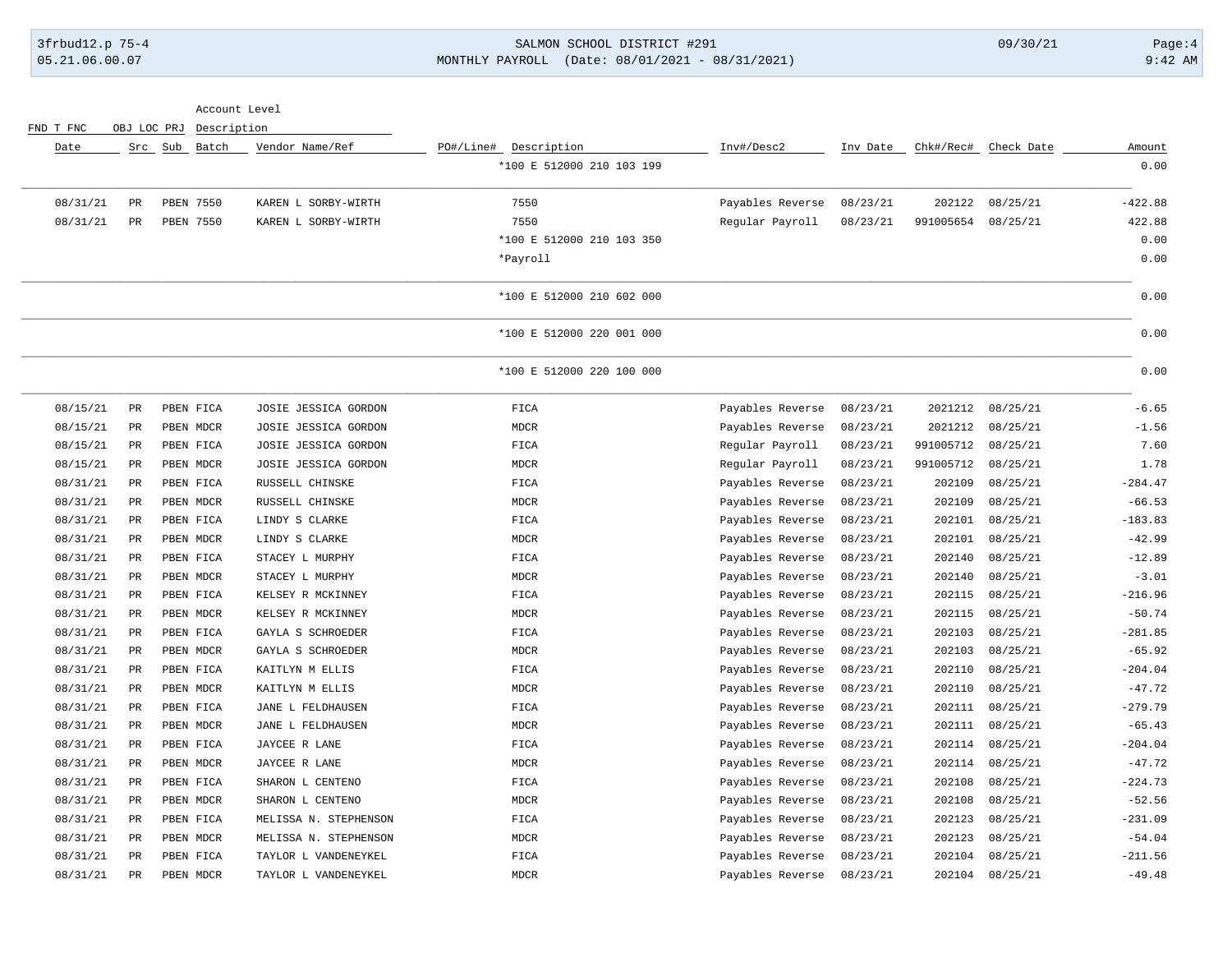### 3frbud12.p 75-4 SALMON SCHOOL DISTRICT #291 09/30/21 Page:5 05.21.06.00.07 MONTHLY PAYROLL (Date: 08/01/2021 - 08/31/2021) 9:42 AM

Account Level

| FND T FNC |          | OBJ LOC PRJ | Description                          |                       |           |              |                  |          |           |            |           |
|-----------|----------|-------------|--------------------------------------|-----------------------|-----------|--------------|------------------|----------|-----------|------------|-----------|
|           |          |             | 100 E 512000 220 103 000 (continued) |                       |           |              |                  |          |           |            |           |
|           | Date     | Src         | Sub Batch                            | Vendor Name/Ref       | PO#/Line# | Description  | Inv#/Desc2       | Inv Date | Chk#/Rec# | Check Date | Amount    |
|           | 08/31/21 | $_{\rm PR}$ | PBEN FICA                            | MARY F BORN           |           | FICA         | Payables Reverse | 08/23/21 | 202102    | 08/25/21   | $-143.40$ |
|           | 08/31/21 | PR          | PBEN MDCR                            | MARY F BORN           |           | <b>MDCR</b>  | Payables Reverse | 08/23/21 | 202102    | 08/25/21   | $-33.54$  |
|           | 08/31/21 | $_{\rm PR}$ | PBEN FICA                            | BREANNA M KOERNER     |           | FICA         | Payables Reverse | 08/23/21 | 202117    | 08/25/21   | $-204.04$ |
|           | 08/31/21 | $_{\rm PR}$ | PBEN MDCR                            | BREANNA M KOERNER     |           | <b>MDCR</b>  | Payables Reverse | 08/23/21 | 202117    | 08/25/21   | $-47.72$  |
|           | 08/31/21 | PR          | PBEN FICA                            | BETSI J LAMOURE       |           | FICA         | Payables Reverse | 08/23/21 | 202113    | 08/25/21   | $-284.47$ |
|           | 08/31/21 | PR          | PBEN MDCR                            | BETSI J LAMOURE       |           | MDCR         | Payables Reverse | 08/23/21 | 202113    | 08/25/21   | $-66.53$  |
|           | 08/31/21 | PR          | PBEN FICA                            | MERIAH BAKER          |           | FICA         | Payables Reverse | 08/23/21 | 202107    | 08/25/21   | $-256.20$ |
|           | 08/31/21 | PR          | PBEN MDCR                            | MERIAH BAKER          |           | <b>MDCR</b>  | Payables Reverse | 08/23/21 | 202107    | 08/25/21   | $-59.92$  |
|           | 08/31/21 | PR          | PBEN FICA                            | STACEY L MURPHY       |           | FICA         | Regular Payroll  | 08/23/21 | 991005672 | 08/25/21   | 12.89     |
|           | 08/31/21 | PR          | PBEN MDCR                            | STACEY L MURPHY       |           | <b>MDCR</b>  | Regular Payroll  | 08/23/21 | 991005672 | 08/25/21   | 3.01      |
|           | 08/31/21 | $_{\rm PR}$ | PBEN MDCR                            | MERIAH BAKER          |           | $\tt MDCR$   | Regular Payroll  | 08/23/21 | 991005638 | 08/25/21   | 59.92     |
|           | 08/31/21 | PR          | PBEN FICA                            | GAYLA S SCHROEDER     |           | FICA         | Regular Payroll  | 08/23/21 | 991005633 | 08/25/21   | 281.85    |
|           | 08/31/21 | PR          | PBEN MDCR                            | GAYLA S SCHROEDER     |           | <b>MDCR</b>  | Regular Payroll  | 08/23/21 | 991005633 | 08/25/21   | 65.92     |
|           | 08/31/21 | PR          | PBEN FICA                            | MARY F BORN           |           | FICA         | Regular Payroll  | 08/23/21 | 991005632 | 08/25/21   | 143.40    |
|           | 08/31/21 | PR          | PBEN MDCR                            | MARY F BORN           |           | MDCR         | Regular Payroll  | 08/23/21 | 991005632 | 08/25/21   | 33.54     |
|           | 08/31/21 | PR          | PBEN FICA                            | BREANNA M KOERNER     |           | FICA         | Regular Payroll  | 08/23/21 | 991005645 | 08/25/21   | 194.84    |
|           | 08/31/21 | PR          | PBEN MDCR                            | BREANNA M KOERNER     |           | MDCR         | Regular Payroll  | 08/23/21 | 991005645 | 08/25/21   | 45.57     |
|           | 08/31/21 | PR          | PBEN FICA                            | BETSI J LAMOURE       |           | FICA         | Regular Payroll  | 08/23/21 | 991005646 | 08/25/21   | 284.47    |
|           | 08/31/21 | PR          | PBEN MDCR                            | BETSI J LAMOURE       |           | MDCR         | Regular Payroll  | 08/23/21 | 991005646 | 08/25/21   | 66.53     |
|           | 08/31/21 | PR          | PBEN FICA                            | KELSEY R MCKINNEY     |           | FICA         | Regular Payroll  | 08/23/21 | 991005648 | 08/25/21   | 216.96    |
|           | 08/31/21 | PR          | PBEN MDCR                            | KELSEY R MCKINNEY     |           | <b>MDCR</b>  | Regular Payroll  | 08/23/21 | 991005648 | 08/25/21   | 50.74     |
|           | 08/31/21 | $_{\rm PR}$ | PBEN FICA                            | JANE L FELDHAUSEN     |           | ${\tt FICA}$ | Regular Payroll  | 08/23/21 | 991005643 | 08/25/21   | 279.79    |
|           | 08/31/21 | PR          | PBEN MDCR                            | JANE L FELDHAUSEN     |           | <b>MDCR</b>  | Regular Payroll  | 08/23/21 | 991005643 | 08/25/21   | 65.43     |
|           | 08/31/21 | PR          | PBEN FICA                            | MERIAH BAKER          |           | FICA         | Regular Payroll  | 08/23/21 | 991005638 | 08/25/21   | 256.20    |
|           | 08/31/21 | $_{\rm PR}$ | PBEN FICA                            | TAYLOR L VANDENEYKEL  |           | FICA         | Regular Payroll  | 08/23/21 | 991005634 | 08/25/21   | 211.56    |
|           | 08/31/21 | PR          | PBEN MDCR                            | TAYLOR L VANDENEYKEL  |           | <b>MDCR</b>  | Regular Payroll  | 08/23/21 | 991005634 | 08/25/21   | 49.48     |
|           | 08/31/21 | PR          | PBEN MDCR                            | RUSSELL CHINSKE       |           | <b>MDCR</b>  | Regular Payroll  | 08/23/21 | 991005640 | 08/25/21   | 66.53     |
|           | 08/31/21 | PR          | PBEN FICA                            | LINDY S CLARKE        |           | FICA         | Regular Payroll  | 08/23/21 | 991005631 | 08/25/21   | 183.83    |
|           | 08/31/21 | PR          | PBEN MDCR                            | LINDY S CLARKE        |           | <b>MDCR</b>  | Regular Payroll  | 08/23/21 | 991005631 | 08/25/21   | 42.99     |
|           | 08/31/21 | $_{\rm PR}$ | PBEN FICA                            | SHARON L CENTENO      |           | FICA         | Regular Payroll  | 08/23/21 | 991005639 | 08/25/21   | 224.73    |
|           | 08/31/21 | PR          | PBEN MDCR                            | SHARON L CENTENO      |           | <b>MDCR</b>  | Regular Payroll  | 08/23/21 | 991005639 | 08/25/21   | 52.56     |
|           | 08/31/21 | PR          | PBEN FICA                            | RUSSELL CHINSKE       |           | FICA         | Regular Payroll  | 08/23/21 | 991005640 | 08/25/21   | 284.47    |
|           | 08/31/21 | PR          | PBEN FICA                            | MELISSA N. STEPHENSON |           | FICA         | Regular Payroll  | 08/23/21 | 991005655 | 08/25/21   | 231.09    |
|           | 08/31/21 | PR          | PBEN MDCR                            | MELISSA N. STEPHENSON |           | <b>MDCR</b>  | Regular Payroll  | 08/23/21 | 991005655 | 08/25/21   | 54.04     |
|           | 08/31/21 | PR          | PBEN FICA                            | JAYCEE R LANE         |           | FICA         | Regular Payroll  | 08/23/21 | 991005647 | 08/25/21   | 204.04    |

08/31/21 PR PBEN MDCR JAYCEE R LANE MDCR Regular Payroll 08/23/21 991005647 08/25/21 47.72 08/31/21 PR PBEN FICA KAITLYN M ELLIS FICA Regular Payroll 08/23/21 991005642 08/25/21 204.04 08/31/21 PR PBEN MDCR KAITLYN M ELLIS MDCR Regular Payroll 08/23/21 991005642 08/25/21 47.72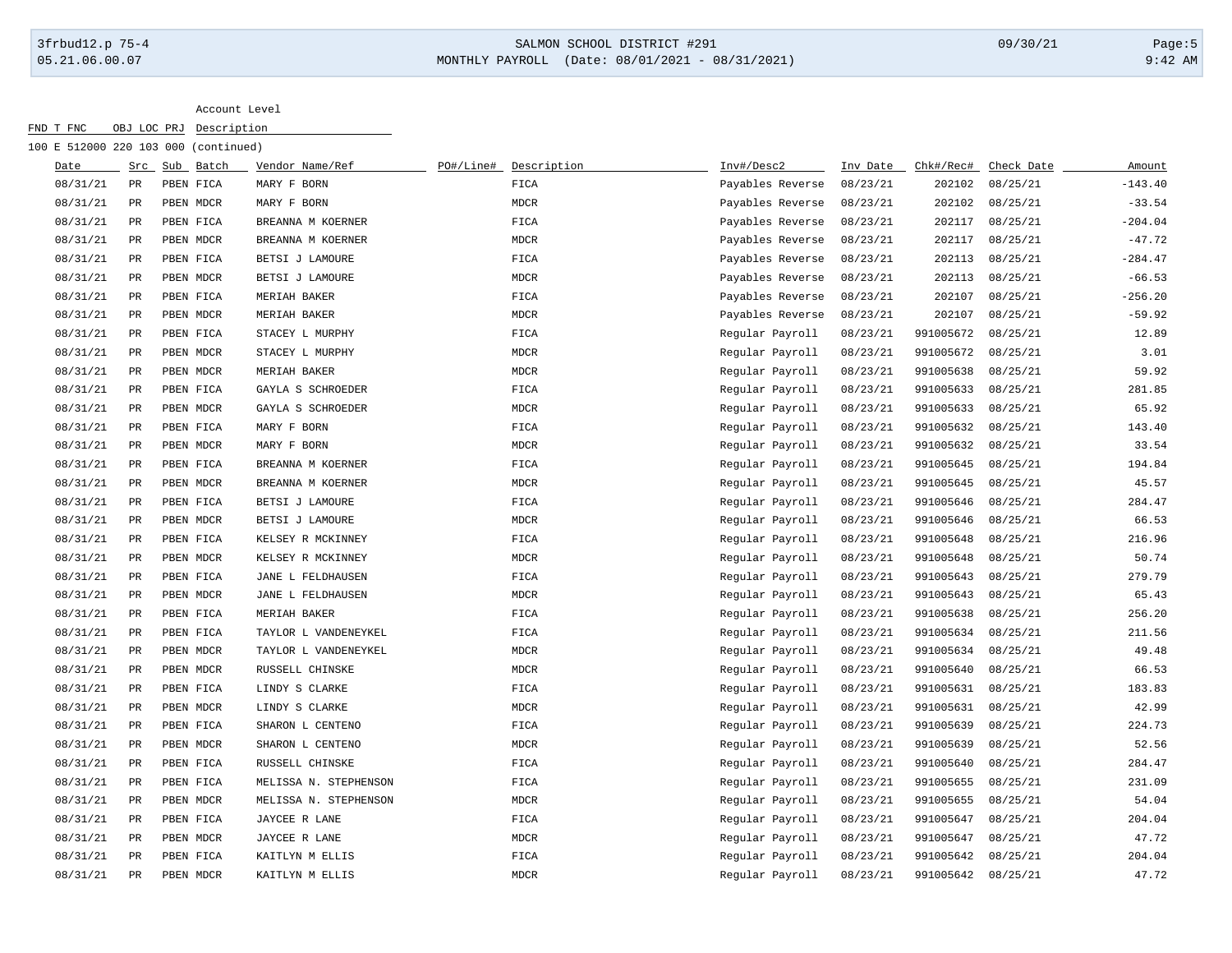### 3frbud12.p 75-4 SALMON SCHOOL DISTRICT #291 09/30/21 Page:6 05.21.06.00.07 MONTHLY PAYROLL (Date: 08/01/2021 - 08/31/2021) 9:42 AM

| Account Level                        |                      |                         |                      |                           |                  |          |           |            |           |
|--------------------------------------|----------------------|-------------------------|----------------------|---------------------------|------------------|----------|-----------|------------|-----------|
| FND T FNC                            |                      | OBJ LOC PRJ Description |                      |                           |                  |          |           |            |           |
| 100 E 512000 220 103 000 (continued) |                      |                         |                      |                           |                  |          |           |            |           |
| Date                                 |                      | Src Sub Batch           | Vendor Name/Ref      | PO#/Line# Description     | Inv#/Desc2       | Inv Date | Chk#/Rec# | Check Date | Amount    |
|                                      |                      |                         |                      | *100 E 512000 220 103 000 |                  |          |           |            | $-10.18$  |
|                                      |                      |                         |                      | *Payroll                  |                  |          |           |            | $-10.18$  |
|                                      |                      |                         |                      | *100 E 512000 220 103 001 |                  |          |           |            | 0.00      |
| 08/31/21                             | PR                   | PBEN MDCR               | MARY F BORN          | <b>MDCR</b>               | Payables Reverse | 08/23/21 | 202102    | 08/25/21   | $-33.53$  |
| 08/31/21                             | PR                   | PBEN FICA               | MARY F BORN          | FICA                      | Payables Reverse | 08/23/21 | 202102    | 08/25/21   | $-143.40$ |
| 08/31/21                             | $\mbox{\textsf{PR}}$ | PBEN FICA               | DARLA D HUGHES       | FICA                      | Payables Reverse | 08/23/21 | 202112    | 08/25/21   | $-214.34$ |
| 08/31/21                             | PR                   | PBEN MDCR               | DARLA D HUGHES       | <b>MDCR</b>               | Payables Reverse | 08/23/21 | 202112    | 08/25/21   | $-50.13$  |
| 08/31/21                             | PR                   | PBEN FICA               | MARY F BORN          | FICA                      | Regular Payroll  | 08/23/21 | 991005632 | 08/25/21   | 143.40    |
| 08/31/21                             | PR                   | PBEN MDCR               | MARY F BORN          | <b>MDCR</b>               | Regular Payroll  | 08/23/21 | 991005632 | 08/25/21   | 33.53     |
| 08/31/21                             | PR                   | PBEN FICA               | DARLA D HUGHES       | FICA                      | Regular Payroll  | 08/23/21 | 991005644 | 08/25/21   | 214.34    |
| 08/31/21                             | PR                   | PBEN MDCR               | DARLA D HUGHES       | <b>MDCR</b>               | Regular Payroll  | 08/23/21 | 991005644 | 08/25/21   | 50.13     |
|                                      |                      |                         |                      | *100 E 512000 220 103 111 |                  |          |           |            | 0.00      |
|                                      |                      |                         |                      | *Payroll                  |                  |          |           |            | 0.00      |
|                                      |                      |                         |                      | *100 E 512000 220 103 199 |                  |          |           |            | 0.00      |
| 08/31/21                             | PR                   | PBEN FICA               | KAREN L SORBY-WIRTH  | FICA                      | Payables Reverse | 08/23/21 | 202122    | 08/25/21   | $-216.96$ |
| 08/31/21                             | PR                   | PBEN MDCR               | KAREN L SORBY-WIRTH  | <b>MDCR</b>               | Payables Reverse | 08/23/21 | 202122    | 08/25/21   | $-50.74$  |
| 08/31/21                             | PR                   | PBEN FICA               | KAREN L SORBY-WIRTH  | FICA                      | Regular Payroll  | 08/23/21 | 991005654 | 08/25/21   | 216.96    |
| 08/31/21                             | PR                   | PBEN MDCR               | KAREN L SORBY-WIRTH  | <b>MDCR</b>               | Regular Payroll  | 08/23/21 | 991005654 | 08/25/21   | 50.74     |
|                                      |                      |                         |                      | *100 E 512000 220 103 350 |                  |          |           |            | 0.00      |
|                                      |                      |                         |                      | *Payroll                  |                  |          |           |            | 0.00      |
|                                      |                      |                         |                      | *100 E 512000 220 602 000 |                  |          |           |            | 0.00      |
|                                      |                      |                         |                      | *100 E 512000 240 100 000 |                  |          |           |            | 0.00      |
| 08/15/21                             | $_{\rm PR}$          | PBEN 7200               | JOSIE JESSICA GORDON | 7200                      | Payables Reverse | 08/23/21 | 2021212   | 08/25/21   | $-272.40$ |
| 08/15/21                             | PR                   | PBEN 7200               | JOSIE JESSICA GORDON | 7200                      | Regular Payroll  | 08/23/21 | 991005712 | 08/25/21   | 76.27     |
| 08/31/21                             | PR                   | PBEN 7200               | LINDY S CLARKE       | 7200                      | Payables Reverse | 08/23/21 | 202101    | 08/25/21   | $-544.80$ |
| 08/31/21                             | PR                   | PBEN 7200               | KELSEY R MCKINNEY    | 7200                      | Payables Reverse | 08/23/21 | 202115    | 08/25/21   | $-544.80$ |
| 08/31/21                             | PR                   | PBEN 7200               | SHARON L CENTENO     | 7200                      | Payables Reverse | 08/23/21 | 202108    | 08/25/21   | $-544.80$ |
| 08/31/21                             | <b>PR</b>            | PBEN 7200               | GAYLA S SCHROEDER    | 7200                      | Payables Reverse | 08/23/21 | 202103    | 08/25/21   | $-544.80$ |
| 08/31/21                             | $\mbox{\textsf{PR}}$ | PBEN 7200               | KAITLYN M ELLIS      | 7200                      | Payables Reverse | 08/23/21 | 202110    | 08/25/21   | $-544.80$ |
| 08/31/21                             | PR                   | <b>PBEN 7200</b>        | JANE L FELDHAUSEN    | 7200                      | Payables Reverse | 08/23/21 | 202111    | 08/25/21   | $-544.80$ |
| 08/31/21                             | $_{\rm PR}$          | <b>PBEN 7200</b>        | JAYCEE R LANE        | 7200                      | Payables Reverse | 08/23/21 | 202114    | 08/25/21   | $-544.80$ |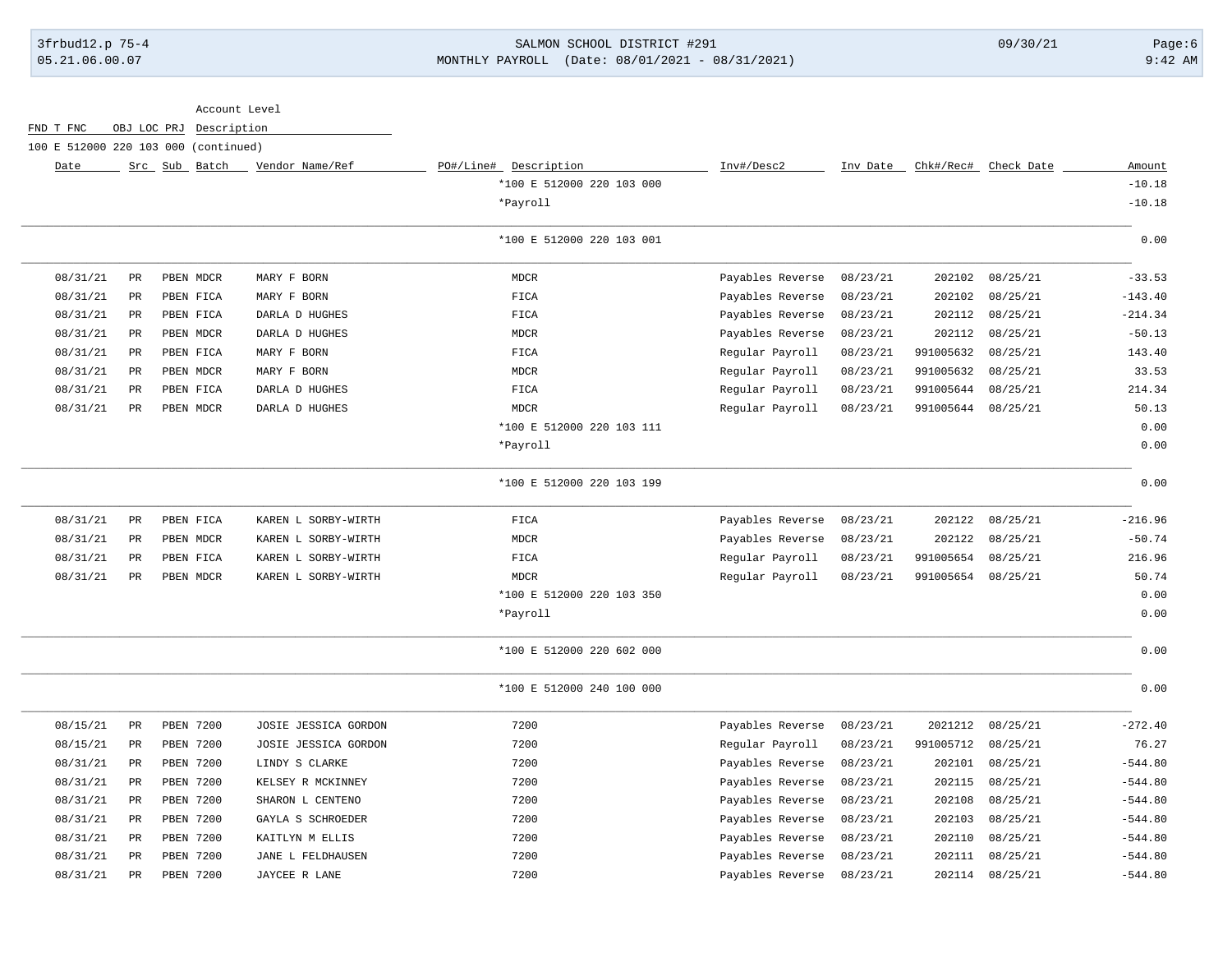# 3frbud12.p 75-4 SALMON SCHOOL DISTRICT #291 09/30/21 Page:7 05.21.06.00.07 MONTHLY PAYROLL (Date: 08/01/2021 - 08/31/2021) 9:42 AM

| 100 E 512000 240 103 000 (continued) |             |               |              |                       |              |                                |                  |          |           |            |           |
|--------------------------------------|-------------|---------------|--------------|-----------------------|--------------|--------------------------------|------------------|----------|-----------|------------|-----------|
| Date                                 |             | Src Sub Batch |              | Vendor Name/Ref       | PO#/Line#    | Description                    | Inv#/Desc2       | Inv Date | Chk#/Rec# | Check Date | Amount    |
| 08/31/21                             | PR          | PBEN 7200     |              | RUSSELL CHINSKE       |              | 7200                           | Payables Reverse | 08/23/21 | 202109    | 08/25/21   | $-544.80$ |
| 08/31/21                             | $_{\rm PR}$ | PBEN 7200     |              | MELISSA N. STEPHENSON |              | 7200                           | Payables Reverse | 08/23/21 | 202123    | 08/25/21   | $-544.80$ |
| 08/31/21                             | PR          | PBEN 7200     |              | MARY F BORN           |              | 7200                           | Payables Reverse | 08/23/21 | 202102    | 08/25/21   | $-272.40$ |
| 08/31/21                             | $_{\rm PR}$ | PBEN 7200     |              | BREANNA M KOERNER     |              | 7200                           | Payables Reverse | 08/23/21 | 202117    | 08/25/21   | $-544.80$ |
| 08/31/21                             | $_{\rm PR}$ | PBEN 7200     |              | BETSI J LAMOURE       |              | 7200                           | Payables Reverse | 08/23/21 | 202113    | 08/25/21   | $-544.80$ |
| 08/31/21                             | $_{\rm PR}$ | PBEN 7200     |              | MERIAH BAKER          |              | 7200                           | Payables Reverse | 08/23/21 | 202107    | 08/25/21   | $-544.80$ |
| 08/31/21                             | $_{\rm PR}$ | PBEN 7200     |              | GAYLA S SCHROEDER     |              | 7200                           | Regular Payroll  | 08/23/21 | 991005633 | 08/25/21   | 544.80    |
| 08/31/21                             | $_{\rm PR}$ | PBEN 7200     |              | MARY F BORN           |              | 7200                           | Regular Payroll  | 08/23/21 | 991005632 | 08/25/21   | 272.40    |
| 08/31/21                             | $_{\rm PR}$ | PBEN 7200     |              | BETSI J LAMOURE       |              | 7200                           | Regular Payroll  | 08/23/21 | 991005646 | 08/25/21   | 544.80    |
| 08/31/21                             | $_{\rm PR}$ | PBEN 7200     |              | JAYCEE R LANE         |              | 7200                           | Regular Payroll  | 08/23/21 | 991005647 | 08/25/21   | 544.80    |
| 08/31/21                             | $_{\rm PR}$ | PBEN 7200     |              | KELSEY R MCKINNEY     |              | 7200                           | Regular Payroll  | 08/23/21 | 991005648 | 08/25/21   | 544.80    |
| 08/31/21                             | PR          | PBEN 7200     |              | BREANNA M KOERNER     |              | 7200                           | Regular Payroll  | 08/23/21 | 991005645 | 08/25/21   | 544.80    |
| 08/31/21                             | $_{\rm PR}$ | PBEN 7200     |              | MERIAH BAKER          |              | 7200                           | Regular Payroll  | 08/23/21 | 991005638 | 08/25/21   | 544.80    |
| 08/31/21                             | $_{\rm PR}$ | PBEN 7200     |              | LINDY S CLARKE        |              | 7200                           | Regular Payroll  | 08/23/21 | 991005631 | 08/25/21   | 544.80    |
| 08/31/21                             | $_{\rm PR}$ | PBEN 7200     |              | SHARON L CENTENO      |              | 7200                           | Regular Payroll  | 08/23/21 | 991005639 | 08/25/21   | 544.80    |
| 08/31/21                             | $_{\rm PR}$ | PBEN 7200     |              | RUSSELL CHINSKE       |              | 7200                           | Regular Payroll  | 08/23/21 | 991005640 | 08/25/21   | 544.80    |
| 08/31/21                             | $_{\rm PR}$ | PBEN 7200     |              | MELISSA N. STEPHENSON |              | 7200                           | Regular Payroll  | 08/23/21 | 991005655 | 08/25/21   | 544.80    |
| 08/31/21                             | $_{\rm PR}$ | PBEN 7200     |              | KAITLYN M ELLIS       |              | 7200                           | Regular Payroll  | 08/23/21 | 991005642 | 08/25/21   | 544.80    |
| 08/31/21                             | $_{\rm PR}$ | PBEN 7200     |              | JANE L FELDHAUSEN     |              | 7200                           | Regular Payroll  | 08/23/21 | 991005643 | 08/25/21   | 544.80    |
| 08/31/21                             | JE          |               | $21 - 00026$ |                       | $\mathbf{1}$ | ADJ YE ACCRUALS ERROR IN PROCE |                  | 08/31/21 |           |            | 392.26    |
|                                      |             |               |              |                       |              | *100 E 512000 240 103 000      |                  |          |           |            | 196.13    |
|                                      |             |               |              |                       |              | *Journal Entries               |                  |          |           |            | 392.26    |
|                                      |             |               |              |                       |              | *Payroll                       |                  |          |           |            | $-196.13$ |
| 08/31/21                             | $_{\rm PR}$ | PBEN 7200     |              | MARY F BORN           |              | 7200                           | Payables Reverse | 08/23/21 | 202102    | 08/25/21   | $-272.40$ |
| 08/31/21                             | $_{\rm PR}$ | PBEN 7200     |              | DARLA D HUGHES        |              | 7200                           | Payables Reverse | 08/23/21 | 202112    | 08/25/21   | $-544.80$ |
| 08/31/21                             | $_{\rm PR}$ | PBEN 7200     |              | MARY F BORN           |              | 7200                           | Regular Payroll  | 08/23/21 | 991005632 | 08/25/21   | 272.40    |
| 08/31/21                             | $_{\rm PR}$ | PBEN 7200     |              | DARLA D HUGHES        |              | 7200                           | Regular Payroll  | 08/23/21 | 991005644 | 08/25/21   | 544.80    |
|                                      |             |               |              |                       |              | *100 E 512000 240 103 111      |                  |          |           |            | 0.00      |
|                                      |             |               |              |                       |              | *Payroll                       |                  |          |           |            | 0.00      |
| 08/31/21                             | PR          | PBEN 7200     |              | KAREN L SORBY-WIRTH   |              | 7200                           | Payables Reverse | 08/23/21 | 202122    | 08/25/21   | $-544.80$ |
| 08/31/21                             | PR          | PBEN 7200     |              | KAREN L SORBY-WIRTH   |              | 7200                           | Regular Payroll  | 08/23/21 | 991005654 | 08/25/21   | 544.80    |
|                                      |             |               |              |                       |              | *100 E 512000 240 103 350      |                  |          |           |            | 0.00      |
|                                      |             |               |              |                       |              | *Payroll                       |                  |          |           |            | 0.00      |
|                                      |             |               |              |                       |              | *100 E 512000 240 602 000      |                  |          |           |            | 0.00      |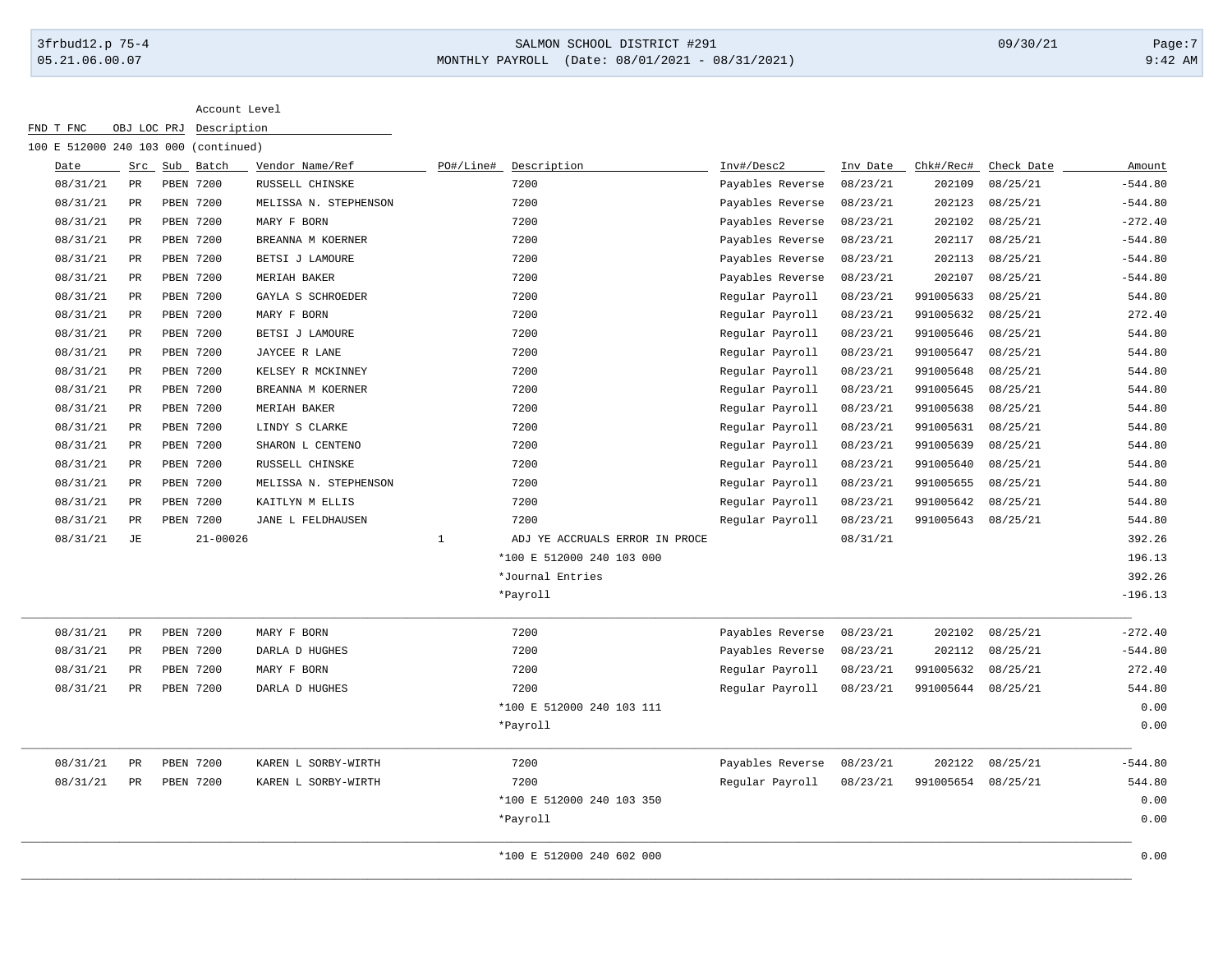### 3frbud12.p 75-4 SALMON SCHOOL DISTRICT #291 09/30/21 Page:8 05.21.06.00.07 MONTHLY PAYROLL (Date: 08/01/2021 - 08/31/2021) 9:42 AM

Account Level

FND T FNC OBJ LOC PRJ Description

| Date     |                 | Src Sub Batch | Vendor Name/Ref          | PO#/Line# Description     | Inv#/Desc2       | Inv Date | Chk#/Rec# | Check Date | Amount       |
|----------|-----------------|---------------|--------------------------|---------------------------|------------------|----------|-----------|------------|--------------|
|          |                 |               |                          | *100 E 515000 110 001 000 |                  |          |           |            | 0.00         |
|          |                 |               |                          | *100 E 515000 110 100 000 |                  |          |           |            | 0.00         |
| 08/31/21 | PR              | PREC 0635     | STACEY L MURPHY          | GIFTED & TALENTED TEACHER | Payables Reverse | 08/23/21 | 202140    | 08/25/21   | $-208.33$    |
| 08/31/21 | $\mbox{\sf PR}$ | PREC 0090     | SEAN M. MCKINNEY         | HS CERT                   | Payables Reverse | 08/23/21 | 202105    | 08/25/21   | $-3,541.67$  |
| 08/31/21 | $_{\rm PR}$     | PREC 0100     | BRIDGET SEVERE           | 7TH & 8TH CERT            | Payables Reverse | 08/23/21 | 202145    | 08/25/21   | $-4, 142.25$ |
| 08/31/21 | $_{\rm PR}$     | PREC 0090     | MEREDITH A. GALVAN       | HS CERT                   | Payables Reverse | 08/23/21 | 202135    | 08/25/21   | $-1,770.84$  |
| 08/31/21 | PR              | PREC 0090     | DEBORAH J CRISPIN        | HS CERT                   | Payables Reverse | 08/23/21 | 202133    | 08/25/21   | $-4,588.25$  |
| 08/31/21 | PR              | PREC 0090     | BRETT DICKERSON          | HS CERT                   | Payables Reverse | 08/23/21 | 202134    | 08/25/21   | $-3,541.67$  |
| 08/31/21 | PR              | PREC 0090     | SHANIA NELSON            | HS CERT                   | Payables Reverse | 08/23/21 | 202147    | 08/25/21   | $-3, 333.34$ |
| 08/31/21 | $\mathtt{PR}$   | PREC 0090     | DUSTIN J. PACE           | HS CERT                   | Payables Reverse | 08/23/21 | 202141    | 08/25/21   | $-3,709.25$  |
| 08/31/21 | PR              | PREC 0090     | <b>JESSICA SHANAFELT</b> | HS CERT                   | Payables Reverse | 08/23/21 | 202146    | 08/25/21   | $-3,992.59$  |
| 08/31/21 | $\mathtt{PR}$   | PREC 0090     | BARBARA RENAE LEWIS      | HS CERT                   | Payables Reverse | 08/23/21 | 202139    | 08/25/21   | $-4,588.25$  |
| 08/31/21 | PR              | PREC 0090     | DANIEL R. HEALD          | HS CERT                   | Payables Reverse | 08/23/21 | 202138    | 08/25/21   | $-2,766.67$  |
| 08/31/21 | $\mathtt{PR}$   | PREC 0090     | FRANK W GARRETT          | HS CERT                   | Payables Reverse | 08/23/21 | 202136    | 08/25/21   | $-4,588.25$  |
| 08/31/21 | PR              | PREC 0090     | PHILIP R GOODELL III     | HS CERT                   | Payables Reverse | 08/23/21 | 202137    | 08/25/21   | $-3,848.25$  |
| 08/31/21 | PR              | PREC 0050     | KRYSTAL D. SMITH         | 5TH & 6TH CERT TEACHER    | Payables Reverse | 08/23/21 | 202148    | 08/25/21   | $-3,709.25$  |
| 08/31/21 | $_{\rm PR}$     | PREC 0090     | JENELLE E THOMAS         | HS CERT                   | Payables Reverse | 08/23/21 | 202149    | 08/25/21   | $-4,588.25$  |
| 08/31/21 | $\mathtt{PR}$   | PREC 0050     | HOLLIS K TROUGHTON       | 5TH & 6TH CERT TEACHER    | Payables Reverse | 08/23/21 | 202150    | 08/25/21   | $-3,541.67$  |
| 08/31/21 | PR              | PREC 0050     | MALLORI J WING           | 5TH & 6TH CERT TEACHER    | Payables Reverse | 08/23/21 | 202151    | 08/25/21   | $-3,541.67$  |
| 08/31/21 | PR              | PREC 0090     | CHRIS P BORN             | HS CERT                   | Payables Reverse | 08/23/21 | 202127    | 08/25/21   | $-786.39$    |
| 08/31/21 | PR              | PREC 0090     | TRACY L BURGESS          | HS CERT                   | Payables Reverse | 08/23/21 | 202131    | 08/25/21   | $-4,588.25$  |
| 08/31/21 | PR              | PREC 0090     | DENISE A BRASWELL        | HS CERT                   | Payables Reverse | 08/23/21 | 202129    | 08/25/21   | $-4,588.25$  |
| 08/31/21 | PR              | PREC 0090     | JEREMY S BURGESS         | HS CERT                   | Payables Reverse | 08/23/21 | 202130    | 08/25/21   | $-3,074.13$  |
| 08/31/21 | PR              | PREC 0160     | BRADY M BEVER            | ALT SCHL CERT             | Payables Reverse | 08/23/21 | 202152    | 08/25/21   | $-1,770.84$  |
| 08/31/21 | $_{\rm PR}$     | PREC 0090     | JOHN E ANDERSON          | HS CERT                   | Payables Reverse | 08/23/21 | 202125    | 08/25/21   | $-3,769.50$  |
| 08/31/21 | PR              | PREC 0090     | CONSUELO BELLAMY         | HS CERT                   | Payables Reverse | 08/23/21 | 202126    | 08/25/21   | $-3, 238.09$ |
| 08/31/21 | PR              | PREC 0635     | STACEY L MURPHY          | GIFTED & TALENTED TEACHER | Regular Payroll  | 08/23/21 | 991005672 | 08/25/21   | 208.33       |
| 08/31/21 | PR              | PREC 0090     | SHANIA NELSON            | HS CERT                   | Regular Payroll  | 08/23/21 | 991005673 | 08/25/21   | 3, 333.34    |
| 08/31/21 | $_{\rm PR}$     | PREC 0090     | DENISE A BRASWELL        | HS CERT                   | Regular Payroll  | 08/23/21 | 991005661 | 08/25/21   | 4,588.25     |
| 08/31/21 | PR              | PREC 0090     | JEREMY S BURGESS         | HS CERT                   | Regular Payroll  | 08/23/21 | 991005662 | 08/25/21   | 3,074.13     |
| 08/31/21 | $_{\rm PR}$     | PREC 0090     | CONSUELO BELLAMY         | HS CERT                   | Regular Payroll  | 08/23/21 | 991005658 | 08/25/21   | 3,238.09     |
| 08/31/21 | PR              | PREC 0090     | DUSTIN J. PACE           | HS CERT                   | Regular Payroll  | 08/23/21 | 991005674 | 08/25/21   | 3,709.25     |
| 08/31/21 | $_{\rm PR}$     | PREC 0100     | BRIDGET SEVERE           | 7TH & 8TH CERT            | Regular Payroll  | 08/23/21 | 991005678 | 08/25/21   | 4,142.25     |
| 08/31/21 | $_{\rm PR}$     | PREC 0090     | SEAN M. MCKINNEY         | HS CERT                   | Regular Payroll  | 08/23/21 | 991005636 | 08/25/21   | 3,541.67     |
| 08/31/21 | $_{\rm PR}$     | PREC 0090     | PHILIP R GOODELL III     | HS CERT                   | Regular Payroll  | 08/23/21 | 991005669 | 08/25/21   | 3,848.25     |
| 08/31/21 | $\mathtt{PR}$   | PREC 0090     | DANIEL R. HEALD          | HS CERT                   | Regular Payroll  | 08/23/21 | 991005670 | 08/25/21   | 2,766.67     |
| 08/31/21 | PR              | PREC 0090     | MEREDITH A. GALVAN       | HS CERT                   | Regular Payroll  | 08/23/21 | 991005667 | 08/25/21   | 1,770.84     |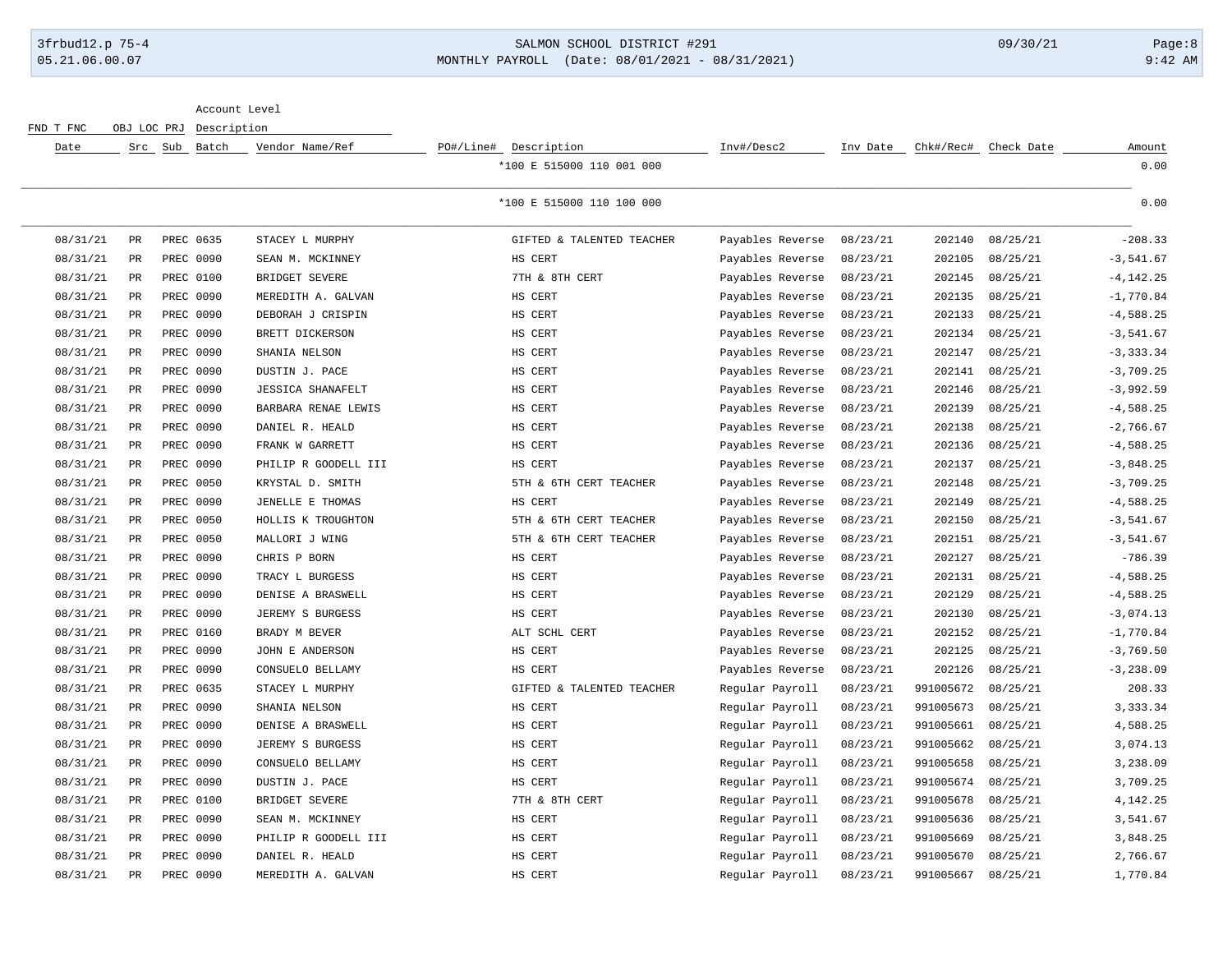# 3frbud12.p 75-4 SALMON SCHOOL DISTRICT #291 09/30/21 Page:9 05.21.06.00.07 MONTHLY PAYROLL (Date: 08/01/2021 - 08/31/2021) 9:42 AM

| 100 E 515000 110 401 000 (continued) |             |               |            |                          |           |                           |                  |          |           |            |           |
|--------------------------------------|-------------|---------------|------------|--------------------------|-----------|---------------------------|------------------|----------|-----------|------------|-----------|
| Date                                 |             | Src Sub Batch |            | Vendor Name/Ref          | PO#/Line# | Description               | Inv#/Desc2       | Inv Date | Chk#/Rec# | Check Date | Amount    |
| 08/31/21                             | PR          |               | PREC 0090  | FRANK W GARRETT          |           | HS CERT                   | Regular Payroll  | 08/23/21 | 991005668 | 08/25/21   | 4,588.25  |
| 08/31/21                             | $_{\rm PR}$ |               | PREC 0160  | BRADY M BEVER            |           | ALT SCHL CERT             | Regular Payroll  | 08/23/21 | 991005684 | 08/25/21   | 1,770.84  |
| 08/31/21                             | PR          |               | PREC 0090  | JOHN E ANDERSON          |           | HS CERT                   | Regular Payroll  | 08/23/21 | 991005657 | 08/25/21   | 3,769.50  |
| 08/31/21                             | PR          |               | PREC 0050  | MALLORI J WING           |           | 5TH & 6TH CERT TEACHER    | Regular Payroll  | 08/23/21 | 991005683 | 08/25/21   | 3,541.67  |
| 08/31/21                             | PR          |               | PREC 0090  | DEBORAH J CRISPIN        |           | HS CERT                   | Regular Payroll  | 08/23/21 | 991005665 | 08/25/21   | 4,588.25  |
| 08/31/21                             | PR          |               | PREC 0090  | BRETT DICKERSON          |           | HS CERT                   | Regular Payroll  | 08/23/21 | 991005666 | 08/25/21   | 3,541.67  |
| 08/31/21                             | PR          |               | PREC 0050  | HOLLIS K TROUGHTON       |           | 5TH & 6TH CERT TEACHER    | Regular Payroll  | 08/23/21 | 991005682 | 08/25/21   | 3,541.67  |
| 08/31/21                             | PR          |               | PREC 0090  | TRACY L BURGESS          |           | HS CERT                   | Regular Payroll  | 08/23/21 | 991005663 | 08/25/21   | 4,588.25  |
| 08/31/21                             | PR          |               | PREC 0050  | KRYSTAL D. SMITH         |           | 5TH & 6TH CERT TEACHER    | Regular Payroll  | 08/23/21 | 991005680 | 08/25/21   | 3,709.25  |
| 08/31/21                             | PR          |               | PREC 0090  | <b>JESSICA SHANAFELT</b> |           | HS CERT                   | Regular Payroll  | 08/23/21 | 991005679 | 08/25/21   | 3,992.59  |
| 08/31/21                             | PR          |               | PREC 0090  | JENELLE E THOMAS         |           | HS CERT                   | Regular Payroll  | 08/23/21 | 991005681 | 08/25/21   | 4,588.25  |
| 08/31/21                             | PR          |               | PREC 0090  | CHRIS P BORN             |           | HS CERT                   | Regular Payroll  | 08/23/21 | 991005659 | 08/25/21   | 786.39    |
| 08/31/21                             | PR          |               | PREC 0090  | BARBARA RENAE LEWIS      |           | HS CERT                   | Regular Payroll  | 08/23/21 | 991005671 | 08/25/21   | 4,588.25  |
|                                      |             |               |            |                          |           | *100 E 515000 110 401 000 |                  |          |           |            | 0.00      |
|                                      |             |               |            |                          |           | *Payroll                  |                  |          |           |            | 0.00      |
|                                      |             |               |            |                          |           | *100 E 515000 110 401 001 |                  |          |           |            | 0.00      |
|                                      |             |               |            |                          |           | *100 E 515000 110 401 002 |                  |          |           |            | 0.00      |
|                                      |             |               |            |                          |           | *100 E 515000 110 415 000 |                  |          |           |            | 0.00      |
|                                      |             |               |            |                          |           | *100 E 515000 110 602 000 |                  |          |           |            | 0.00      |
|                                      |             |               |            |                          |           | *100 E 515000 110 915 000 |                  |          |           |            | 0.00      |
| 08/15/21                             | $_{\rm PR}$ |               | PREC PARAH | JOSIE JESSICA GORDON     |           | Paraprofessional Hourly   | Payables Reverse | 08/23/21 | 2021212   | 08/25/21   | $-128.42$ |
| 08/15/21                             | PR          |               | PREC PARAH | JOSIE JESSICA GORDON     |           | Paraprofessional Hourly   | Regular Payroll  | 08/23/21 | 991005712 | 08/25/21   | 128.42    |
|                                      |             |               |            |                          |           | *100 E 515000 115 401 000 |                  |          |           |            | 0.00      |
|                                      |             |               |            |                          |           | *Payroll                  |                  |          |           |            | 0.00      |
|                                      |             |               |            |                          |           | *100 E 515000 115 602 000 |                  |          |           |            | 0.00      |
|                                      |             |               |            |                          |           | *100 E 515000 160 401 199 |                  |          |           |            | 0.00      |
|                                      |             |               |            |                          |           | *100 E 515000 160 602 000 |                  |          |           |            | 0.00      |
|                                      |             |               |            |                          |           |                           |                  |          |           |            |           |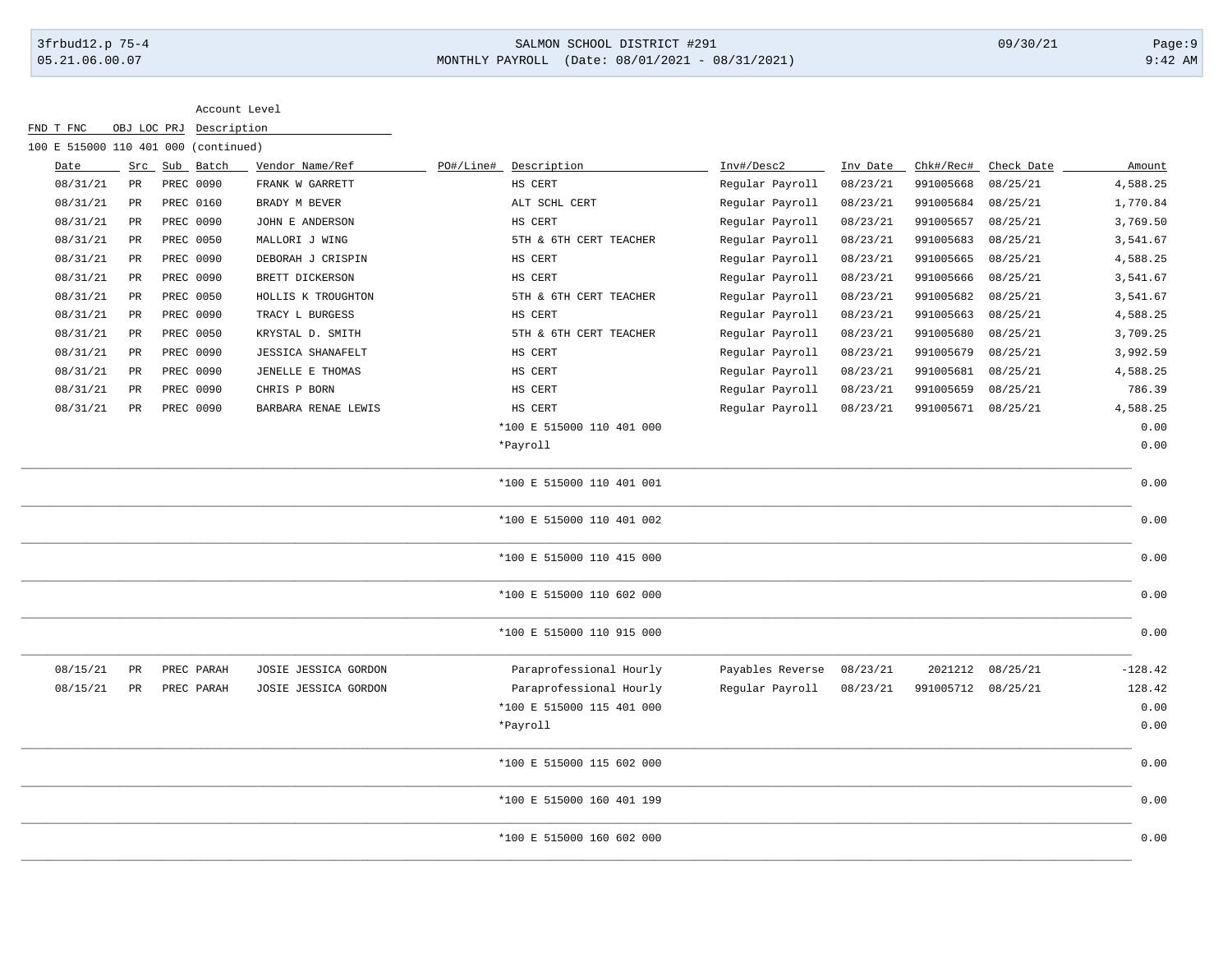# 3frbud12.p 75-4 SALMON SCHOOL DISTRICT #291 09/30/21 Page:10 05.21.06.00.07 MONTHLY PAYROLL (Date: 08/01/2021 - 08/31/2021) 9:42 AM

|           |             |                  | Account Level            |              |                                |                  |          |           |            |             |
|-----------|-------------|------------------|--------------------------|--------------|--------------------------------|------------------|----------|-----------|------------|-------------|
| FND T FNC | OBJ LOC PRJ | Description      |                          |              |                                |                  |          |           |            |             |
| Date      | Src         | Sub<br>Batch     | Vendor Name/Ref          |              | PO#/Line# Description          | Inv#/Desc2       | Inv Date | Chk#/Rec# | Check Date | Amount      |
| 08/31/21  | PR          | PREC 0090        | MARCELLA A RICH          |              | HS CERT                        | Payables Reverse | 08/23/21 | 202144    | 08/25/21   | $-1,530.00$ |
| 08/31/21  | PR          | PREC 0090        | MARCELLA A RICH          |              | HS CERT                        | Regular Payroll  | 08/23/21 | 991005677 | 08/25/21   | 1,530.00    |
|           |             |                  |                          |              | *100 E 515000 165 401 000      |                  |          |           |            | 0.00        |
|           |             |                  |                          |              | *Payroll                       |                  |          |           |            | 0.00        |
|           |             |                  |                          |              | *100 E 515000 165 602 000      |                  |          |           |            | 0.00        |
|           |             |                  |                          |              | *100 E 515000 210 001 000      |                  |          |           |            | 0.00        |
|           |             |                  |                          |              | *100 E 515000 210 100 000      |                  |          |           |            | 0.00        |
| 08/15/21  | PR          | PBEN 7550        | JOSIE JESSICA GORDON     |              | 7550                           | Payables Reverse | 08/23/21 | 2021212   | 08/25/21   | $-15.33$    |
| 08/15/21  | $_{\rm PR}$ | PBEN 7550        | JOSIE JESSICA GORDON     |              | 7550                           | Regular Payroll  | 08/23/21 | 991005712 | 08/25/21   | 15.33       |
| 08/31/21  | JЕ          | $21 - 00023$     |                          | $\mathbf{1}$ | ADJ PERSI TO ACTUAL PR 8/25/21 |                  | 08/31/21 |           |            | 13.68       |
| 08/31/21  | PR          | PBEN 7550        | BARBARA RENAE LEWIS      |              | 7550                           | Payables Reverse | 08/23/21 | 202139    | 08/25/21   | $-547.84$   |
| 08/31/21  | PR          | <b>PBEN 7550</b> | SEAN M. MCKINNEY         |              | 7550                           | Payables Reverse | 08/23/21 | 202105    | 08/25/21   | $-422.88$   |
| 08/31/21  | PR          | PBEN 7550        | <b>JESSICA SHANAFELT</b> |              | 7550                           | Payables Reverse | 08/23/21 | 202146    | 08/25/21   | $-476.72$   |
| 08/31/21  | $_{\rm PR}$ | PBEN 7550        | BRIDGET SEVERE           |              | 7550                           | Payables Reverse | 08/23/21 | 202145    | 08/25/21   | $-494.58$   |
| 08/31/21  | PR          | PBEN 7550        | STACEY L MURPHY          |              | 7550                           | Payables Reverse | 08/23/21 | 202140    | 08/25/21   | $-24.87$    |
| 08/31/21  | PR          | <b>PBEN 7550</b> | DEBORAH J CRISPIN        |              | 7550                           | Payables Reverse | 08/23/21 | 202133    | 08/25/21   | $-547.84$   |
| 08/31/21  | PR          | PBEN 7550        | BRETT DICKERSON          |              | 7550                           | Payables Reverse | 08/23/21 | 202134    | 08/25/21   | $-422.88$   |
| 08/31/21  | PR          | PBEN 7550        | MARCELLA A RICH          |              | 7550                           | Payables Reverse | 08/23/21 | 202144    | 08/25/21   | $-182.68$   |
| 08/31/21  | $_{\rm PR}$ | PBEN 7550        | SHANIA NELSON            |              | 7550                           | Payables Reverse | 08/23/21 | 202147    | 08/25/21   | $-398.00$   |
| 08/31/21  | PR          | PBEN 7550        | DUSTIN J. PACE           |              | 7550                           | Payables Reverse | 08/23/21 | 202141    | 08/25/21   | $-442.88$   |
| 08/31/21  | $_{\rm PR}$ | PBEN 7550        | PHILIP R GOODELL III     |              | 7550                           | Payables Reverse | 08/23/21 | 202137    | 08/25/21   | $-459.48$   |
| 08/31/21  | PR          | PBEN 7550        | DANIEL R. HEALD          |              | 7550                           | Payables Reverse | 08/23/21 | 202138    | 08/25/21   | $-330.34$   |
| 08/31/21  | $_{\rm PR}$ | PBEN 7550        | MEREDITH A. GALVAN       |              | 7550                           | Payables Reverse | 08/23/21 | 202135    | 08/25/21   | $-211.44$   |
| 08/31/21  | $_{\rm PR}$ | PBEN 7550        | FRANK W GARRETT          |              | 7550                           | Payables Reverse | 08/23/21 | 202136    | 08/25/21   | $-547.84$   |
| 08/31/21  | PR          | PBEN 7550        | KRYSTAL D. SMITH         |              | 7550                           | Payables Reverse | 08/23/21 | 202148    | 08/25/21   | $-442.88$   |
| 08/31/21  | PR          | <b>PBEN 7550</b> | JENELLE E THOMAS         |              | 7550                           | Payables Reverse | 08/23/21 | 202149    | 08/25/21   | $-547.84$   |
| 08/31/21  | PR          | <b>PBEN 7550</b> | HOLLIS K TROUGHTON       |              | 7550                           | Payables Reverse | 08/23/21 | 202150    | 08/25/21   | $-422.88$   |
| 08/31/21  | PR          | PBEN 7550        | MALLORI J WING           |              | 7550                           | Payables Reverse | 08/23/21 | 202151    | 08/25/21   | $-422.88$   |
| 08/31/21  | PR          | PBEN 7550        | CHRIS P BORN             |              | 7550                           | Payables Reverse | 08/23/21 | 202127    | 08/25/21   | $-93.89$    |
| 08/31/21  | PR          | PBEN 7550        | JEREMY S BURGESS         |              | 7550                           | Payables Reverse | 08/23/21 | 202130    | 08/25/21   | $-367.05$   |
| 08/31/21  | PR          | PBEN 7550        | TRACY L BURGESS          |              | 7550                           | Payables Reverse | 08/23/21 | 202131    | 08/25/21   | $-547.84$   |
| 08/31/21  | $_{\rm PR}$ | PBEN 7550        | DENISE A BRASWELL        |              | 7550                           | Payables Reverse | 08/23/21 | 202129    | 08/25/21   | $-547.84$   |
| 08/31/21  | PR          | PBEN 7550        | CONSUELO BELLAMY         |              | 7550                           | Payables Reverse | 08/23/21 | 202126    | 08/25/21   | $-386.63$   |
| 08/31/21  | PR          | <b>PBEN 7550</b> | BRADY M BEVER            |              | 7550                           | Payables Reverse | 08/23/21 | 202152    | 08/25/21   | $-211.44$   |
| 08/31/21  | PR          | PBEN 7550        | JOHN E ANDERSON          |              | 7550                           | Payables Reverse | 08/23/21 | 202125    | 08/25/21   | $-450.08$   |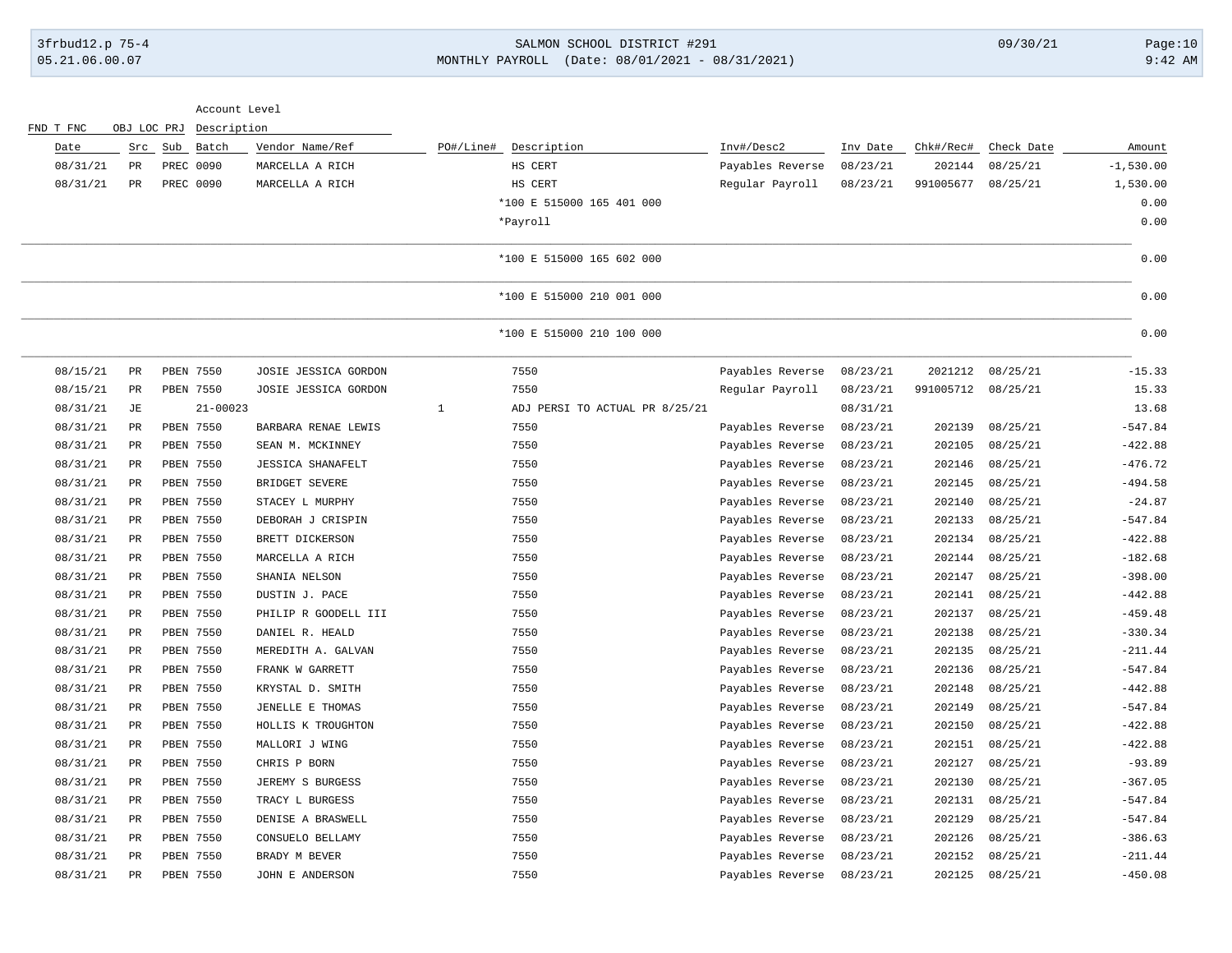# 3frbud12.p 75-4 SALMON SCHOOL DISTRICT #291 09/30/21 Page:11 05.21.06.00.07 MONTHLY PAYROLL (Date: 08/01/2021 - 08/31/2021) 9:42 AM

| 100 E 515000 210 401 000 (continued) |               |               |                          |                           |                 |          |           |            |        |
|--------------------------------------|---------------|---------------|--------------------------|---------------------------|-----------------|----------|-----------|------------|--------|
| Date                                 |               | Src Sub Batch | Vendor Name/Ref          | PO#/Line# Description     | Inv#/Desc2      | Inv Date | Chk#/Rec# | Check Date | Amount |
| 08/31/21                             | PR            | PBEN 7550     | SHANIA NELSON            | 7550                      | Regular Payroll | 08/23/21 | 991005673 | 08/25/21   | 398.00 |
| 08/31/21                             | $\mathtt{PR}$ | PBEN 7550     | MARCELLA A RICH          | 7550                      | Regular Payroll | 08/23/21 | 991005677 | 08/25/21   | 182.68 |
| 08/31/21                             | $_{\rm PR}$   | PBEN 7550     | STACEY L MURPHY          | 7550                      | Regular Payroll | 08/23/21 | 991005672 | 08/25/21   | 24.87  |
| 08/31/21                             | PR            | PBEN 7550     | DANIEL R. HEALD          | 7550                      | Regular Payroll | 08/23/21 | 991005670 | 08/25/21   | 330.34 |
| 08/31/21                             | PR            | PBEN 7550     | DENISE A BRASWELL        | 7550                      | Regular Payroll | 08/23/21 | 991005661 | 08/25/21   | 547.84 |
| 08/31/21                             | $_{\rm PR}$   | PBEN 7550     | JEREMY S BURGESS         | 7550                      | Regular Payroll | 08/23/21 | 991005662 | 08/25/21   | 367.05 |
| 08/31/21                             | $_{\rm PR}$   | PBEN 7550     | CONSUELO BELLAMY         | 7550                      | Regular Payroll | 08/23/21 | 991005658 | 08/25/21   | 386.63 |
| 08/31/21                             | $_{\rm PR}$   | PBEN 7550     | DUSTIN J. PACE           | 7550                      | Regular Payroll | 08/23/21 | 991005674 | 08/25/21   | 442.88 |
| 08/31/21                             | $\mathtt{PR}$ | PBEN 7550     | SEAN M. MCKINNEY         | 7550                      | Regular Payroll | 08/23/21 | 991005636 | 08/25/21   | 422.88 |
| 08/31/21                             | PR            | PBEN 7550     | BRIDGET SEVERE           | 7550                      | Regular Payroll | 08/23/21 | 991005678 | 08/25/21   | 494.58 |
| 08/31/21                             | PR            | PBEN 7550     | FRANK W GARRETT          | 7550                      | Regular Payroll | 08/23/21 | 991005668 | 08/25/21   | 547.84 |
| 08/31/21                             | PR            | PBEN 7550     | PHILIP R GOODELL III     | 7550                      | Regular Payroll | 08/23/21 | 991005669 | 08/25/21   | 459.48 |
| 08/31/21                             | $_{\rm PR}$   | PBEN 7550     | MEREDITH A. GALVAN       | 7550                      | Regular Payroll | 08/23/21 | 991005667 | 08/25/21   | 211.44 |
| 08/31/21                             | $_{\rm PR}$   | PBEN 7550     | BRADY M BEVER            | 7550                      | Regular Payroll | 08/23/21 | 991005684 | 08/25/21   | 211.44 |
| 08/31/21                             | $_{\rm PR}$   | PBEN 7550     | JOHN E ANDERSON          | 7550                      | Regular Payroll | 08/23/21 | 991005657 | 08/25/21   | 450.08 |
| 08/31/21                             | $_{\rm PR}$   | PBEN 7550     | MALLORI J WING           | 7550                      | Regular Payroll | 08/23/21 | 991005683 | 08/25/21   | 422.88 |
| 08/31/21                             | $_{\rm PR}$   | PBEN 7550     | BARBARA RENAE LEWIS      | 7550                      | Regular Payroll | 08/23/21 | 991005671 | 08/25/21   | 547.84 |
| 08/31/21                             | PR            | PBEN 7550     | DEBORAH J CRISPIN        | 7550                      | Regular Payroll | 08/23/21 | 991005665 | 08/25/21   | 547.84 |
| 08/31/21                             | $_{\rm PR}$   | PBEN 7550     | HOLLIS K TROUGHTON       | 7550                      | Regular Payroll | 08/23/21 | 991005682 | 08/25/21   | 422.87 |
| 08/31/21                             | $_{\rm PR}$   | PBEN 7550     | TRACY L BURGESS          | 7550                      | Regular Payroll | 08/23/21 | 991005663 | 08/25/21   | 547.84 |
| 08/31/21                             | $_{\rm PR}$   | PBEN 7550     | BRETT DICKERSON          | 7550                      | Regular Payroll | 08/23/21 | 991005666 | 08/25/21   | 422.88 |
| 08/31/21                             | PR            | PBEN 7550     | <b>JESSICA SHANAFELT</b> | 7550                      | Regular Payroll | 08/23/21 | 991005679 | 08/25/21   | 476.72 |
| 08/31/21                             | PR            | PBEN 7550     | KRYSTAL D. SMITH         | 7550                      | Regular Payroll | 08/23/21 | 991005680 | 08/25/21   | 442.88 |
| 08/31/21                             | PR            | PBEN 7550     | JENELLE E THOMAS         | 7550                      | Regular Payroll | 08/23/21 | 991005681 | 08/25/21   | 547.84 |
| 08/31/21                             | $_{\rm PR}$   | PBEN 7550     | CHRIS P BORN             | 7550                      | Regular Payroll | 08/23/21 | 991005659 | 08/25/21   | 93.90  |
|                                      |               |               |                          | *100 E 515000 210 401 000 |                 |          |           |            | 13.68  |
|                                      |               |               |                          | *Journal Entries          |                 |          |           |            | 13.68  |
|                                      |               |               |                          | *Payroll                  |                 |          |           |            | 0.00   |
|                                      |               |               |                          | *100 E 515000 210 401 001 |                 |          |           |            | 0.00   |
|                                      |               |               |                          | *100 E 515000 210 401 002 |                 |          |           |            | 0.00   |
|                                      |               |               |                          | *100 E 515000 210 401 199 |                 |          |           |            | 0.00   |
|                                      |               |               |                          | *100 E 515000 210 415 000 |                 |          |           |            | 0.00   |
|                                      |               |               |                          |                           |                 |          |           |            |        |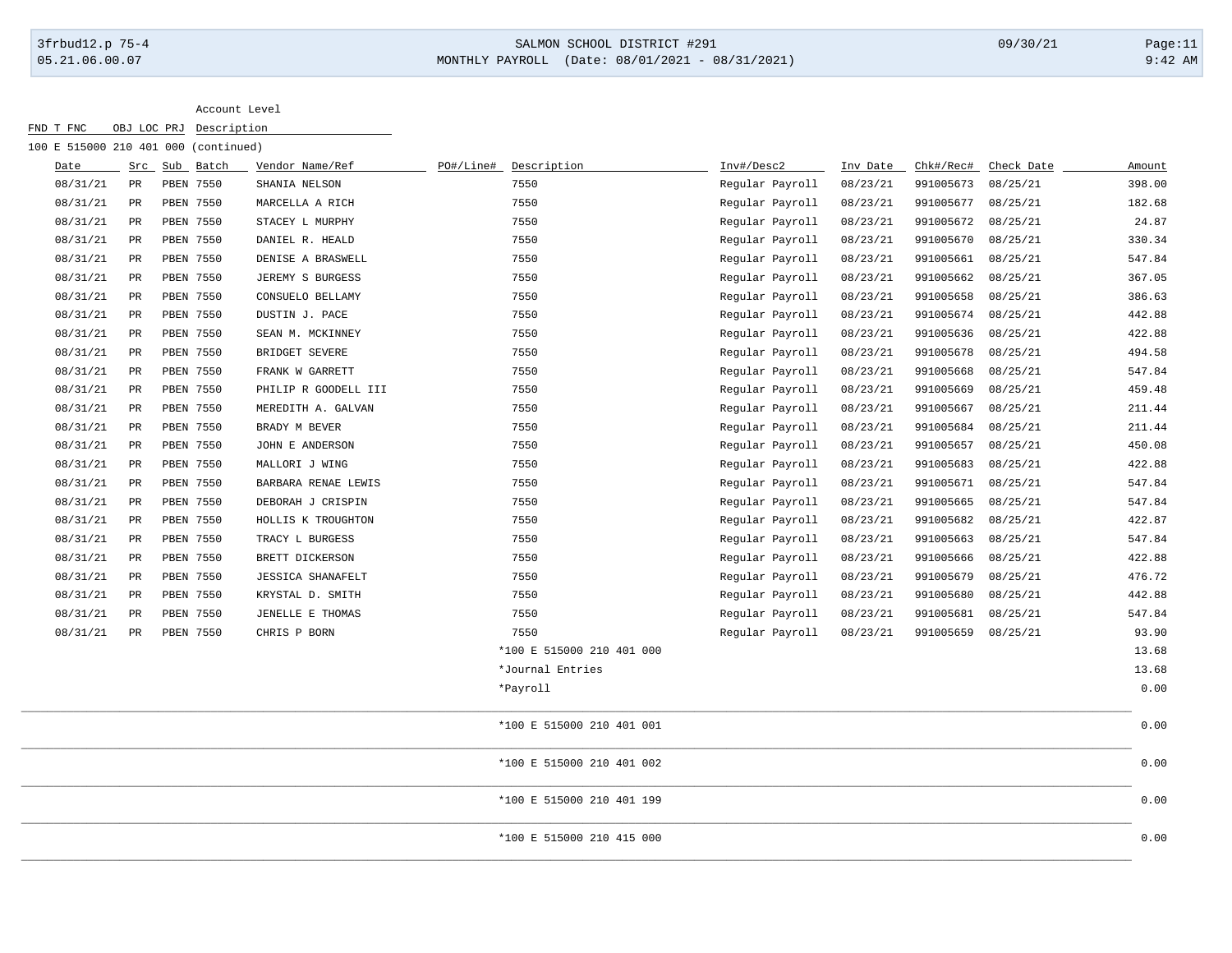### 3frbud12.p 75-4 SALMON SCHOOL DISTRICT #291 09/30/21 Page:12 05.21.06.00.07 MONTHLY PAYROLL (Date: 08/01/2021 - 08/31/2021) 9:42 AM

|           | Account Level<br>OBJ LOC PRJ |         |             |                          |                           |                  |          |           |                      |           |
|-----------|------------------------------|---------|-------------|--------------------------|---------------------------|------------------|----------|-----------|----------------------|-----------|
| FND T FNC |                              |         | Description |                          |                           |                  |          |           |                      |           |
| Date      |                              | Src Sub | Batch       | Vendor Name/Ref          | PO#/Line# Description     | Inv#/Desc2       | Inv Date |           | Chk#/Rec# Check Date | Amount    |
|           |                              |         |             |                          | *100 E 515000 210 602 000 |                  |          |           |                      | 0.00      |
|           |                              |         |             |                          | *100 E 515000 210 915 000 |                  |          |           |                      | 0.00      |
|           |                              |         |             |                          | *100 E 515000 220 001 000 |                  |          |           |                      | 0.00      |
|           |                              |         |             |                          | *100 E 515000 220 100 000 |                  |          |           |                      | 0.00      |
| 08/15/21  | PR                           |         | PBEN FICA   | JOSIE JESSICA GORDON     | FICA                      | Payables Reverse | 08/23/21 | 2021212   | 08/25/21             | $-6.65$   |
| 08/15/21  | $\mbox{\sf PR}$              |         | PBEN MDCR   | JOSIE JESSICA GORDON     | <b>MDCR</b>               | Payables Reverse | 08/23/21 | 2021212   | 08/25/21             | $-1.55$   |
| 08/15/21  | PR                           |         | PBEN FICA   | JOSIE JESSICA GORDON     | FICA                      | Regular Payroll  | 08/23/21 | 991005712 | 08/25/21             | 7.60      |
| 08/15/21  | PR                           |         | PBEN MDCR   | JOSIE JESSICA GORDON     | <b>MDCR</b>               | Regular Payroll  | 08/23/21 | 991005712 | 08/25/21             | 1.78      |
| 08/31/21  | PR                           |         | PBEN FICA   | BARBARA RENAE LEWIS      | FICA                      | Payables Reverse | 08/23/21 | 202139    | 08/25/21             | $-219.44$ |
| 08/31/21  | $_{\rm PR}$                  |         | PBEN MDCR   | BARBARA RENAE LEWIS      | <b>MDCR</b>               | Payables Reverse | 08/23/21 | 202139    | 08/25/21             | $-51.32$  |
| 08/31/21  | $_{\rm PR}$                  |         | PBEN FICA   | SEAN M. MCKINNEY         | FICA                      | Payables Reverse | 08/23/21 | 202105    | 08/25/21             | $-216.96$ |
| 08/31/21  | PR                           |         | PBEN MDCR   | SEAN M. MCKINNEY         | MDCR                      | Payables Reverse | 08/23/21 | 202105    | 08/25/21             | $-50.74$  |
| 08/31/21  | $_{\rm PR}$                  |         | PBEN FICA   | <b>JESSICA SHANAFELT</b> | FICA                      | Payables Reverse | 08/23/21 | 202146    | 08/25/21             | $-225.52$ |
| 08/31/21  | <b>PR</b>                    |         | PBEN MDCR   | <b>JESSICA SHANAFELT</b> | <b>MDCR</b>               | Payables Reverse | 08/23/21 | 202146    | 08/25/21             | $-52.74$  |
| 08/31/21  | $_{\rm PR}$                  |         | PBEN MDCR   | MARCELLA A RICH          | <b>MDCR</b>               | Payables Reverse | 08/23/21 | 202144    | 08/25/21             | $-22.18$  |
| 08/31/21  | PR                           |         | PBEN FICA   | BRIDGET SEVERE           | FICA                      | Payables Reverse | 08/23/21 | 202145    | 08/25/21             | $-256.82$ |
| 08/31/21  | PR                           |         | PBEN MDCR   | HOLLIS K TROUGHTON       | MDCR                      | Payables Reverse | 08/23/21 | 202150    | 08/25/21             | $-50.13$  |
| 08/31/21  | PR                           |         | PBEN FICA   | DEBORAH J CRISPIN        | FICA                      | Payables Reverse | 08/23/21 | 202133    | 08/25/21             | $-281.85$ |
| 08/31/21  | PR                           |         | PBEN MDCR   | DEBORAH J CRISPIN        | <b>MDCR</b>               | Payables Reverse | 08/23/21 | 202133    | 08/25/21             | $-65.92$  |
| 08/31/21  | PR                           |         | PBEN FICA   | BRETT DICKERSON          | FICA                      | Payables Reverse | 08/23/21 | 202134    | 08/25/21             | $-219.58$ |
| 08/31/21  | PR                           |         | PBEN MDCR   | BRETT DICKERSON          | MDCR                      | Payables Reverse | 08/23/21 | 202134    | 08/25/21             | $-51.35$  |
| 08/31/21  | PR                           |         | PBEN MDCR   | MALLORI J WING           | MDCR                      | Payables Reverse | 08/23/21 | 202151    | 08/25/21             | $-51.23$  |
| 08/31/21  | <b>PR</b>                    |         | PBEN FICA   | MARCELLA A RICH          | FICA                      | Payables Reverse | 08/23/21 | 202144    | 08/25/21             | $-94.86$  |
| 08/31/21  | PR                           |         | PBEN FICA   | STACEY L MURPHY          | FICA                      | Payables Reverse | 08/23/21 | 202140    | 08/25/21             | $-12.89$  |
| 08/31/21  | $\mbox{\sf PR}$              |         | PBEN MDCR   | STACEY L MURPHY          | <b>MDCR</b>               | Payables Reverse | 08/23/21 | 202140    | 08/25/21             | $-3.02$   |
| 08/31/21  | $_{\rm PR}$                  |         | PBEN FICA   | SHANIA NELSON            | FICA                      | Payables Reverse | 08/23/21 | 202147    | 08/25/21             | $-204.04$ |
| 08/31/21  | PR                           |         | PBEN MDCR   | SHANIA NELSON            | <b>MDCR</b>               | Payables Reverse | 08/23/21 | 202147    | 08/25/21             | $-47.72$  |
| 08/31/21  | PR                           |         | PBEN FICA   | DUSTIN J. PACE           | FICA                      | Payables Reverse | 08/23/21 | 202141    | 08/25/21             | $-194.49$ |
| 08/31/21  | PR                           |         | PBEN MDCR   | DUSTIN J. PACE           | <b>MDCR</b>               | Payables Reverse | 08/23/21 | 202141    | 08/25/21             | $-45.48$  |
| 08/31/21  | $_{\rm PR}$                  |         | PBEN MDCR   | BRIDGET SEVERE           | MDCR                      | Payables Reverse | 08/23/21 | 202145    | 08/25/21             | $-60.06$  |
| 08/31/21  | PR                           |         | PBEN FICA   | PHILIP R GOODELL III     | FICA                      | Payables Reverse | 08/23/21 | 202137    | 08/25/21             | $-235.97$ |
| 08/31/21  | PR                           |         | PBEN MDCR   | PHILIP R GOODELL III     | MDCR                      | Payables Reverse | 08/23/21 | 202137    | 08/25/21             | $-55.19$  |
| 08/31/21  | $_{\rm PR}$                  |         | PBEN FICA   | DANIEL R. HEALD          | FICA                      | Payables Reverse | 08/23/21 | 202138    | 08/25/21             | $-137.59$ |
| 08/31/21  | $_{\rm PR}$                  |         | PBEN MDCR   | DANIEL R. HEALD          | <b>MDCR</b>               | Payables Reverse | 08/23/21 | 202138    | 08/25/21             | $-32.18$  |
| 08/31/21  | $_{\rm PR}$                  |         | PBEN FICA   | MEREDITH A. GALVAN       | FICA                      | Payables Reverse | 08/23/21 | 202135    | 08/25/21             | $-109.79$ |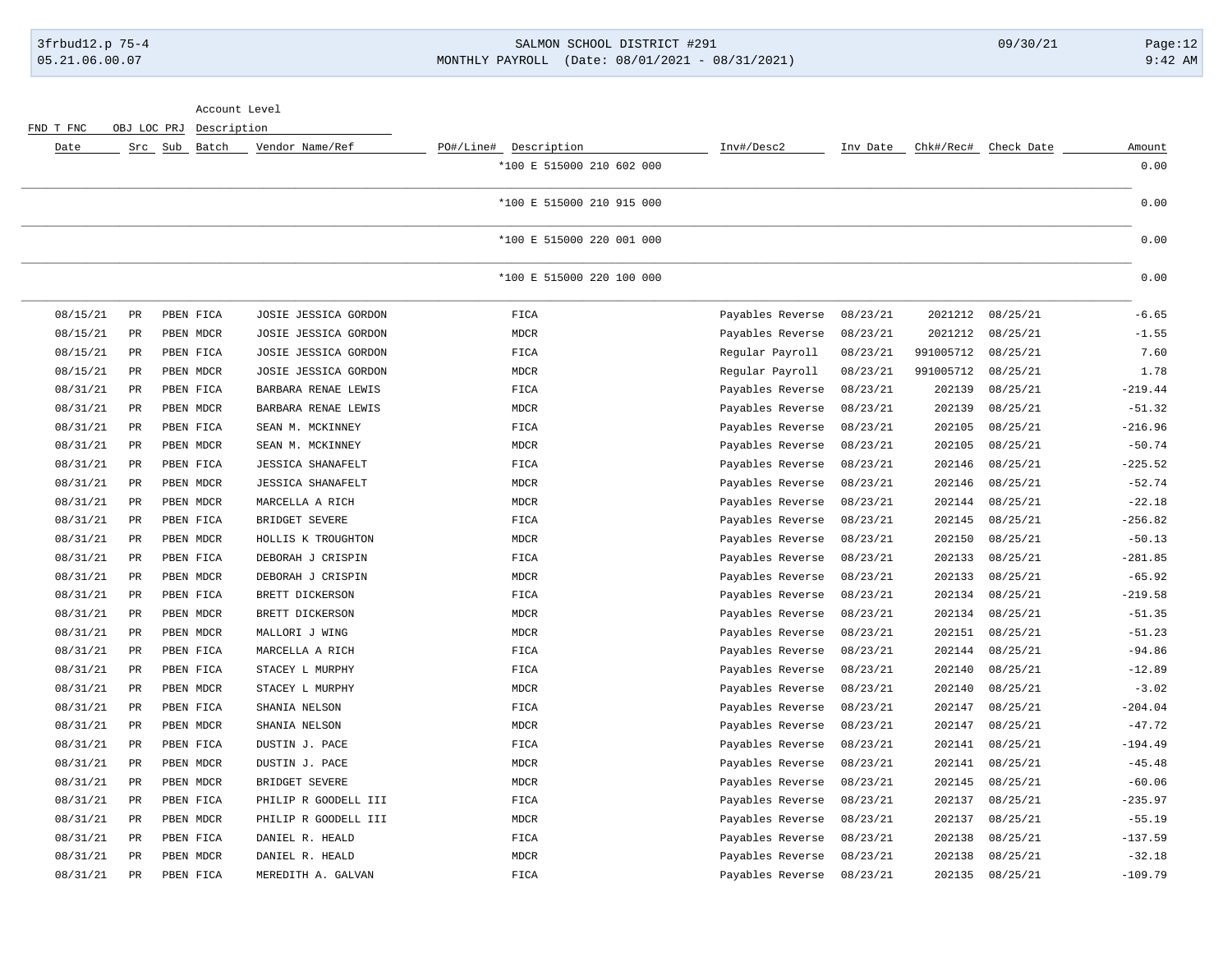## 3frbud12.p 75-4 SALMON SCHOOL DISTRICT #291 09/30/21 Page:13 05.21.06.00.07 MONTHLY PAYROLL (Date: 08/01/2021 - 08/31/2021) 9:42 AM

|          |               | 100 E 515000 220 401 000 (continued) |                    |           |             |                  |          |                    |            |           |
|----------|---------------|--------------------------------------|--------------------|-----------|-------------|------------------|----------|--------------------|------------|-----------|
| Date     |               | Src Sub Batch                        | Vendor Name/Ref    | PO#/Line# | Description | Inv#/Desc2       | Inv Date | Chk#/Rec#          | Check Date | Amount    |
| 08/31/21 | PR            | PBEN MDCR                            | MEREDITH A. GALVAN |           | <b>MDCR</b> | Payables Reverse | 08/23/21 | 202135             | 08/25/21   | $-25.68$  |
| 08/31/21 | $_{\rm PR}$   | PBEN FICA                            | FRANK W GARRETT    |           | FICA        | Payables Reverse | 08/23/21 | 202136             | 08/25/21   | $-282.39$ |
| 08/31/21 | $_{\rm PR}$   | PBEN MDCR                            | FRANK W GARRETT    |           | <b>MDCR</b> | Payables Reverse | 08/23/21 | 202136             | 08/25/21   | $-66.04$  |
| 08/31/21 | $_{\rm PR}$   | PBEN FICA                            | KRYSTAL D. SMITH   |           | FICA        | Payables Reverse | 08/23/21 | 202148             | 08/25/21   | $-227.89$ |
| 08/31/21 | $_{\rm PR}$   | PBEN MDCR                            | KRYSTAL D. SMITH   |           | MDCR        | Payables Reverse | 08/23/21 | 202148             | 08/25/21   | $-53.30$  |
| 08/31/21 | $_{\rm PR}$   | PBEN FICA                            | JENELLE E THOMAS   |           | FICA        | Payables Reverse | 08/23/21 | 202149             | 08/25/21   | $-280.85$ |
| 08/31/21 | $_{\rm PR}$   | PBEN MDCR                            | JENELLE E THOMAS   |           | MDCR        | Payables Reverse | 08/23/21 | 202149             | 08/25/21   | $-65.68$  |
| 08/31/21 | PR            | PBEN FICA                            | HOLLIS K TROUGHTON |           | FICA        | Payables Reverse | 08/23/21 | 202150             | 08/25/21   | $-214.34$ |
| 08/31/21 | PR            | PBEN FICA                            | MALLORI J WING     |           | FICA        | Payables Reverse | 08/23/21 | 202151             | 08/25/21   | $-219.04$ |
| 08/31/21 | PR            | PBEN FICA                            | CHRIS P BORN       |           | FICA        | Payables Reverse | 08/23/21 | 202127             | 08/25/21   | $-48.76$  |
| 08/31/21 | PR            | PBEN MDCR                            | CHRIS P BORN       |           | <b>MDCR</b> | Payables Reverse | 08/23/21 | 202127             | 08/25/21   | $-11.40$  |
| 08/31/21 | PR            | PBEN FICA                            | JEREMY S BURGESS   |           | FICA        | Payables Reverse | 08/23/21 | 202130             | 08/25/21   | $-171.22$ |
| 08/31/21 | PR            | PBEN MDCR                            | JEREMY S BURGESS   |           | <b>MDCR</b> | Payables Reverse | 08/23/21 | 202130             | 08/25/21   | $-40.05$  |
| 08/31/21 | $_{\rm PR}$   | PBEN FICA                            | TRACY L BURGESS    |           | FICA        | Payables Reverse | 08/23/21 | 202131             | 08/25/21   | $-284.47$ |
| 08/31/21 | PR            | PBEN MDCR                            | TRACY L BURGESS    |           | <b>MDCR</b> | Payables Reverse | 08/23/21 | 202131             | 08/25/21   | $-66.53$  |
| 08/31/21 | PR            | PBEN FICA                            | DENISE A BRASWELL  |           | FICA        | Payables Reverse | 08/23/21 | 202129             | 08/25/21   | $-236.00$ |
| 08/31/21 | $_{\rm PR}$   | PBEN MDCR                            | DENISE A BRASWELL  |           | <b>MDCR</b> | Payables Reverse | 08/23/21 | 202129             | 08/25/21   | $-55.19$  |
| 08/31/21 | $_{\rm PR}$   | PBEN FICA                            | CONSUELO BELLAMY   |           | FICA        | Payables Reverse | 08/23/21 | 202126             | 08/25/21   | $-186.79$ |
| 08/31/21 | $_{\rm PR}$   | PBEN MDCR                            | CONSUELO BELLAMY   |           | <b>MDCR</b> | Payables Reverse | 08/23/21 | 202126             | 08/25/21   | $-43.68$  |
| 08/31/21 | $_{\rm PR}$   | PBEN FICA                            | BRADY M BEVER      |           | FICA        | Payables Reverse | 08/23/21 | 202152             | 08/25/21   | $-107.98$ |
| 08/31/21 | PR            | PBEN MDCR                            | BRADY M BEVER      |           | <b>MDCR</b> | Payables Reverse | 08/23/21 | 202152             | 08/25/21   | $-25.26$  |
| 08/31/21 | PR            | PBEN FICA                            | JOHN E ANDERSON    |           | FICA        | Payables Reverse | 08/23/21 | 202125             | 08/25/21   | $-231.09$ |
| 08/31/21 | PR            | PBEN MDCR                            | JOHN E ANDERSON    |           | <b>MDCR</b> | Payables Reverse | 08/23/21 | 202125             | 08/25/21   | $-54.04$  |
| 08/31/21 | PR            | PBEN FICA                            | SHANIA NELSON      |           | FICA        | Regular Payroll  | 08/23/21 | 991005673          | 08/25/21   | 204.04    |
| 08/31/21 | PR            | PBEN MDCR                            | SHANIA NELSON      |           | <b>MDCR</b> | Regular Payroll  | 08/23/21 | 991005673          | 08/25/21   | 47.72     |
| 08/31/21 | PR            | PBEN FICA                            | MARCELLA A RICH    |           | FICA        | Regular Payroll  | 08/23/21 | 991005677          | 08/25/21   | 94.86     |
| 08/31/21 | PR            | PBEN MDCR                            | MARCELLA A RICH    |           | <b>MDCR</b> | Regular Payroll  | 08/23/21 | 991005677          | 08/25/21   | 22.18     |
| 08/31/21 | PR            | PBEN FICA                            | STACEY L MURPHY    |           | FICA        | Regular Payroll  | 08/23/21 | 991005672 08/25/21 |            | 12.89     |
| 08/31/21 | PR            | PBEN MDCR                            | STACEY L MURPHY    |           | <b>MDCR</b> | Regular Payroll  | 08/23/21 | 991005672          | 08/25/21   | 3.02      |
| 08/31/21 | $_{\rm PR}$   | PBEN FICA                            | DANIEL R. HEALD    |           | FICA        | Regular Payroll  | 08/23/21 | 991005670          | 08/25/21   | 137.59    |
| 08/31/21 | PR            | PBEN MDCR                            | DANIEL R. HEALD    |           | <b>MDCR</b> | Regular Payroll  | 08/23/21 | 991005670          | 08/25/21   | 32.18     |
| 08/31/21 | $_{\rm PR}$   | PBEN FICA                            | DENISE A BRASWELL  |           | FICA        | Regular Payroll  | 08/23/21 | 991005661          | 08/25/21   | 236.00    |
| 08/31/21 | PR            | PBEN MDCR                            | DENISE A BRASWELL  |           | <b>MDCR</b> | Regular Payroll  | 08/23/21 | 991005661          | 08/25/21   | 55.19     |
| 08/31/21 | $_{\rm PR}$   | PBEN FICA                            | JEREMY S BURGESS   |           | FICA        | Regular Payroll  | 08/23/21 | 991005662          | 08/25/21   | 172.12    |
| 08/31/21 | $_{\rm PR}$   | PBEN MDCR                            | JEREMY S BURGESS   |           | <b>MDCR</b> | Regular Payroll  | 08/23/21 | 991005662          | 08/25/21   | 40.26     |
| 08/31/21 | PR            | PBEN FICA                            | CONSUELO BELLAMY   |           | FICA        | Regular Payroll  | 08/23/21 | 991005658          | 08/25/21   | 186.79    |
| 08/31/21 | $\mathtt{PR}$ | PBEN MDCR                            | CONSUELO BELLAMY   |           | <b>MDCR</b> | Regular Payroll  | 08/23/21 | 991005658          | 08/25/21   | 43.68     |
| 08/31/21 | $\mathtt{PR}$ | PBEN FICA                            | DUSTIN J. PACE     |           | <b>FICA</b> | Regular Payroll  | 08/23/21 | 991005674          | 08/25/21   | 194.49    |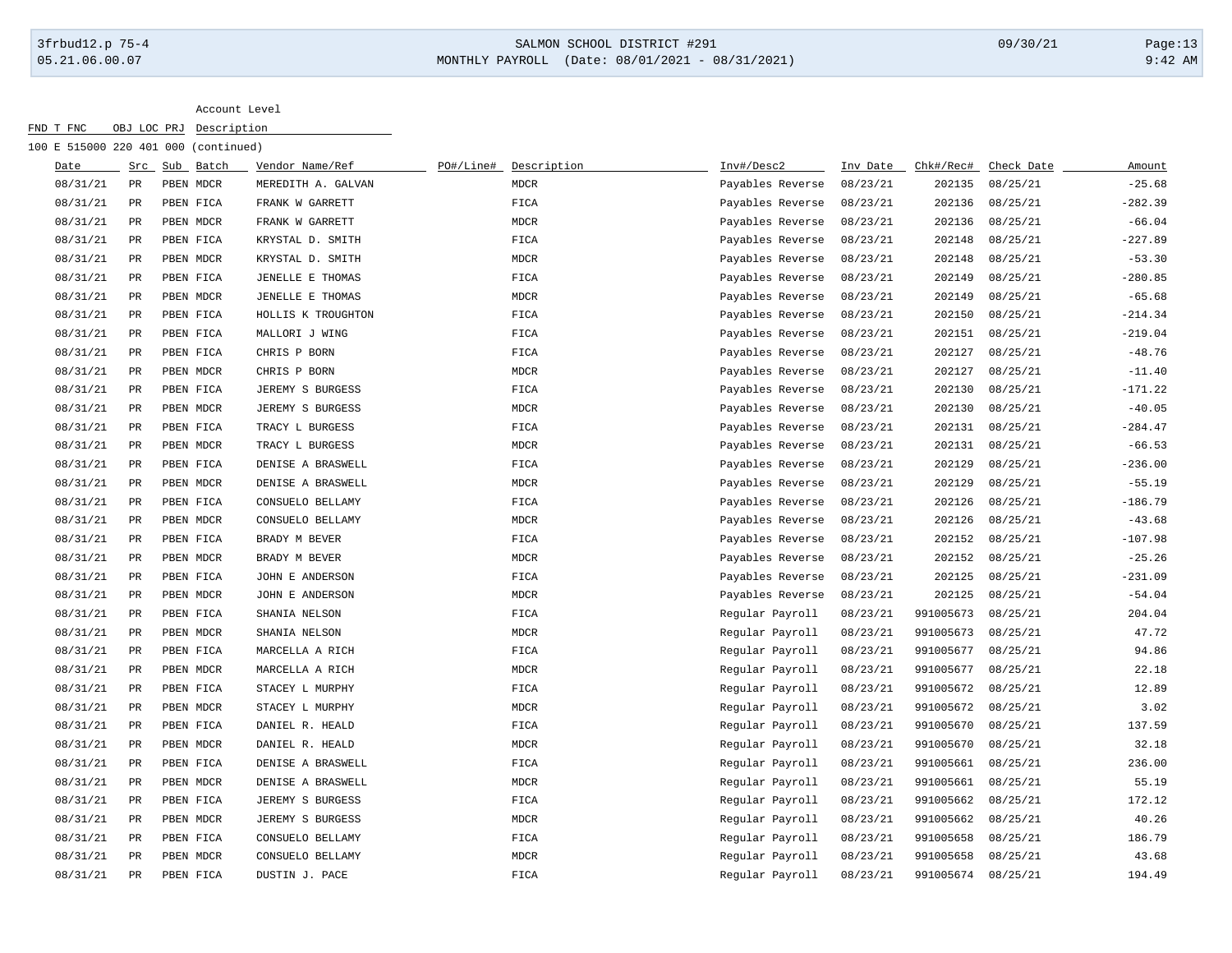## 3frbud12.p 75-4 SALMON SCHOOL DISTRICT #291 09/30/21 Page:14 05.21.06.00.07 MONTHLY PAYROLL (Date: 08/01/2021 - 08/31/2021) 9:42 AM

| Date<br>Src<br>08/31/21<br>PR<br>08/31/21<br>PR<br>08/31/21<br>$_{\rm PR}$<br>08/31/21<br>$_{\rm PR}$<br>08/31/21<br>$_{\rm PR}$<br>08/31/21<br>$_{\rm PR}$<br>08/31/21<br>PR<br>08/31/21<br>PR<br>08/31/21<br>PR<br>08/31/21<br>PR<br>08/31/21<br>PR<br>08/31/21<br>$_{\rm PR}$<br>08/31/21<br>PR<br>08/31/21<br>PR | Sub Batch<br>PBEN MDCR<br>PBEN MDCR<br>PBEN FICA<br>PBEN FICA<br>PBEN MDCR<br>PBEN FICA<br>PBEN MDCR<br>PBEN FICA<br>PBEN MDCR<br>PBEN FICA<br>PBEN MDCR<br>PBEN FICA<br>PBEN MDCR<br>PBEN FICA<br>PBEN MDCR | Vendor Name/Ref<br>DUSTIN J. PACE<br>SEAN M. MCKINNEY<br>SEAN M. MCKINNEY<br>BRIDGET SEVERE<br>BRIDGET SEVERE<br>FRANK W GARRETT<br>FRANK W GARRETT<br>PHILIP R GOODELL III<br>PHILIP R GOODELL III<br>MEREDITH A. GALVAN<br>MEREDITH A. GALVAN<br>BRADY M BEVER<br>BRADY M BEVER<br>JOHN E ANDERSON | PO#/Line#<br>Description<br><b>MDCR</b><br><b>MDCR</b><br>FICA<br>FICA<br>MDCR<br>FICA<br>MDCR<br>FICA<br>MDCR<br>FICA<br>MDCR<br>FICA<br><b>MDCR</b> | Inv#/Desc2<br>Regular Payroll<br>Regular Payroll<br>Regular Payroll<br>Regular Payroll<br>Regular Payroll<br>Regular Payroll<br>Regular Payroll<br>Regular Payroll<br>Regular Payroll<br>Regular Payroll<br>Regular Payroll<br>Regular Payroll | Inv Date<br>08/23/21<br>08/23/21<br>08/23/21<br>08/23/21<br>08/23/21<br>08/23/21<br>08/23/21<br>08/23/21<br>08/23/21<br>08/23/21<br>08/23/21<br>08/23/21 | Chk#/Rec#<br>991005674<br>991005636<br>991005636<br>991005678<br>991005678<br>991005668<br>991005668<br>991005669<br>991005669<br>991005667<br>991005667 | Check Date<br>08/25/21<br>08/25/21<br>08/25/21<br>08/25/21<br>08/25/21<br>08/25/21<br>08/25/21<br>08/25/21<br>08/25/21<br>08/25/21<br>08/25/21 | Amount<br>45.48<br>50.74<br>216.96<br>256.82<br>60.06<br>282.39<br>66.04<br>235.97<br>55.19<br>109.79<br>25.68 |
|----------------------------------------------------------------------------------------------------------------------------------------------------------------------------------------------------------------------------------------------------------------------------------------------------------------------|--------------------------------------------------------------------------------------------------------------------------------------------------------------------------------------------------------------|------------------------------------------------------------------------------------------------------------------------------------------------------------------------------------------------------------------------------------------------------------------------------------------------------|-------------------------------------------------------------------------------------------------------------------------------------------------------|------------------------------------------------------------------------------------------------------------------------------------------------------------------------------------------------------------------------------------------------|----------------------------------------------------------------------------------------------------------------------------------------------------------|----------------------------------------------------------------------------------------------------------------------------------------------------------|------------------------------------------------------------------------------------------------------------------------------------------------|----------------------------------------------------------------------------------------------------------------|
|                                                                                                                                                                                                                                                                                                                      |                                                                                                                                                                                                              |                                                                                                                                                                                                                                                                                                      |                                                                                                                                                       |                                                                                                                                                                                                                                                |                                                                                                                                                          |                                                                                                                                                          |                                                                                                                                                |                                                                                                                |
|                                                                                                                                                                                                                                                                                                                      |                                                                                                                                                                                                              |                                                                                                                                                                                                                                                                                                      |                                                                                                                                                       |                                                                                                                                                                                                                                                |                                                                                                                                                          |                                                                                                                                                          |                                                                                                                                                |                                                                                                                |
|                                                                                                                                                                                                                                                                                                                      |                                                                                                                                                                                                              |                                                                                                                                                                                                                                                                                                      |                                                                                                                                                       |                                                                                                                                                                                                                                                |                                                                                                                                                          |                                                                                                                                                          |                                                                                                                                                |                                                                                                                |
|                                                                                                                                                                                                                                                                                                                      |                                                                                                                                                                                                              |                                                                                                                                                                                                                                                                                                      |                                                                                                                                                       |                                                                                                                                                                                                                                                |                                                                                                                                                          |                                                                                                                                                          |                                                                                                                                                |                                                                                                                |
|                                                                                                                                                                                                                                                                                                                      |                                                                                                                                                                                                              |                                                                                                                                                                                                                                                                                                      |                                                                                                                                                       |                                                                                                                                                                                                                                                |                                                                                                                                                          |                                                                                                                                                          |                                                                                                                                                |                                                                                                                |
|                                                                                                                                                                                                                                                                                                                      |                                                                                                                                                                                                              |                                                                                                                                                                                                                                                                                                      |                                                                                                                                                       |                                                                                                                                                                                                                                                |                                                                                                                                                          |                                                                                                                                                          |                                                                                                                                                |                                                                                                                |
|                                                                                                                                                                                                                                                                                                                      |                                                                                                                                                                                                              |                                                                                                                                                                                                                                                                                                      |                                                                                                                                                       |                                                                                                                                                                                                                                                |                                                                                                                                                          |                                                                                                                                                          |                                                                                                                                                |                                                                                                                |
|                                                                                                                                                                                                                                                                                                                      |                                                                                                                                                                                                              |                                                                                                                                                                                                                                                                                                      |                                                                                                                                                       |                                                                                                                                                                                                                                                |                                                                                                                                                          |                                                                                                                                                          |                                                                                                                                                |                                                                                                                |
|                                                                                                                                                                                                                                                                                                                      |                                                                                                                                                                                                              |                                                                                                                                                                                                                                                                                                      |                                                                                                                                                       |                                                                                                                                                                                                                                                |                                                                                                                                                          |                                                                                                                                                          |                                                                                                                                                |                                                                                                                |
|                                                                                                                                                                                                                                                                                                                      |                                                                                                                                                                                                              |                                                                                                                                                                                                                                                                                                      |                                                                                                                                                       |                                                                                                                                                                                                                                                |                                                                                                                                                          |                                                                                                                                                          |                                                                                                                                                |                                                                                                                |
|                                                                                                                                                                                                                                                                                                                      |                                                                                                                                                                                                              |                                                                                                                                                                                                                                                                                                      |                                                                                                                                                       |                                                                                                                                                                                                                                                |                                                                                                                                                          |                                                                                                                                                          |                                                                                                                                                |                                                                                                                |
|                                                                                                                                                                                                                                                                                                                      |                                                                                                                                                                                                              |                                                                                                                                                                                                                                                                                                      |                                                                                                                                                       |                                                                                                                                                                                                                                                |                                                                                                                                                          |                                                                                                                                                          |                                                                                                                                                |                                                                                                                |
|                                                                                                                                                                                                                                                                                                                      |                                                                                                                                                                                                              |                                                                                                                                                                                                                                                                                                      |                                                                                                                                                       |                                                                                                                                                                                                                                                |                                                                                                                                                          | 991005684                                                                                                                                                | 08/25/21                                                                                                                                       | 107.98                                                                                                         |
|                                                                                                                                                                                                                                                                                                                      |                                                                                                                                                                                                              |                                                                                                                                                                                                                                                                                                      |                                                                                                                                                       | Regular Payroll                                                                                                                                                                                                                                | 08/23/21                                                                                                                                                 | 991005684                                                                                                                                                | 08/25/21                                                                                                                                       | 25.26                                                                                                          |
|                                                                                                                                                                                                                                                                                                                      |                                                                                                                                                                                                              |                                                                                                                                                                                                                                                                                                      | FICA                                                                                                                                                  | Regular Payroll                                                                                                                                                                                                                                | 08/23/21                                                                                                                                                 | 991005657                                                                                                                                                | 08/25/21                                                                                                                                       | 231.09                                                                                                         |
| 08/31/21<br>PR                                                                                                                                                                                                                                                                                                       |                                                                                                                                                                                                              | JOHN E ANDERSON                                                                                                                                                                                                                                                                                      | MDCR                                                                                                                                                  | Regular Payroll                                                                                                                                                                                                                                | 08/23/21                                                                                                                                                 | 991005657                                                                                                                                                | 08/25/21                                                                                                                                       | 54.04                                                                                                          |
| 08/31/21<br>$\mathtt{PR}$                                                                                                                                                                                                                                                                                            | PBEN FICA                                                                                                                                                                                                    | MALLORI J WING                                                                                                                                                                                                                                                                                       | FICA                                                                                                                                                  | Regular Payroll                                                                                                                                                                                                                                | 08/23/21                                                                                                                                                 | 991005683                                                                                                                                                | 08/25/21                                                                                                                                       | 219.06                                                                                                         |
| 08/31/21<br>$_{\rm PR}$                                                                                                                                                                                                                                                                                              | PBEN MDCR                                                                                                                                                                                                    | MALLORI J WING                                                                                                                                                                                                                                                                                       | MDCR                                                                                                                                                  | Regular Payroll                                                                                                                                                                                                                                | 08/23/21                                                                                                                                                 | 991005683                                                                                                                                                | 08/25/21                                                                                                                                       | 51.24                                                                                                          |
| 08/31/21<br>$_{\rm PR}$                                                                                                                                                                                                                                                                                              | PBEN FICA                                                                                                                                                                                                    | BARBARA RENAE LEWIS                                                                                                                                                                                                                                                                                  | FICA                                                                                                                                                  | Regular Payroll                                                                                                                                                                                                                                | 08/23/21                                                                                                                                                 | 991005671                                                                                                                                                | 08/25/21                                                                                                                                       | 219.44                                                                                                         |
| 08/31/21<br>PR                                                                                                                                                                                                                                                                                                       | PBEN MDCR                                                                                                                                                                                                    | BARBARA RENAE LEWIS                                                                                                                                                                                                                                                                                  | <b>MDCR</b>                                                                                                                                           | Regular Payroll                                                                                                                                                                                                                                | 08/23/21                                                                                                                                                 | 991005671                                                                                                                                                | 08/25/21                                                                                                                                       | 51.32                                                                                                          |
| 08/31/21<br>PR                                                                                                                                                                                                                                                                                                       | PBEN FICA                                                                                                                                                                                                    | DEBORAH J CRISPIN                                                                                                                                                                                                                                                                                    | FICA                                                                                                                                                  | Regular Payroll                                                                                                                                                                                                                                | 08/23/21                                                                                                                                                 | 991005665                                                                                                                                                | 08/25/21                                                                                                                                       | 281.85                                                                                                         |
| 08/31/21<br>PR                                                                                                                                                                                                                                                                                                       | PBEN MDCR                                                                                                                                                                                                    | DEBORAH J CRISPIN                                                                                                                                                                                                                                                                                    | MDCR                                                                                                                                                  | Regular Payroll                                                                                                                                                                                                                                | 08/23/21                                                                                                                                                 | 991005665                                                                                                                                                | 08/25/21                                                                                                                                       | 65.92                                                                                                          |
| 08/31/21<br>$_{\rm PR}$                                                                                                                                                                                                                                                                                              | PBEN MDCR                                                                                                                                                                                                    | JENELLE E THOMAS                                                                                                                                                                                                                                                                                     | MDCR                                                                                                                                                  | Regular Payroll                                                                                                                                                                                                                                | 08/23/21                                                                                                                                                 | 991005681                                                                                                                                                | 08/25/21                                                                                                                                       | 65.68                                                                                                          |
| 08/31/21<br>$_{\rm PR}$                                                                                                                                                                                                                                                                                              | PBEN FICA                                                                                                                                                                                                    | HOLLIS K TROUGHTON                                                                                                                                                                                                                                                                                   | FICA                                                                                                                                                  | Regular Payroll                                                                                                                                                                                                                                | 08/23/21                                                                                                                                                 | 991005682                                                                                                                                                | 08/25/21                                                                                                                                       | 215.07                                                                                                         |
| 08/31/21<br>PR                                                                                                                                                                                                                                                                                                       | PBEN MDCR                                                                                                                                                                                                    | HOLLIS K TROUGHTON                                                                                                                                                                                                                                                                                   | MDCR                                                                                                                                                  | Regular Payroll                                                                                                                                                                                                                                | 08/23/21                                                                                                                                                 | 991005682                                                                                                                                                | 08/25/21                                                                                                                                       | 50.30                                                                                                          |
| 08/31/21<br>PR                                                                                                                                                                                                                                                                                                       | PBEN FICA                                                                                                                                                                                                    | TRACY L BURGESS                                                                                                                                                                                                                                                                                      | FICA                                                                                                                                                  | Regular Payroll                                                                                                                                                                                                                                | 08/23/21                                                                                                                                                 | 991005663                                                                                                                                                | 08/25/21                                                                                                                                       | 284.47                                                                                                         |
| 08/31/21<br>PR                                                                                                                                                                                                                                                                                                       | PBEN MDCR                                                                                                                                                                                                    | TRACY L BURGESS                                                                                                                                                                                                                                                                                      | MDCR                                                                                                                                                  | Regular Payroll                                                                                                                                                                                                                                | 08/23/21                                                                                                                                                 | 991005663                                                                                                                                                | 08/25/21                                                                                                                                       | 66.53                                                                                                          |
| 08/31/21<br>PR                                                                                                                                                                                                                                                                                                       | PBEN FICA                                                                                                                                                                                                    | BRETT DICKERSON                                                                                                                                                                                                                                                                                      | FICA                                                                                                                                                  | Regular Payroll                                                                                                                                                                                                                                | 08/23/21                                                                                                                                                 | 991005666                                                                                                                                                | 08/25/21                                                                                                                                       | 219.58                                                                                                         |
| 08/31/21<br>PR                                                                                                                                                                                                                                                                                                       | PBEN MDCR                                                                                                                                                                                                    | BRETT DICKERSON                                                                                                                                                                                                                                                                                      | MDCR                                                                                                                                                  | Regular Payroll                                                                                                                                                                                                                                | 08/23/21                                                                                                                                                 | 991005666                                                                                                                                                | 08/25/21                                                                                                                                       | 51.35                                                                                                          |
| 08/31/21<br>$_{\rm PR}$                                                                                                                                                                                                                                                                                              | PBEN FICA                                                                                                                                                                                                    | <b>JESSICA SHANAFELT</b>                                                                                                                                                                                                                                                                             | FICA                                                                                                                                                  | Regular Payroll                                                                                                                                                                                                                                | 08/23/21                                                                                                                                                 | 991005679                                                                                                                                                | 08/25/21                                                                                                                                       | 225.52                                                                                                         |
| 08/31/21<br>$_{\rm PR}$                                                                                                                                                                                                                                                                                              | PBEN MDCR                                                                                                                                                                                                    | <b>JESSICA SHANAFELT</b>                                                                                                                                                                                                                                                                             | MDCR                                                                                                                                                  | Regular Payroll                                                                                                                                                                                                                                | 08/23/21                                                                                                                                                 | 991005679                                                                                                                                                | 08/25/21                                                                                                                                       | 52.74                                                                                                          |
| 08/31/21<br>PR                                                                                                                                                                                                                                                                                                       | PBEN FICA                                                                                                                                                                                                    | KRYSTAL D. SMITH                                                                                                                                                                                                                                                                                     | FICA                                                                                                                                                  | Regular Payroll                                                                                                                                                                                                                                | 08/23/21                                                                                                                                                 | 991005680                                                                                                                                                | 08/25/21                                                                                                                                       | 227.89                                                                                                         |
| 08/31/21<br>PR                                                                                                                                                                                                                                                                                                       | PBEN MDCR                                                                                                                                                                                                    | KRYSTAL D. SMITH                                                                                                                                                                                                                                                                                     | $\tt MDCR$                                                                                                                                            | Regular Payroll                                                                                                                                                                                                                                | 08/23/21                                                                                                                                                 | 991005680                                                                                                                                                | 08/25/21                                                                                                                                       | 53.30                                                                                                          |
| 08/31/21<br>PR                                                                                                                                                                                                                                                                                                       | PBEN FICA                                                                                                                                                                                                    | JENELLE E THOMAS                                                                                                                                                                                                                                                                                     | FICA                                                                                                                                                  | Regular Payroll                                                                                                                                                                                                                                | 08/23/21                                                                                                                                                 | 991005681                                                                                                                                                | 08/25/21                                                                                                                                       | 280.85                                                                                                         |
| 08/31/21<br>$_{\rm PR}$                                                                                                                                                                                                                                                                                              | PBEN FICA                                                                                                                                                                                                    | CHRIS P BORN                                                                                                                                                                                                                                                                                         | FICA                                                                                                                                                  | Regular Payroll                                                                                                                                                                                                                                | 08/23/21                                                                                                                                                 | 991005659                                                                                                                                                | 08/25/21                                                                                                                                       | 46.37                                                                                                          |
| 08/31/21<br>$_{\rm PR}$                                                                                                                                                                                                                                                                                              | PBEN MDCR                                                                                                                                                                                                    | CHRIS P BORN                                                                                                                                                                                                                                                                                         | MDCR                                                                                                                                                  | Regular Payroll                                                                                                                                                                                                                                | 08/23/21                                                                                                                                                 | 991005659                                                                                                                                                | 08/25/21                                                                                                                                       | 10.85                                                                                                          |
|                                                                                                                                                                                                                                                                                                                      |                                                                                                                                                                                                              |                                                                                                                                                                                                                                                                                                      | *100 E 515000 220 401 000                                                                                                                             |                                                                                                                                                                                                                                                |                                                                                                                                                          |                                                                                                                                                          |                                                                                                                                                | 0.28                                                                                                           |
|                                                                                                                                                                                                                                                                                                                      |                                                                                                                                                                                                              |                                                                                                                                                                                                                                                                                                      | *Payroll                                                                                                                                              |                                                                                                                                                                                                                                                |                                                                                                                                                          |                                                                                                                                                          |                                                                                                                                                | 0.28                                                                                                           |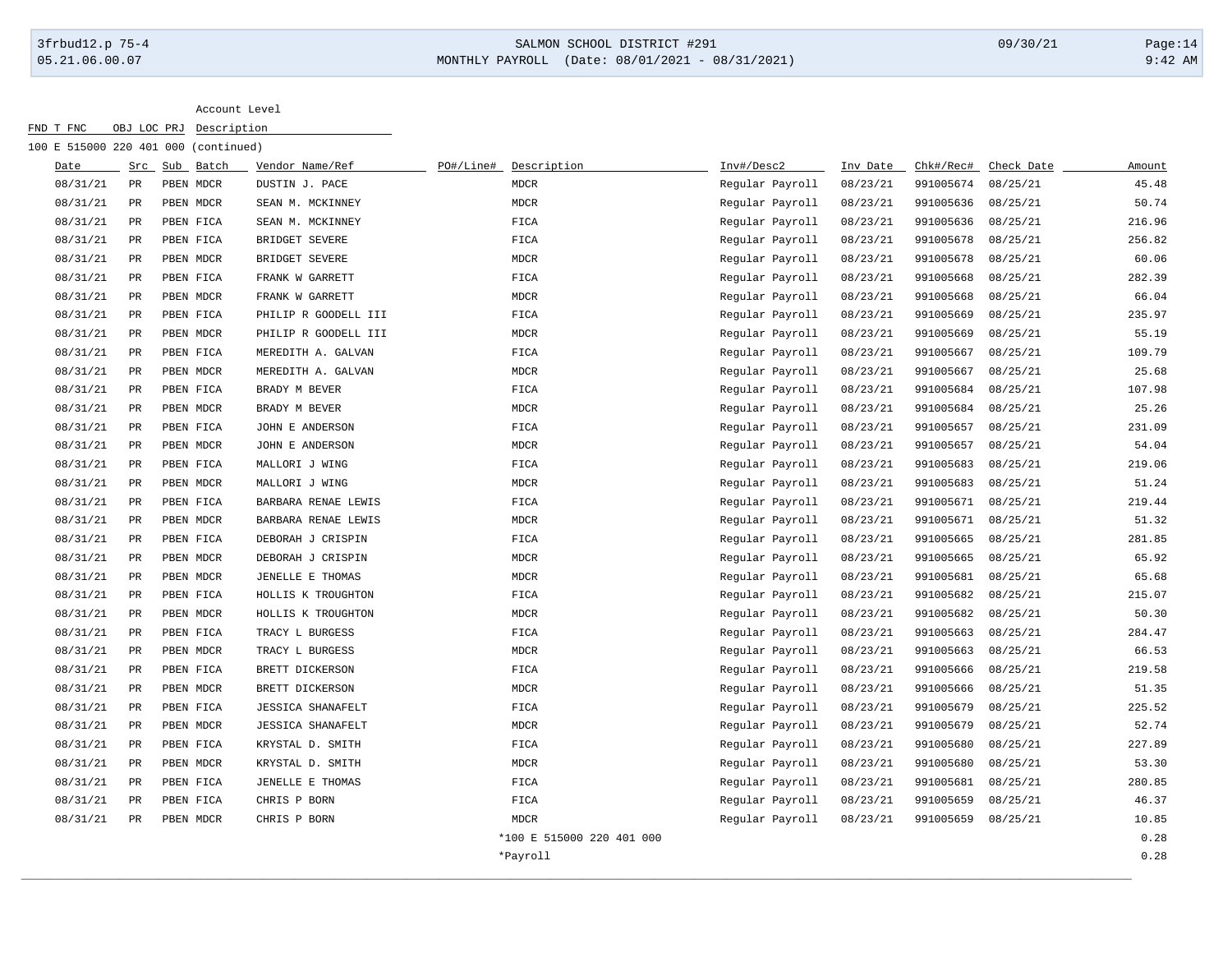### 3frbud12.p 75-4 SALMON SCHOOL DISTRICT #291 09/30/21 Page:15 05.21.06.00.07 MONTHLY PAYROLL (Date: 08/01/2021 - 08/31/2021) 9:42 AM

| Account Level |  |
|---------------|--|
|---------------|--|

FND T FNC OBJ LOC PRJ Description

| Date     | Src           | Sub Batch        | Vendor Name/Ref          | PO#/Line# Description     | Inv#/Desc2       | Inv Date | Chk#/Rec# | Check Date | Amount    |
|----------|---------------|------------------|--------------------------|---------------------------|------------------|----------|-----------|------------|-----------|
|          |               |                  |                          | *100 E 515000 220 401 001 |                  |          |           |            | 0.00      |
|          |               |                  |                          | *100 E 515000 220 401 002 |                  |          |           |            | 0.00      |
|          |               |                  |                          | *100 E 515000 220 401 199 |                  |          |           |            | 0.00      |
|          |               |                  |                          | *100 E 515000 220 415 000 |                  |          |           |            | 0.00      |
|          |               |                  |                          | *100 E 515000 220 602 000 |                  |          |           |            | 0.00      |
|          |               |                  |                          | *100 E 515000 220 915 000 |                  |          |           |            | 0.00      |
| 08/15/21 | PR            | PBEN 7200        | JOSIE JESSICA GORDON     | 7200                      | Payables Reverse | 08/23/21 | 2021212   | 08/25/21   | $-272.40$ |
| 08/15/21 | $_{\rm PR}$   | PBEN 7200        | JOSIE JESSICA GORDON     | 7200                      | Regular Payroll  | 08/23/21 | 991005712 | 08/25/21   | 76.27     |
| 08/31/21 | PR            | PBEN 7200        | SEAN M. MCKINNEY         | 7200                      | Payables Reverse | 08/23/21 | 202105    | 08/25/21   | $-544.80$ |
| 08/31/21 | PR            | PBEN 7200        | BARBARA RENAE LEWIS      | 7200                      | Payables Reverse | 08/23/21 | 202139    | 08/25/21   | $-544.80$ |
| 08/31/21 | PR            | <b>PBEN 7200</b> | JEREMY S BURGESS         | 7200                      | Payables Reverse | 08/23/21 | 202130    | 08/25/21   | $-365.02$ |
| 08/31/21 | PR            | PBEN 7200        | <b>JESSICA SHANAFELT</b> | 7200                      | Payables Reverse | 08/23/21 | 202146    | 08/25/21   | $-544.80$ |
| 08/31/21 | $_{\rm PR}$   | PBEN 7200        | BRIDGET SEVERE           | 7200                      | Payables Reverse | 08/23/21 | 202145    | 08/25/21   | $-544.80$ |
| 08/31/21 | PR            | PBEN 7200        | DEBORAH J CRISPIN        | 7200                      | Payables Reverse | 08/23/21 | 202133    | 08/25/21   | $-544.80$ |
| 08/31/21 | $_{\rm PR}$   | PBEN 7200        | BRETT DICKERSON          | 7200                      | Payables Reverse | 08/23/21 | 202134    | 08/25/21   | $-544.80$ |
| 08/31/21 | $_{\rm PR}$   | PBEN 7200        | SHANIA NELSON            | 7200                      | Payables Reverse | 08/23/21 | 202147    | 08/25/21   | $-544.80$ |
| 08/31/21 | PR            | PBEN 7200        | DUSTIN J. PACE           | 7200                      | Payables Reverse | 08/23/21 | 202141    | 08/25/21   | $-544.80$ |
| 08/31/21 | PR            | PBEN 7200        | PHILIP R GOODELL III     | 7200                      | Payables Reverse | 08/23/21 | 202137    | 08/25/21   | $-544.80$ |
| 08/31/21 | PR            | PBEN 7200        | DANIEL R. HEALD          | 7200                      | Payables Reverse | 08/23/21 | 202138    | 08/25/21   | $-452.18$ |
| 08/31/21 | PR            | PBEN 7200        | FRANK W GARRETT          | 7200                      | Payables Reverse | 08/23/21 | 202136    | 08/25/21   | $-544.80$ |
| 08/31/21 | PR            | <b>PBEN 7200</b> | KRYSTAL D. SMITH         | 7200                      | Payables Reverse | 08/23/21 | 202148    | 08/25/21   | $-544.80$ |
| 08/31/21 | PR            | <b>PBEN 7200</b> | JENELLE E THOMAS         | 7200                      | Payables Reverse | 08/23/21 | 202149    | 08/25/21   | $-544.80$ |
| 08/31/21 | PR            | PBEN 7200        | HOLLIS K TROUGHTON       | 7200                      | Payables Reverse | 08/23/21 | 202150    | 08/25/21   | $-544.80$ |
| 08/31/21 | <b>PR</b>     | PBEN 7200        | MALLORI J WING           | 7200                      | Payables Reverse | 08/23/21 | 202151    | 08/25/21   | $-544.80$ |
| 08/31/21 | $_{\rm PR}$   | PBEN 7200        | CHRIS P BORN             | 7200                      | Payables Reverse | 08/23/21 | 202127    | 08/25/21   | $-544.80$ |
| 08/31/21 | PR            | PBEN 7200        | TRACY L BURGESS          | 7200                      | Payables Reverse | 08/23/21 | 202131    | 08/25/21   | $-544.80$ |
| 08/31/21 | $_{\rm PR}$   | PBEN 7200        | DENISE A BRASWELL        | 7200                      | Payables Reverse | 08/23/21 | 202129    | 08/25/21   | $-544.80$ |
| 08/31/21 | PR            | PBEN 7200        | CONSUELO BELLAMY         | 7200                      | Payables Reverse | 08/23/21 | 202126    | 08/25/21   | $-377.82$ |
| 08/31/21 | PR            | <b>PBEN 7200</b> | BRADY M BEVER            | 7200                      | Payables Reverse | 08/23/21 | 202152    | 08/25/21   | $-272.40$ |
| 08/31/21 | PR            | PBEN 7200        | JOHN E ANDERSON          | 7200                      | Payables Reverse | 08/23/21 | 202125    | 08/25/21   | $-544.80$ |
| 08/31/21 | PR            | <b>PBEN 7200</b> | SHANIA NELSON            | 7200                      | Regular Payroll  | 08/23/21 | 991005673 | 08/25/21   | 544.80    |
| 08/31/21 | $\mathtt{PR}$ | PBEN 7200        | DANIEL R. HEALD          | 7200                      | Regular Payroll  | 08/23/21 | 991005670 | 08/25/21   | 452.18    |
| 08/31/21 | PR            | PBEN 7200        | DENISE A BRASWELL        | 7200                      | Regular Payroll  | 08/23/21 | 991005661 | 08/25/21   | 544.80    |
|          |               |                  |                          |                           |                  |          |           |            |           |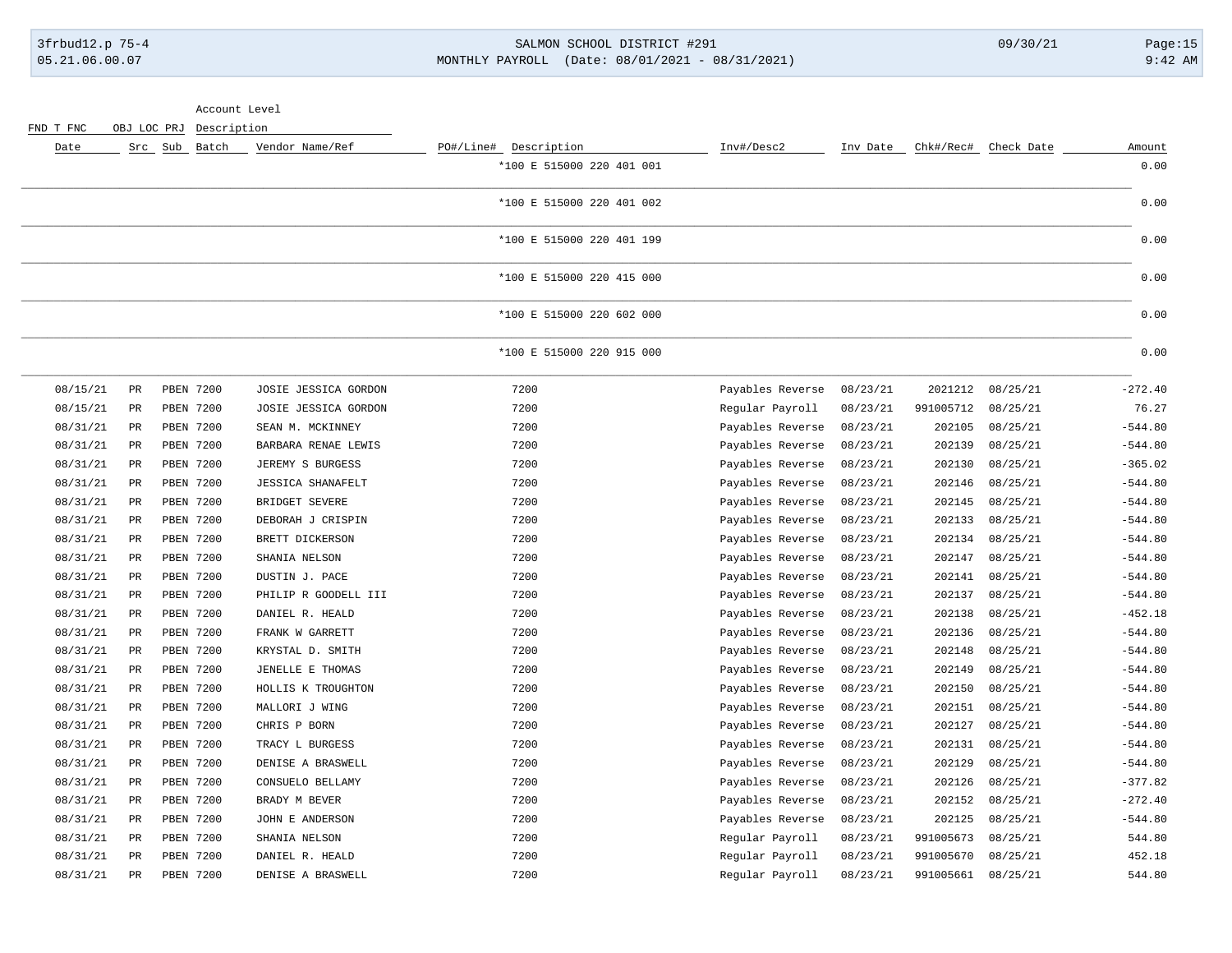# 3frbud12.p 75-4 SALMON SCHOOL DISTRICT #291 09/30/21 Page:16 05.21.06.00.07 MONTHLY PAYROLL (Date: 08/01/2021 - 08/31/2021) 9:42 AM

|      |          |             | 100 E 515000 240 401 000 (continued) |                          |           |                                |                  |          |                    |            |             |
|------|----------|-------------|--------------------------------------|--------------------------|-----------|--------------------------------|------------------|----------|--------------------|------------|-------------|
| Date |          | Src         | Sub Batch                            | Vendor Name/Ref          | PO#/Line# | Description                    | Inv#/Desc2       | Inv Date | Chk#/Rec#          | Check Date | Amount      |
|      | 08/31/21 | PR          | PBEN 7200                            | JEREMY S BURGESS         |           | 7200                           | Regular Payroll  | 08/23/21 | 991005662          | 08/25/21   | 365.02      |
|      | 08/31/21 | PR          | PBEN 7200                            | CONSUELO BELLAMY         |           | 7200                           | Regular Payroll  | 08/23/21 | 991005658          | 08/25/21   | 377.82      |
|      | 08/31/21 | $_{\rm PR}$ | PBEN 7200                            | DUSTIN J. PACE           |           | 7200                           | Regular Payroll  | 08/23/21 | 991005674          | 08/25/21   | 544.80      |
|      | 08/31/21 | $_{\rm PR}$ | PBEN 7200                            | BRIDGET SEVERE           |           | 7200                           | Regular Payroll  | 08/23/21 | 991005678          | 08/25/21   | 544.80      |
|      | 08/31/21 | $_{\rm PR}$ | PBEN 7200                            | SEAN M. MCKINNEY         |           | 7200                           | Regular Payroll  | 08/23/21 | 991005636          | 08/25/21   | 544.80      |
|      | 08/31/21 | $_{\rm PR}$ | PBEN 7200                            | FRANK W GARRETT          |           | 7200                           | Regular Payroll  | 08/23/21 | 991005668          | 08/25/21   | 544.80      |
|      | 08/31/21 | PR          | PBEN 7200                            | PHILIP R GOODELL III     |           | 7200                           | Regular Payroll  | 08/23/21 | 991005669          | 08/25/21   | 544.80      |
|      | 08/31/21 | PR          | PBEN 7200                            | BRADY M BEVER            |           | 7200                           | Regular Payroll  | 08/23/21 | 991005684          | 08/25/21   | 272.40      |
|      | 08/31/21 | PR          | PBEN 7200                            | JOHN E ANDERSON          |           | 7200                           | Regular Payroll  | 08/23/21 | 991005657          | 08/25/21   | 544.80      |
|      | 08/31/21 | PR          | PBEN 7200                            | MALLORI J WING           |           | 7200                           | Regular Payroll  | 08/23/21 | 991005683          | 08/25/21   | 544.80      |
|      | 08/31/21 | PR          | PBEN 7200                            | BARBARA RENAE LEWIS      |           | 7200                           | Regular Payroll  | 08/23/21 | 991005671          | 08/25/21   | 544.80      |
|      | 08/31/21 | $_{\rm PR}$ | PBEN 7200                            | DEBORAH J CRISPIN        |           | 7200                           | Regular Payroll  | 08/23/21 | 991005665          | 08/25/21   | 544.80      |
|      | 08/31/21 | PR          | <b>PBEN 7200</b>                     | HOLLIS K TROUGHTON       |           | 7200                           | Regular Payroll  | 08/23/21 | 991005682          | 08/25/21   | 544.80      |
|      | 08/31/21 | $_{\rm PR}$ | PBEN 7200                            | TRACY L BURGESS          |           | 7200                           | Regular Payroll  | 08/23/21 | 991005663          | 08/25/21   | 544.80      |
|      | 08/31/21 | PR          | PBEN 7200                            | BRETT DICKERSON          |           | 7200                           | Regular Payroll  | 08/23/21 | 991005666          | 08/25/21   | 544.80      |
|      | 08/31/21 | $_{\rm PR}$ | PBEN 7200                            | KRYSTAL D. SMITH         |           | 7200                           | Regular Payroll  | 08/23/21 | 991005680          | 08/25/21   | 544.80      |
|      | 08/31/21 | PR          | PBEN 7200                            | <b>JESSICA SHANAFELT</b> |           | 7200                           | Regular Payroll  | 08/23/21 | 991005679          | 08/25/21   | 544.80      |
|      | 08/31/21 | $_{\rm PR}$ | PBEN 7200                            | JENELLE E THOMAS         |           | 7200                           | Regular Payroll  | 08/23/21 | 991005681          | 08/25/21   | 544.80      |
|      | 08/31/21 | PR          | PBEN 7200                            | CHRIS P BORN             |           | 7200                           | Regular Payroll  | 08/23/21 | 991005659          | 08/25/21   | 44.54       |
|      | 08/31/21 | $\rm{JE}$   | $21 - 00026$                         |                          | 2         | ADJ YE ACCRUALS ERROR IN PROCE |                  | 08/31/21 |                    |            | 1,392.78    |
|      |          |             |                                      |                          |           | *100 E 515000 240 401 000      |                  |          |                    |            | 696.39      |
|      |          |             |                                      |                          |           | *Journal Entries               |                  |          |                    |            | 1,392.78    |
|      |          |             |                                      |                          |           | *Payroll                       |                  |          |                    |            | $-696.39$   |
|      |          |             |                                      |                          |           | *100 E 515000 240 415 000      |                  |          |                    |            | 0.00        |
|      |          |             |                                      |                          |           | *100 E 515000 240 915 000      |                  |          |                    |            | 0.00        |
|      | 08/31/21 | PR          | PREC 0090                            | DANIEL R. HEALD          |           | HS CERT                        | Payables Reverse | 08/23/21 | 202138             | 08/25/21   | $-566.67$   |
|      | 08/31/21 | $_{\rm PR}$ | PREC 0160                            | BRADY M BEVER            |           | ALT SCHL CERT                  | Payables Reverse | 08/23/21 | 202152             | 08/25/21   | $-1,770.83$ |
|      | 08/31/21 | PR          | PREC 0090                            | DANIEL R. HEALD          |           | HS CERT                        | Regular Payroll  | 08/23/21 | 991005670          | 08/25/21   | 566.67      |
|      | 08/31/21 | PR          | PREC 0160                            | BRADY M BEVER            |           | ALT SCHL CERT                  | Regular Payroll  | 08/23/21 | 991005684 08/25/21 |            | 1,770.83    |
|      |          |             |                                      |                          |           | *100 E 517000 110 491 000      |                  |          |                    |            | 0.00        |
|      |          |             |                                      |                          |           | *Payroll                       |                  |          |                    |            | 0.00        |
|      | 08/15/21 | PR          | PREC 0335                            | PAMELA A FABENY          |           | Alt School Classified Salary   | Payables Reverse | 08/23/21 | 2021218            | 08/25/21   | $-630.07$   |
|      | 08/15/21 | PR          | PREC 0335                            | PAMELA A FABENY          |           | Alt School Classified Salary   | Regular Payroll  | 08/23/21 | 991005726 08/25/21 |            | 681.02      |
|      | 08/31/21 | JE          | $21 - 00026$                         |                          | 3         | ADJ YE ACCRUALS ERROR IN PROCE |                  | 08/31/21 |                    |            | $-101.90$   |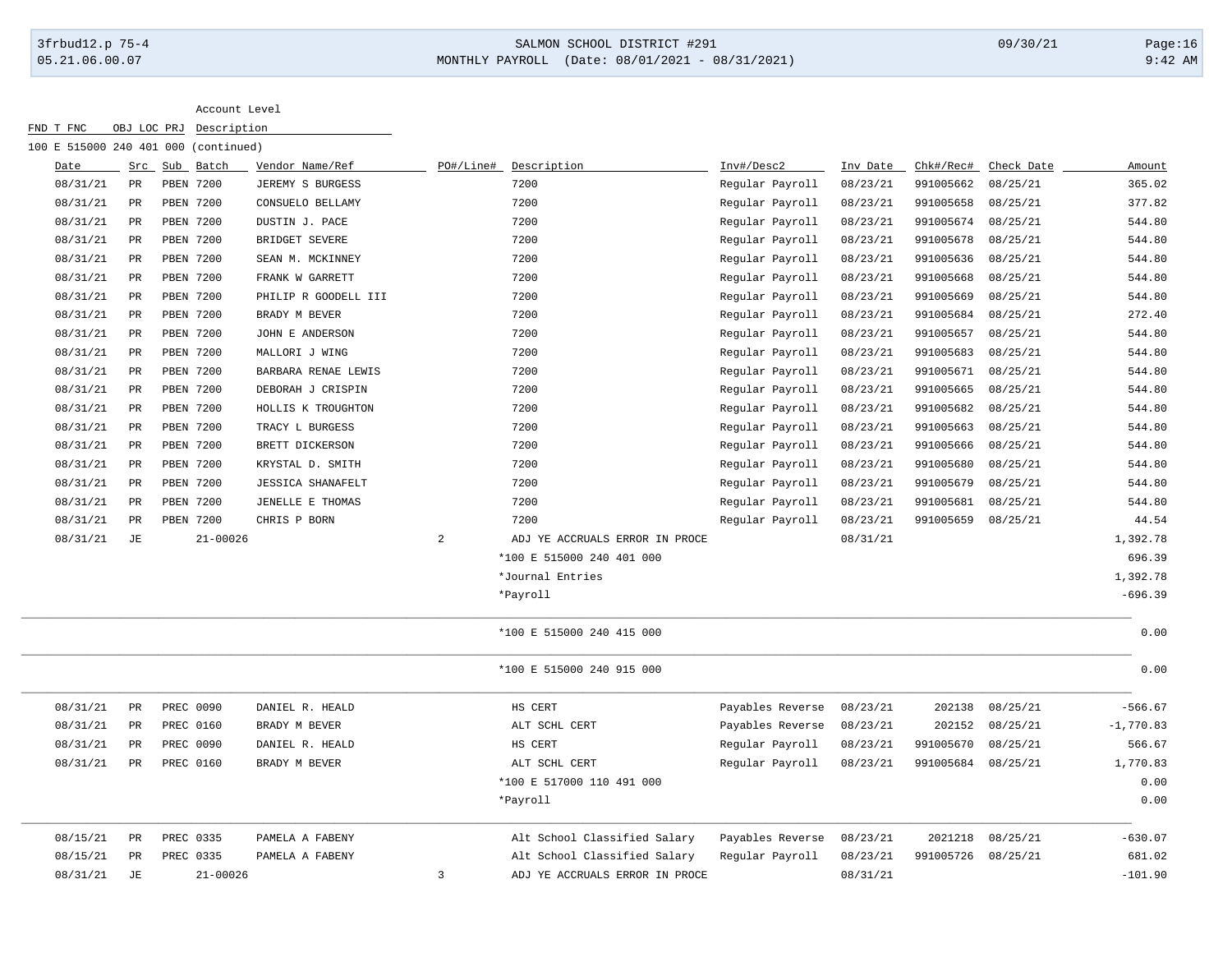## 3frbud12.p 75-4 SALMON SCHOOL DISTRICT #291 09/30/21 Page:17 05.21.06.00.07 MONTHLY PAYROLL (Date: 08/01/2021 - 08/31/2021) 9:42 AM

| FND T FNC | OBJ LOC PRJ     | Description                          |                  |                           |                  |          |           |                      |             |
|-----------|-----------------|--------------------------------------|------------------|---------------------------|------------------|----------|-----------|----------------------|-------------|
|           |                 | 100 E 517000 115 491 000 (continued) |                  |                           |                  |          |           |                      |             |
| Date      |                 | Src Sub Batch                        | Vendor Name/Ref  | PO#/Line# Description     | Inv#/Desc2       | Inv Date |           | Chk#/Rec# Check Date | Amount      |
|           |                 |                                      |                  | *100 E 517000 115 491 000 |                  |          |           |                      | $-50.95$    |
|           |                 |                                      |                  | *Journal Entries          |                  |          |           |                      | $-101.90$   |
|           |                 |                                      |                  | *Payroll                  |                  |          |           |                      | 50.95       |
| 08/31/21  | PR              | PBEN 7550                            | DANIEL R. HEALD  | 7550                      | Payables Reverse | 08/23/21 | 202138    | 08/25/21             | $-67.66$    |
| 08/31/21  | $_{\rm PR}$     | PBEN 7550                            | BRADY M BEVER    | 7550                      | Payables Reverse | 08/23/21 | 202152    | 08/25/21             | $-211.44$   |
| 08/31/21  | $_{\rm PR}$     | PBEN 7550                            | BRADY M BEVER    | 7550                      | Regular Payroll  | 08/23/21 | 991005684 | 08/25/21             | 211.44      |
| 08/31/21  | PR              | PBEN 7550                            | DANIEL R. HEALD  | 7550                      | Regular Payroll  | 08/23/21 | 991005670 | 08/25/21             | 67.66       |
|           |                 |                                      |                  | *100 E 517000 210 491 000 |                  |          |           |                      | 0.00        |
|           |                 |                                      |                  | *Payroll                  |                  |          |           |                      | 0.00        |
| 08/15/21  | PR              | PBEN MDCR                            | PAMELA A FABENY  | <b>MDCR</b>               | Payables Reverse | 08/23/21 | 2021218   | 08/25/21             | $-9.14$     |
| 08/15/21  | $_{\rm PR}$     | PBEN FICA                            | PAMELA A FABENY  | FICA                      | Payables Reverse | 08/23/21 | 2021218   | 08/25/21             | $-39.06$    |
| 08/15/21  | PR              | PBEN FICA                            | PAMELA A FABENY  | FICA                      | Regular Payroll  | 08/23/21 | 991005726 | 08/25/21             | 42.22       |
| 08/15/21  | PR              | PBEN MDCR                            | PAMELA A FABENY  | MDCR                      | Regular Payroll  | 08/23/21 | 991005726 | 08/25/21             | 9.87        |
| 08/31/21  | $\mbox{\sf PR}$ | PBEN FICA                            | DANIEL R. HEALD  | FICA                      | Payables Reverse | 08/23/21 | 202138    | 08/25/21             | $-28.18$    |
| 08/31/21  | $_{\rm PR}$     | PBEN MDCR                            | DANIEL R. HEALD  | $\tt{MDCR}$               | Payables Reverse | 08/23/21 | 202138    | 08/25/21             | $-6.59$     |
| 08/31/21  | $_{\rm PR}$     | PBEN FICA                            | BRADY M BEVER    | FICA                      | Payables Reverse | 08/23/21 | 202152    | 08/25/21             | $-107.98$   |
| 08/31/21  | $_{\rm PR}$     | PBEN MDCR                            | BRADY M BEVER    | MDCR                      | Payables Reverse | 08/23/21 | 202152    | 08/25/21             | $-25.25$    |
| 08/31/21  | $_{\rm PR}$     | PBEN FICA                            | BRADY M BEVER    | FICA                      | Regular Payroll  | 08/23/21 | 991005684 | 08/25/21             | 107.98      |
| 08/31/21  | PR              | PBEN FICA                            | DANIEL R. HEALD  | FICA                      | Regular Payroll  | 08/23/21 | 991005670 | 08/25/21             | 28.18       |
| 08/31/21  | PR              | PBEN MDCR                            | DANIEL R. HEALD  | $\tt MDCR$                | Regular Payroll  | 08/23/21 | 991005670 | 08/25/21             | 6.59        |
| 08/31/21  | $_{\rm PR}$     | PBEN MDCR                            | BRADY M BEVER    | <b>MDCR</b>               | Regular Payroll  | 08/23/21 | 991005684 | 08/25/21             | 25.25       |
|           |                 |                                      |                  | *100 E 517000 220 491 000 |                  |          |           |                      | 3.89        |
|           |                 |                                      |                  | *Payroll                  |                  |          |           |                      | 3.89        |
| 08/31/21  | $\mbox{\sf PR}$ | PBEN 7200                            | DANIEL R. HEALD  | 7200                      | Payables Reverse | 08/23/21 | 202138    | 08/25/21             | $-92.62$    |
| 08/31/21  | $_{\rm PR}$     | PBEN 7200                            | BRADY M BEVER    | 7200                      | Payables Reverse | 08/23/21 | 202152    | 08/25/21             | $-272.40$   |
| 08/31/21  | $_{\rm PR}$     | PBEN 7200                            | DANIEL R. HEALD  | 7200                      | Regular Payroll  | 08/23/21 | 991005670 | 08/25/21             | 92.62       |
| 08/31/21  | PR              | PBEN 7200                            | BRADY M BEVER    | 7200                      | Regular Payroll  | 08/23/21 | 991005684 | 08/25/21             | 272.40      |
|           |                 |                                      |                  | *100 E 517000 240 491 000 |                  |          |           |                      | 0.00        |
|           |                 |                                      |                  | *Payroll                  |                  |          |           |                      | 0.00        |
|           |                 |                                      |                  | *100 E 521000 110 101 000 |                  |          |           |                      | 0.00        |
| 08/31/21  | PR              | PREC 0030                            | ANNA C SCHROEDER | ELEMENTARY TEACHER        | Payables Reverse | 08/23/21 | 202120    | 08/25/21             | $-3,541.67$ |
| 08/31/21  | PR              | PREC 0030                            | KIM L UNREIN     | ELEMENTARY TEACHER        | Payables Reverse | 08/23/21 | 202124    | 08/25/21             | $-1,770.84$ |
| 08/31/21  | PR              | PREC 0170                            | JERRILEE M SEVER | EXC CHILD CERT            | Payables Reverse | 08/23/21 |           | 202121 08/25/21      | $-4,588.25$ |
|           |                 |                                      |                  |                           |                  |          |           |                      |             |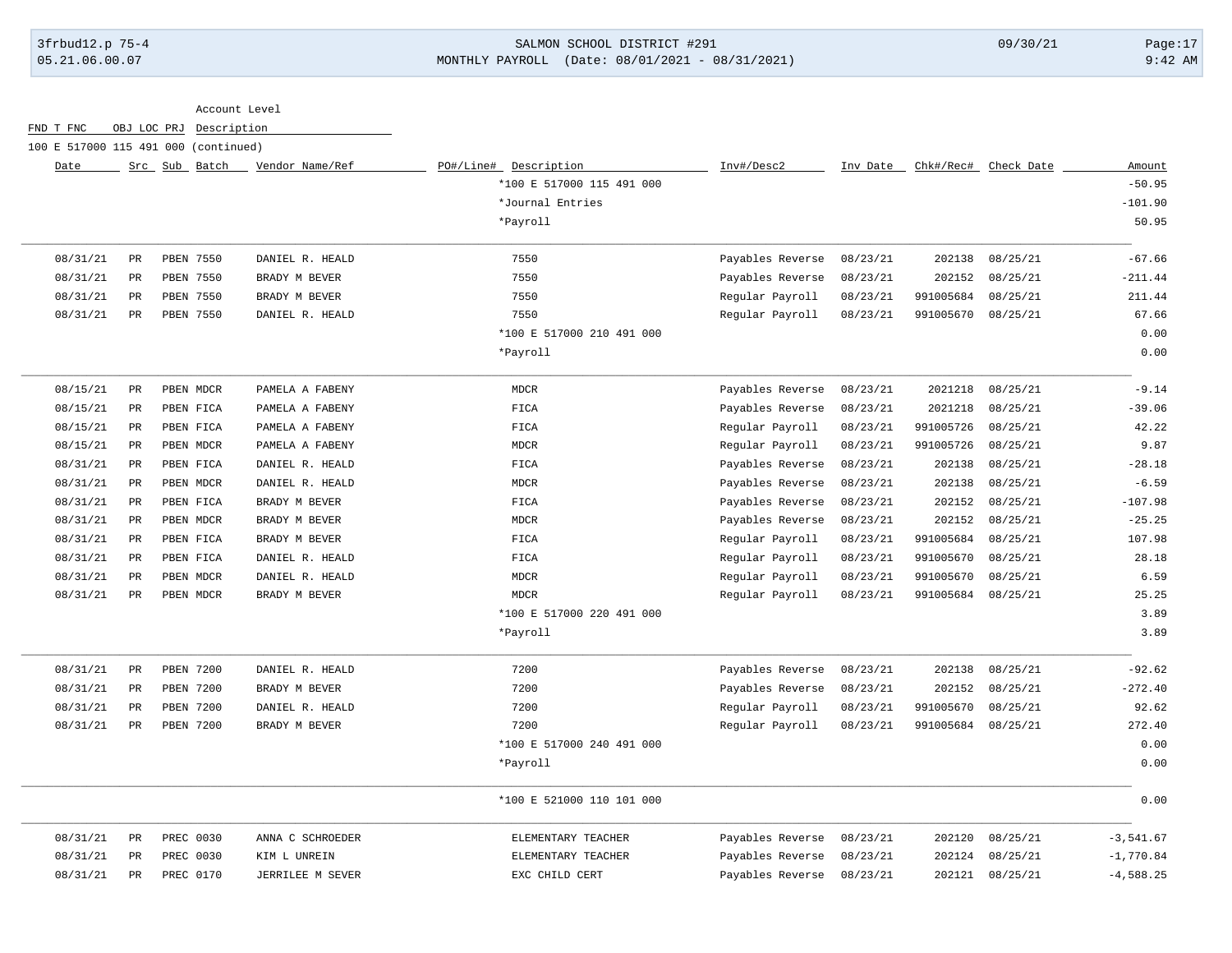# 3frbud12.p 75-4 SALMON SCHOOL DISTRICT #291 09/30/21 Page:18 05.21.06.00.07 MONTHLY PAYROLL (Date: 08/01/2021 - 08/31/2021) 9:42 AM

| Account Level |  |
|---------------|--|
|               |  |

| FND T FNC                            | OBJ LOC PRJ | Description      |                  |           |                           |                  |          |           |            |              |
|--------------------------------------|-------------|------------------|------------------|-----------|---------------------------|------------------|----------|-----------|------------|--------------|
| 100 E 521000 110 103 000 (continued) |             |                  |                  |           |                           |                  |          |           |            |              |
| Date                                 |             | Src Sub Batch    | Vendor Name/Ref  | PO#/Line# | Description               | Inv#/Desc2       | Inv Date | Chk#/Rec# | Check Date | Amount       |
| 08/31/21                             | PR          | PREC 0030        | ANNA C SCHROEDER |           | ELEMENTARY TEACHER        | Regular Payroll  | 08/23/21 | 991005652 | 08/25/21   | 3,541.67     |
| 08/31/21                             | PR          | PREC 0170        | JERRILEE M SEVER |           | EXC CHILD CERT            | Regular Payroll  | 08/23/21 | 991005653 | 08/25/21   | 4,588.25     |
| 08/31/21                             | $_{\rm PR}$ | PREC 0030        | KIM L UNREIN     |           | ELEMENTARY TEACHER        | Regular Payroll  | 08/23/21 | 991005656 | 08/25/21   | 1,770.84     |
|                                      |             |                  |                  |           | *100 E 521000 110 103 000 |                  |          |           |            | 0.00         |
|                                      |             |                  |                  |           | *Payroll                  |                  |          |           |            | 0.00         |
| 08/31/21                             | PR          | PREC 0030        | KIM L UNREIN     |           | ELEMENTARY TEACHER        | Payables Reverse | 08/23/21 | 202124    | 08/25/21   | $-1,770.83$  |
| 08/31/21                             | PR          | PREC 0090E       | MARCELLA A RICH  |           | HS CERT                   | Payables Reverse | 08/23/21 | 202144    | 08/25/21   | $-1, 148.00$ |
| 08/31/21                             | PR          | PREC 0170        | STACEY L MURPHY  |           | EXC CHILD CERT            | Payables Reverse | 08/23/21 | 202140    | 08/25/21   | $-3, 541.67$ |
| 08/31/21                             | PR          | PREC 0170        | STACEY L MURPHY  |           | EXC CHILD CERT            | Regular Payroll  | 08/23/21 | 991005672 | 08/25/21   | 3,541.67     |
| 08/31/21                             | $_{\rm PR}$ | PREC 0090E       | MARCELLA A RICH  |           | HS CERT                   | Regular Payroll  | 08/23/21 | 991005677 | 08/25/21   | 1,148.00     |
| 08/31/21                             | $_{\rm PR}$ | PREC 0030        | KIM L UNREIN     |           | ELEMENTARY TEACHER        | Regular Payroll  | 08/23/21 | 991005656 | 08/25/21   | 1,770.83     |
|                                      |             |                  |                  |           | *100 E 521000 110 401 000 |                  |          |           |            | 0.00         |
|                                      |             |                  |                  |           | *Payroll                  |                  |          |           |            | 0.00         |
|                                      |             |                  |                  |           | *100 E 521000 115 101 000 |                  |          |           |            | 0.00         |
| 08/15/21                             | PR          | PREC PARAH       | MCKENNA L HOGGAN |           | Paraprofessional Hourly   | Payables Reverse | 08/23/21 | 2021208   | 08/25/21   | $-769.94$    |
| 08/15/21                             | PR          | PREC PARAH       | DEBBIE JAKOVAC   |           | Paraprofessional Hourly   | Payables Reverse | 08/23/21 | 2021209   | 08/25/21   | $-1, 455.38$ |
| 08/15/21                             | $_{\rm PR}$ | PREC PARAH       | KRISTEN OLSON    |           | Paraprofessional Hourly   | Payables Reverse | 08/23/21 | 2021210   | 08/25/21   | $-1,035.05$  |
| 08/15/21                             | PR          | PREC PARAH       | DEBBIE JAKOVAC   |           | Paraprofessional Hourly   | Regular Payroll  | 08/23/21 | 991005703 | 08/25/21   | 1,455.38     |
| 08/15/21                             | PR          | PREC PARAH       | MCKENNA L HOGGAN |           | Paraprofessional Hourly   | Regular Payroll  | 08/23/21 | 72657     | 08/25/21   | 769.94       |
| 08/15/21                             | PR          | PREC PARAH       | KRISTEN OLSON    |           | Paraprofessional Hourly   | Regular Payroll  | 08/23/21 | 991005708 | 08/25/21   | 1,035.05     |
|                                      |             |                  |                  |           | *100 E 521000 115 103 000 |                  |          |           |            | 0.00         |
|                                      |             |                  |                  |           | *Payroll                  |                  |          |           |            | 0.00         |
| 08/15/21                             | $_{\rm PR}$ | PREC PARAH       | LEAH SHALLOW     |           | Paraprofessional Hourly   | Payables Reverse | 08/23/21 | 2021215   | 08/25/21   | $-917.28$    |
| 08/15/21                             | PR          | PREC PARAH       | LEAH SHALLOW     |           | Paraprofessional Hourly   | Regular Payroll  | 08/23/21 | 991005720 | 08/25/21   | 917.28       |
|                                      |             |                  |                  |           | *100 E 521000 115 401 000 |                  |          |           |            | 0.00         |
|                                      |             |                  |                  |           | *Payroll                  |                  |          |           |            | 0.00         |
|                                      |             |                  |                  |           | *100 E 521000 210 101 000 |                  |          |           |            | 0.00         |
| 08/15/21                             | PR          | PBEN 7550        | MCKENNA L HOGGAN |           | 7550                      | Payables Reverse | 08/23/21 | 2021208   | 08/25/21   | $-91.93$     |
| 08/15/21                             | PR          | PBEN 7550        | DEBBIE JAKOVAC   |           | 7550                      | Payables Reverse | 08/23/21 | 2021209   | 08/25/21   | $-173.77$    |
| 08/15/21                             | PR          | PBEN 7550        | KRISTEN OLSON    |           | 7550                      | Payables Reverse | 08/23/21 | 2021210   | 08/25/21   | $-123.58$    |
| 08/15/21                             | $_{\rm PR}$ | PBEN 7550        | DEBBIE JAKOVAC   |           | 7550                      | Regular Payroll  | 08/23/21 | 991005703 | 08/25/21   | 173.77       |
| 08/15/21                             | PR          | <b>PBEN 7550</b> | MCKENNA L HOGGAN |           | 7550                      | Regular Payroll  | 08/23/21 | 72657     | 08/25/21   | 91.93        |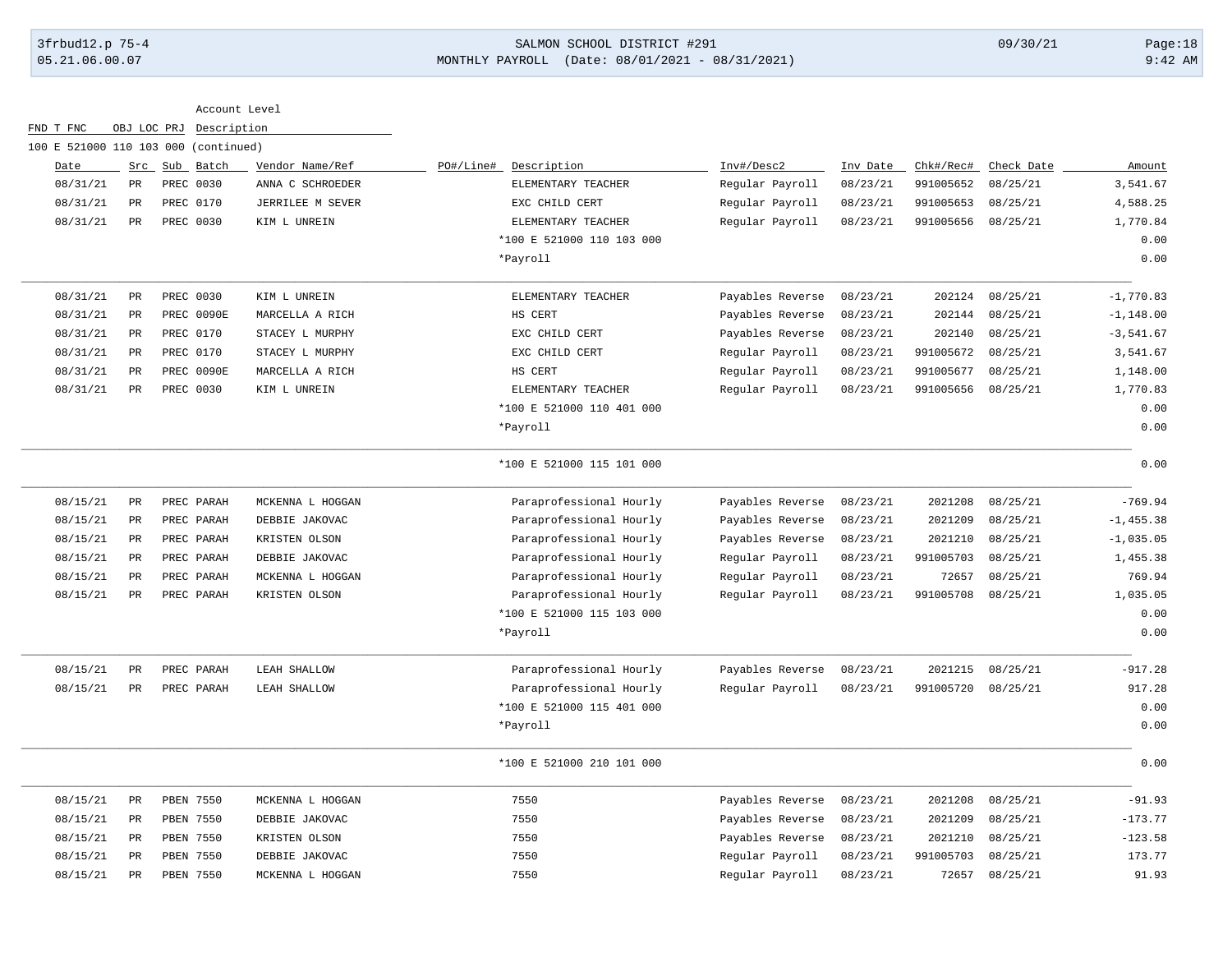### 3frbud12.p 75-4 SALMON SCHOOL DISTRICT #291 09/30/21 Page:19 05.21.06.00.07 MONTHLY PAYROLL (Date: 08/01/2021 - 08/31/2021) 9:42 AM

#### Account Level

| 100 E 521000 210 103 000 (continued) |                 |           |                  |                           |                  |          |           |            |           |
|--------------------------------------|-----------------|-----------|------------------|---------------------------|------------------|----------|-----------|------------|-----------|
| Date                                 | Src             | Sub Batch | Vendor Name/Ref  | PO#/Line#<br>Description  | Inv#/Desc2       | Inv Date | Chk#/Rec# | Check Date | Amount    |
| 08/15/21                             | $\mathtt{PR}$   | PBEN 7550 | KRISTEN OLSON    | 7550                      | Regular Payroll  | 08/23/21 | 991005708 | 08/25/21   | 123.58    |
| 08/31/21                             | PR              | PBEN 7550 | ANNA C SCHROEDER | 7550                      | Payables Reverse | 08/23/21 | 202120    | 08/25/21   | $-422.88$ |
| 08/31/21                             | PR              | PBEN 7550 | JERRILEE M SEVER | 7550                      | Payables Reverse | 08/23/21 | 202121    | 08/25/21   | $-547.84$ |
| 08/31/21                             | PR              | PBEN 7550 | KIM L UNREIN     | 7550                      | Payables Reverse | 08/23/21 | 202124    | 08/25/21   | $-211.44$ |
| 08/31/21                             | PR              | PBEN 7550 | ANNA C SCHROEDER | 7550                      | Regular Payroll  | 08/23/21 | 991005652 | 08/25/21   | 422.88    |
| 08/31/21                             | PR              | PBEN 7550 | JERRILEE M SEVER | 7550                      | Regular Payroll  | 08/23/21 | 991005653 | 08/25/21   | 547.84    |
| 08/31/21                             | PR              | PBEN 7550 | KIM L UNREIN     | 7550                      | Regular Payroll  | 08/23/21 | 991005656 | 08/25/21   | 211.44    |
|                                      |                 |           |                  | *100 E 521000 210 103 000 |                  |          |           |            | 0.00      |
|                                      |                 |           |                  | *Payroll                  |                  |          |           |            | 0.00      |
| 08/15/21                             | $\mbox{\sf PR}$ | PBEN 7550 | LEAH SHALLOW     | 7550                      | Payables Reverse | 08/23/21 | 2021215   | 08/25/21   | $-109.52$ |
| 08/15/21                             | $_{\rm PR}$     | PBEN 7550 | LEAH SHALLOW     | 7550                      | Regular Payroll  | 08/23/21 | 991005720 | 08/25/21   | 109.52    |
| 08/31/21                             | PR              | PBEN 7550 | MARCELLA A RICH  | 7550                      | Payables Reverse | 08/23/21 | 202144    | 08/25/21   | $-137.07$ |
| 08/31/21                             | PR              | PBEN 7550 | STACEY L MURPHY  | 7550                      | Payables Reverse | 08/23/21 | 202140    | 08/25/21   | $-422.88$ |
| 08/31/21                             | $_{\rm PR}$     | PBEN 7550 | KIM L UNREIN     | 7550                      | Payables Reverse | 08/23/21 | 202124    | 08/25/21   | $-211.44$ |
| 08/31/21                             | PR              | PBEN 7550 | STACEY L MURPHY  | 7550                      | Regular Payroll  | 08/23/21 | 991005672 | 08/25/21   | 422.88    |
| 08/31/21                             | $_{\rm PR}$     | PBEN 7550 | MARCELLA A RICH  | 7550                      | Regular Payroll  | 08/23/21 | 991005677 | 08/25/21   | 137.07    |
| 08/31/21                             | PR              | PBEN 7550 | KIM L UNREIN     | 7550                      | Regular Payroll  | 08/23/21 | 991005656 | 08/25/21   | 211.44    |
|                                      |                 |           |                  | *100 E 521000 210 401 000 |                  |          |           |            | 0.00      |
|                                      |                 |           |                  | *Payroll                  |                  |          |           |            | 0.00      |
|                                      |                 |           |                  | *100 E 521000 220 101 000 |                  |          |           |            | 0.00      |
| 08/15/21                             | PR              | PBEN FICA | MCKENNA L HOGGAN | FICA                      | Payables Reverse | 08/23/21 | 2021208   | 08/25/21   | $-47.74$  |
| 08/15/21                             | PR              | PBEN MDCR | MCKENNA L HOGGAN | $\tt MDCR$                | Payables Reverse | 08/23/21 | 2021208   | 08/25/21   | $-11.16$  |
| 08/15/21                             | $_{\rm PR}$     | PBEN FICA | DEBBIE JAKOVAC   | FICA                      | Payables Reverse | 08/23/21 | 2021209   | 08/25/21   | $-90.23$  |
| 08/15/21                             | PR              | PBEN MDCR | DEBBIE JAKOVAC   | <b>MDCR</b>               | Payables Reverse | 08/23/21 | 2021209   | 08/25/21   | $-21.10$  |
| 08/15/21                             | PR              | PBEN FICA | KRISTEN OLSON    | FICA                      | Payables Reverse | 08/23/21 | 2021210   | 08/25/21   | $-60.24$  |
| 08/15/21                             | PR              | PBEN MDCR | KRISTEN OLSON    | <b>MDCR</b>               | Payables Reverse | 08/23/21 | 2021210   | 08/25/21   | $-14.09$  |
| 08/15/21                             | PR              | PBEN MDCR | DEBBIE JAKOVAC   | <b>MDCR</b>               | Regular Payroll  | 08/23/21 | 991005703 | 08/25/21   | 21.10     |
| 08/15/21                             | PR              | PBEN FICA | DEBBIE JAKOVAC   | FICA                      | Regular Payroll  | 08/23/21 | 991005703 | 08/25/21   | 90.23     |
| 08/15/21                             | $_{\rm PR}$     | PBEN FICA | MCKENNA L HOGGAN | FICA                      | Regular Payroll  | 08/23/21 | 72657     | 08/25/21   | 47.74     |
| 08/15/21                             | PR              | PBEN MDCR | MCKENNA L HOGGAN | MDCR                      | Regular Payroll  | 08/23/21 | 72657     | 08/25/21   | 11.16     |
| 08/15/21                             | PR              | PBEN FICA | KRISTEN OLSON    | FICA                      | Regular Payroll  | 08/23/21 | 991005708 | 08/25/21   | 60.24     |
| 08/15/21                             | PR              | PBEN MDCR | KRISTEN OLSON    | <b>MDCR</b>               | Regular Payroll  | 08/23/21 | 991005708 | 08/25/21   | 14.09     |

08/31/21 PR PBEN MDCR KIM LUNREIN 1999 MDCR MDCR Payables Reverse 08/23/21 202124 08/25/21 -25.07 08/31/21 PR PBEN FICA ANNA C SCHROEDER FICA FICA Payables Reverse 08/23/21 202120 08/25/21 -216.96 08/31/21 PR PBEN MDCR ANNA C SCHROEDER MDCR Payables Reverse 08/23/21 202120 08/25/21 -50.74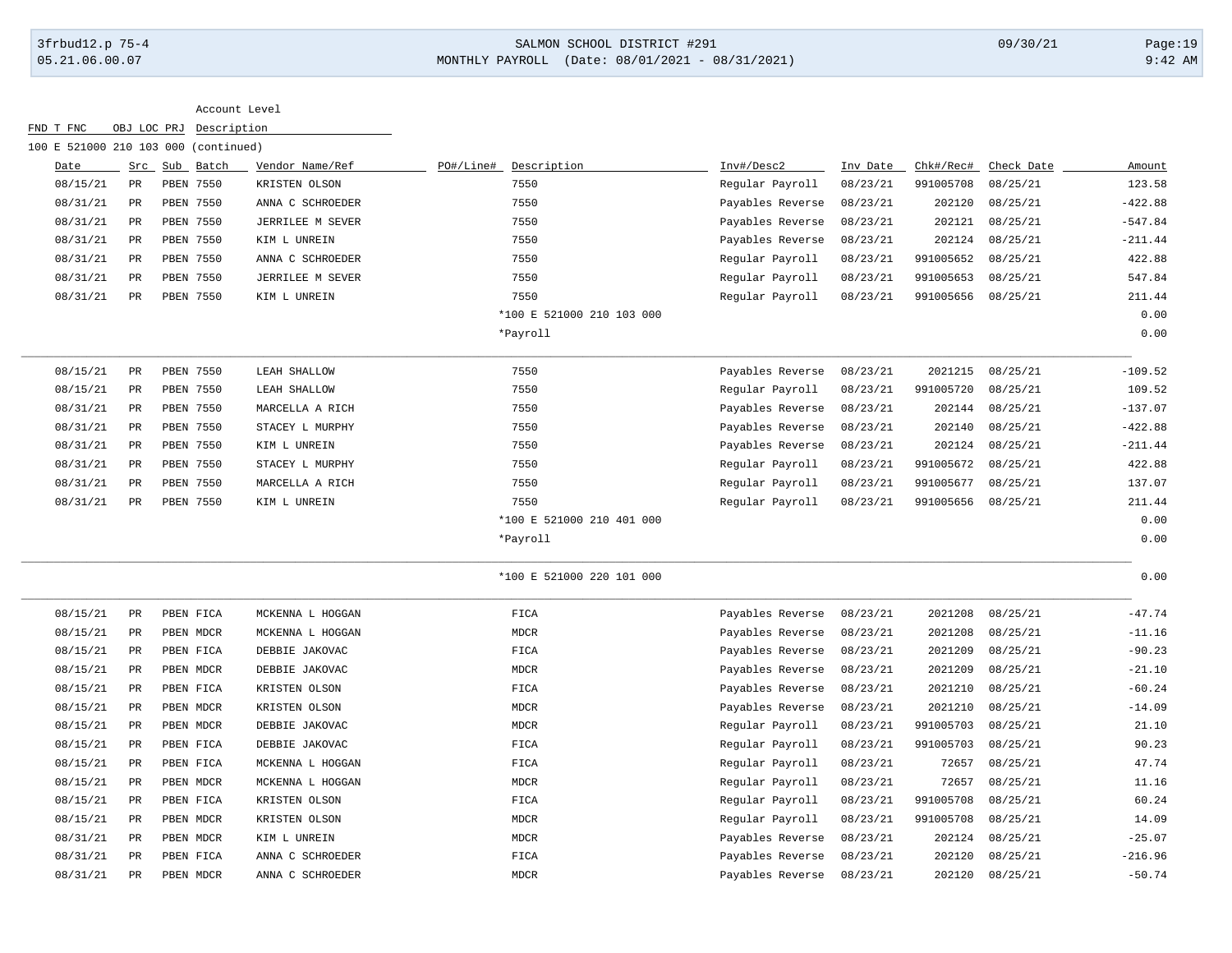## 3frbud12.p 75-4 SALMON SCHOOL DISTRICT #291 09/30/21 Page:20 05.21.06.00.07 MONTHLY PAYROLL (Date: 08/01/2021 - 08/31/2021) 9:42 AM

| Src Sub Batch<br>PR<br>PBEN FICA<br>PR<br>PBEN MDCR<br>PR<br>PBEN FICA<br>PR<br>PBEN FICA<br>PR<br>PBEN MDCR<br>PR<br>PBEN FICA<br>PR<br>PBEN MDCR<br>PR<br>PBEN FICA<br>PR<br>PBEN MDCR | Vendor Name/Ref<br>JERRILEE M SEVER<br>JERRILEE M SEVER<br>KIM L UNREIN<br>ANNA C SCHROEDER<br>ANNA C SCHROEDER<br>JERRILEE M SEVER<br>JERRILEE M SEVER<br>KIM L UNREIN<br>KIM L UNREIN | Description<br>PO#/Line#<br>FICA<br><b>MDCR</b><br>FICA<br>FICA<br>MDCR<br>FICA<br><b>MDCR</b><br>FICA<br><b>MDCR</b> | Inv#/Desc2<br>Payables Reverse<br>Payables Reverse<br>Payables Reverse<br>Regular Payroll<br>Regular Payroll<br>Regular Payroll<br>Regular Payroll<br>Regular Payroll | Inv Date<br>08/23/21<br>08/23/21<br>08/23/21<br>08/23/21<br>08/23/21<br>08/23/21<br>08/23/21<br>08/23/21 | Chk#/Rec#<br>202121<br>202121<br>202124<br>991005652<br>991005652<br>991005653<br>991005653 | Check Date<br>08/25/21<br>08/25/21<br>08/25/21<br>08/25/21<br>08/25/21<br>08/25/21<br>08/25/21 | Amount<br>$-276.44$<br>$-64.65$<br>$-107.17$<br>216.96<br>50.74<br>276.44<br>64.65 |
|------------------------------------------------------------------------------------------------------------------------------------------------------------------------------------------|-----------------------------------------------------------------------------------------------------------------------------------------------------------------------------------------|-----------------------------------------------------------------------------------------------------------------------|-----------------------------------------------------------------------------------------------------------------------------------------------------------------------|----------------------------------------------------------------------------------------------------------|---------------------------------------------------------------------------------------------|------------------------------------------------------------------------------------------------|------------------------------------------------------------------------------------|
|                                                                                                                                                                                          |                                                                                                                                                                                         |                                                                                                                       |                                                                                                                                                                       |                                                                                                          |                                                                                             |                                                                                                |                                                                                    |
|                                                                                                                                                                                          |                                                                                                                                                                                         |                                                                                                                       |                                                                                                                                                                       |                                                                                                          |                                                                                             |                                                                                                |                                                                                    |
|                                                                                                                                                                                          |                                                                                                                                                                                         |                                                                                                                       |                                                                                                                                                                       |                                                                                                          |                                                                                             |                                                                                                |                                                                                    |
|                                                                                                                                                                                          |                                                                                                                                                                                         |                                                                                                                       |                                                                                                                                                                       |                                                                                                          |                                                                                             |                                                                                                |                                                                                    |
|                                                                                                                                                                                          |                                                                                                                                                                                         |                                                                                                                       |                                                                                                                                                                       |                                                                                                          |                                                                                             |                                                                                                |                                                                                    |
|                                                                                                                                                                                          |                                                                                                                                                                                         |                                                                                                                       |                                                                                                                                                                       |                                                                                                          |                                                                                             |                                                                                                |                                                                                    |
|                                                                                                                                                                                          |                                                                                                                                                                                         |                                                                                                                       |                                                                                                                                                                       |                                                                                                          |                                                                                             |                                                                                                |                                                                                    |
|                                                                                                                                                                                          |                                                                                                                                                                                         |                                                                                                                       |                                                                                                                                                                       |                                                                                                          |                                                                                             |                                                                                                |                                                                                    |
|                                                                                                                                                                                          |                                                                                                                                                                                         |                                                                                                                       |                                                                                                                                                                       |                                                                                                          | 991005656                                                                                   | 08/25/21                                                                                       | 107.17                                                                             |
|                                                                                                                                                                                          |                                                                                                                                                                                         |                                                                                                                       | Regular Payroll                                                                                                                                                       | 08/23/21                                                                                                 | 991005656                                                                                   | 08/25/21                                                                                       | 25.07                                                                              |
|                                                                                                                                                                                          |                                                                                                                                                                                         | *100 E 521000 220 103 000                                                                                             |                                                                                                                                                                       |                                                                                                          |                                                                                             |                                                                                                | 0.00                                                                               |
|                                                                                                                                                                                          |                                                                                                                                                                                         | *Payroll                                                                                                              |                                                                                                                                                                       |                                                                                                          |                                                                                             |                                                                                                | 0.00                                                                               |
| PR<br>PBEN FICA                                                                                                                                                                          | LEAH SHALLOW                                                                                                                                                                            | FICA                                                                                                                  | Payables Reverse                                                                                                                                                      | 08/23/21                                                                                                 | 2021215                                                                                     | 08/25/21                                                                                       | $-56.87$                                                                           |
| PR<br>PBEN MDCR                                                                                                                                                                          | LEAH SHALLOW                                                                                                                                                                            | <b>MDCR</b>                                                                                                           | Payables Reverse                                                                                                                                                      | 08/23/21                                                                                                 | 2021215                                                                                     | 08/25/21                                                                                       | $-13.30$                                                                           |
| PR<br>PBEN MDCR                                                                                                                                                                          | LEAH SHALLOW                                                                                                                                                                            | <b>MDCR</b>                                                                                                           | Regular Payroll                                                                                                                                                       | 08/23/21                                                                                                 | 991005720                                                                                   | 08/25/21                                                                                       | 13.30                                                                              |
| PR<br>PBEN FICA                                                                                                                                                                          | LEAH SHALLOW                                                                                                                                                                            | FICA                                                                                                                  | Regular Payroll                                                                                                                                                       | 08/23/21                                                                                                 | 991005720                                                                                   | 08/25/21                                                                                       | 56.87                                                                              |
| PR<br>PBEN FICA                                                                                                                                                                          | STACEY L MURPHY                                                                                                                                                                         | FICA                                                                                                                  | Payables Reverse                                                                                                                                                      | 08/23/21                                                                                                 | 202140                                                                                      | 08/25/21                                                                                       | $-219.10$                                                                          |
| PR<br>PBEN MDCR                                                                                                                                                                          | STACEY L MURPHY                                                                                                                                                                         | <b>MDCR</b>                                                                                                           | Payables Reverse                                                                                                                                                      | 08/23/21                                                                                                 | 202140                                                                                      | 08/25/21                                                                                       | $-51.24$                                                                           |
| PR<br>PBEN FICA                                                                                                                                                                          | MARCELLA A RICH                                                                                                                                                                         | FICA                                                                                                                  | Payables Reverse                                                                                                                                                      | 08/23/21                                                                                                 | 202144                                                                                      | 08/25/21                                                                                       | $-71.18$                                                                           |
| PR<br>PBEN MDCR                                                                                                                                                                          | MARCELLA A RICH                                                                                                                                                                         | <b>MDCR</b>                                                                                                           | Payables Reverse                                                                                                                                                      | 08/23/21                                                                                                 | 202144                                                                                      | 08/25/21                                                                                       | $-16.65$                                                                           |
| $_{\rm PR}$<br>PBEN FICA                                                                                                                                                                 | KIM L UNREIN                                                                                                                                                                            | FICA                                                                                                                  | Payables Reverse                                                                                                                                                      | 08/23/21                                                                                                 | 202124                                                                                      | 08/25/21                                                                                       | $-107.17$                                                                          |
| PR<br>PBEN MDCR                                                                                                                                                                          | KIM L UNREIN                                                                                                                                                                            | <b>MDCR</b>                                                                                                           | Payables Reverse                                                                                                                                                      | 08/23/21                                                                                                 | 202124                                                                                      | 08/25/21                                                                                       | $-25.06$                                                                           |
| PR<br>PBEN FICA                                                                                                                                                                          | MARCELLA A RICH                                                                                                                                                                         | FICA                                                                                                                  | Regular Payroll                                                                                                                                                       | 08/23/21                                                                                                 | 991005677                                                                                   | 08/25/21                                                                                       | 71.18                                                                              |
| PR<br>PBEN MDCR                                                                                                                                                                          | MARCELLA A RICH                                                                                                                                                                         | MDCR                                                                                                                  | Regular Payroll                                                                                                                                                       | 08/23/21                                                                                                 | 991005677                                                                                   | 08/25/21                                                                                       | 16.65                                                                              |
| <b>PR</b><br>PBEN FICA                                                                                                                                                                   | STACEY L MURPHY                                                                                                                                                                         | FICA                                                                                                                  | Regular Payroll                                                                                                                                                       | 08/23/21                                                                                                 | 991005672                                                                                   | 08/25/21                                                                                       | 219.10                                                                             |
| PR<br>PBEN MDCR                                                                                                                                                                          | STACEY L MURPHY                                                                                                                                                                         | <b>MDCR</b>                                                                                                           | Regular Payroll                                                                                                                                                       | 08/23/21                                                                                                 | 991005672                                                                                   | 08/25/21                                                                                       | 51.24                                                                              |
| PR<br>PBEN FICA                                                                                                                                                                          | KIM L UNREIN                                                                                                                                                                            | FICA                                                                                                                  | Regular Payroll                                                                                                                                                       | 08/23/21                                                                                                 | 991005656                                                                                   | 08/25/21                                                                                       | 107.17                                                                             |
| PR<br>PBEN MDCR                                                                                                                                                                          | KIM L UNREIN                                                                                                                                                                            | <b>MDCR</b>                                                                                                           | Regular Payroll                                                                                                                                                       | 08/23/21                                                                                                 | 991005656                                                                                   | 08/25/21                                                                                       | 25.06                                                                              |
|                                                                                                                                                                                          |                                                                                                                                                                                         | *100 E 521000 220 401 000                                                                                             |                                                                                                                                                                       |                                                                                                          |                                                                                             |                                                                                                | 0.00                                                                               |
|                                                                                                                                                                                          |                                                                                                                                                                                         | *Payroll                                                                                                              |                                                                                                                                                                       |                                                                                                          |                                                                                             |                                                                                                | 0.00                                                                               |
|                                                                                                                                                                                          |                                                                                                                                                                                         | *100 E 521000 240 101 000                                                                                             |                                                                                                                                                                       |                                                                                                          |                                                                                             |                                                                                                | 0.00                                                                               |
|                                                                                                                                                                                          |                                                                                                                                                                                         |                                                                                                                       |                                                                                                                                                                       |                                                                                                          |                                                                                             |                                                                                                |                                                                                    |

| 08/15/21 | <b>PR</b> | <b>PBEN 7200</b> | MCKENNA L HOGGAN | 7200 | Payables Reverse 08/23/21 |          | 2021208            | 08/25/21         | $-544.80$ |
|----------|-----------|------------------|------------------|------|---------------------------|----------|--------------------|------------------|-----------|
| 08/15/21 | PR        | <b>PBEN 7200</b> | DEBBIE JAKOVAC   | 7200 | Payables Reverse 08/23/21 |          | 2021209            | 08/25/21         | $-544.80$ |
| 08/15/21 | PR        | <b>PBEN 7200</b> | KRISTEN OLSON    | 7200 | Payables Reverse 08/23/21 |          |                    | 2021210 08/25/21 | $-544.80$ |
| 08/15/21 | PR        | <b>PBEN 7200</b> | DEBBIE JAKOVAC   | 7200 | Reqular Payroll           | 08/23/21 | 991005703 08/25/21 |                  | 544.80    |
| 08/15/21 | <b>PR</b> | PBEN 7200        | MCKENNA L HOGGAN | 7200 | Reqular Payroll           | 08/23/21 | 72657              | 08/25/21         | 424.95    |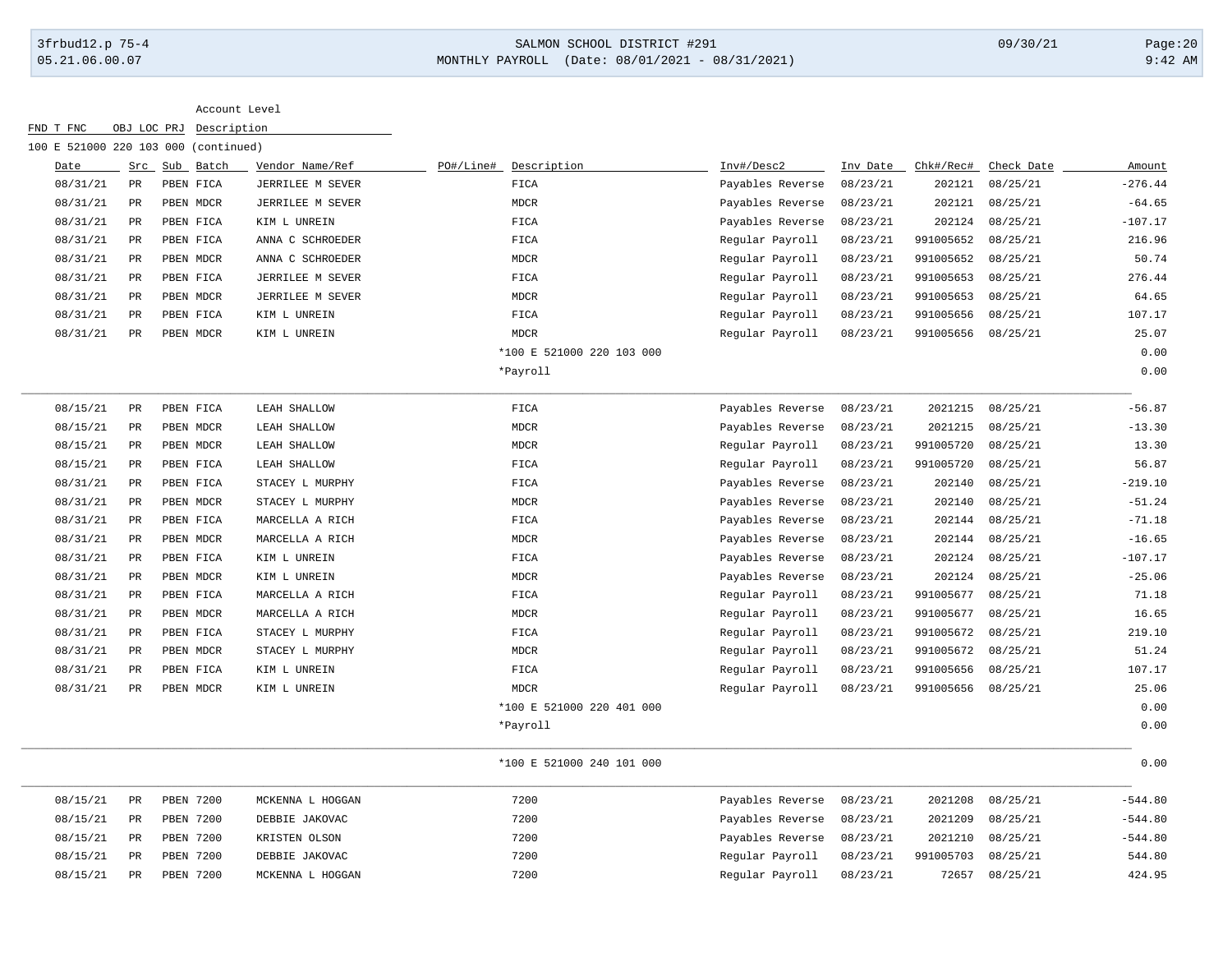# 3frbud12.p 75-4 SALMON SCHOOL DISTRICT #291 09/30/21 Page:21 05.21.06.00.07 MONTHLY PAYROLL (Date: 08/01/2021 - 08/31/2021) 9:42 AM

| Date     |                 | Src Sub Batch    |              | Vendor Name/Ref   | PO#/Line# | Description                    | Inv#/Desc2       | Inv Date | Chk#/Rec# | Check Date | Amount      |
|----------|-----------------|------------------|--------------|-------------------|-----------|--------------------------------|------------------|----------|-----------|------------|-------------|
| 08/15/21 | $\mathtt{PR}$   | PBEN 7200        |              | KRISTEN OLSON     |           | 7200                           | Regular Payroll  | 08/23/21 | 991005708 | 08/25/21   | 544.80      |
| 08/31/21 | $_{\rm PR}$     | <b>PBEN 7200</b> |              | ANNA C SCHROEDER  |           | 7200                           | Payables Reverse | 08/23/21 | 202120    | 08/25/21   | $-544.80$   |
| 08/31/21 | $_{\rm PR}$     | <b>PBEN 7200</b> |              | KIM L UNREIN      |           | 7200                           | Payables Reverse | 08/23/21 | 202124    | 08/25/21   | $-272.40$   |
| 08/31/21 | PR              | PBEN 7200        |              | JERRILEE M SEVER  |           | 7200                           | Payables Reverse | 08/23/21 | 202121    | 08/25/21   | $-544.80$   |
| 08/31/21 | PR              | PBEN 7200        |              | ANNA C SCHROEDER  |           | 7200                           | Regular Payroll  | 08/23/21 | 991005652 | 08/25/21   | 544.80      |
| 08/31/21 | $_{\rm PR}$     | PBEN 7200        |              | JERRILEE M SEVER  |           | 7200                           | Regular Payroll  | 08/23/21 | 991005653 | 08/25/21   | 544.80      |
| 08/31/21 | PR              | PBEN 7200        |              | KIM L UNREIN      |           | 7200                           | Regular Payroll  | 08/23/21 | 991005656 | 08/25/21   | 272.40      |
| 08/31/21 | JE              |                  | $21 - 00026$ |                   | 5         | ADJ YE ACCRUALS ERROR IN PROCE |                  | 08/31/21 |           |            | 239.70      |
|          |                 |                  |              |                   |           | *100 E 521000 240 103 000      |                  |          |           |            | 119.85      |
|          |                 |                  |              |                   |           | *Journal Entries               |                  |          |           |            | 239.70      |
|          |                 |                  |              |                   |           | *Payroll                       |                  |          |           |            | $-119.85$   |
| 08/15/21 | $_{\rm PR}$     | <b>PBEN 7200</b> |              | LEAH SHALLOW      |           | 7200                           | Payables Reverse | 08/23/21 | 2021215   | 08/25/21   | $-544.80$   |
| 08/15/21 | $\mbox{\sf PR}$ | PBEN 7200        |              | LEAH SHALLOW      |           | 7200                           | Regular Payroll  | 08/23/21 | 991005720 | 08/25/21   | 544.80      |
| 08/31/21 | $_{\rm PR}$     | <b>PBEN 7200</b> |              | STACEY L MURPHY   |           | 7200                           | Payables Reverse | 08/23/21 | 202140    | 08/25/21   | $-544.80$   |
| 08/31/21 | $_{\rm PR}$     | PBEN 7200        |              | KIM L UNREIN      |           | 7200                           | Payables Reverse | 08/23/21 | 202124    | 08/25/21   | $-272.40$   |
| 08/31/21 | $_{\rm PR}$     | <b>PBEN 7200</b> |              | STACEY L MURPHY   |           | 7200                           | Regular Payroll  | 08/23/21 | 991005672 | 08/25/21   | 544.80      |
| 08/31/21 | PR              | PBEN 7200        |              | KIM L UNREIN      |           | 7200                           | Regular Payroll  | 08/23/21 | 991005656 | 08/25/21   | 272.40      |
|          |                 |                  |              |                   |           | *100 E 521000 240 401 000      |                  |          |           |            | 0.00        |
|          |                 |                  |              |                   |           | *Payroll                       |                  |          |           |            | 0.00        |
|          |                 |                  |              |                   |           | *100 E 522000 110 101 000      |                  |          |           |            | 0.00        |
| 08/31/21 | $\mbox{\sf PR}$ | PREC 0185        |              | GERALDINE E MOORE |           | EXC CHILD PRESCHL              | Payables Reverse | 08/23/21 | 202106    | 08/25/21   | $-4,625.84$ |
| 08/31/21 | $_{\rm PR}$     | PREC 0185        |              | GERALDINE E MOORE |           | EXC CHILD PRESCHL              | Regular Payroll  | 08/23/21 | 991005637 | 08/25/21   | 4,625.84    |
|          |                 |                  |              |                   |           | *100 E 522000 110 922 000      |                  |          |           |            | 0.00        |
|          |                 |                  |              |                   |           | *Payroll                       |                  |          |           |            | 0.00        |
|          |                 |                  |              |                   |           | *100 E 522000 210 101 000      |                  |          |           |            | 0.00        |
| 08/31/21 | PR              | PBEN 7550        |              | GERALDINE E MOORE |           | 7550                           | Payables Reverse | 08/23/21 | 202106    | 08/25/21   | $-552.33$   |
| 08/31/21 | PR              | PBEN 7550        |              | GERALDINE E MOORE |           | 7550                           | Regular Payroll  | 08/23/21 | 991005637 | 08/25/21   | 552.33      |
|          |                 |                  |              |                   |           | *100 E 522000 210 922 000      |                  |          |           |            | 0.00        |
|          |                 |                  |              |                   |           | *Payroll                       |                  |          |           |            | 0.00        |
|          |                 |                  |              |                   |           | *100 E 522000 220 101 000      |                  |          |           |            | 0.00        |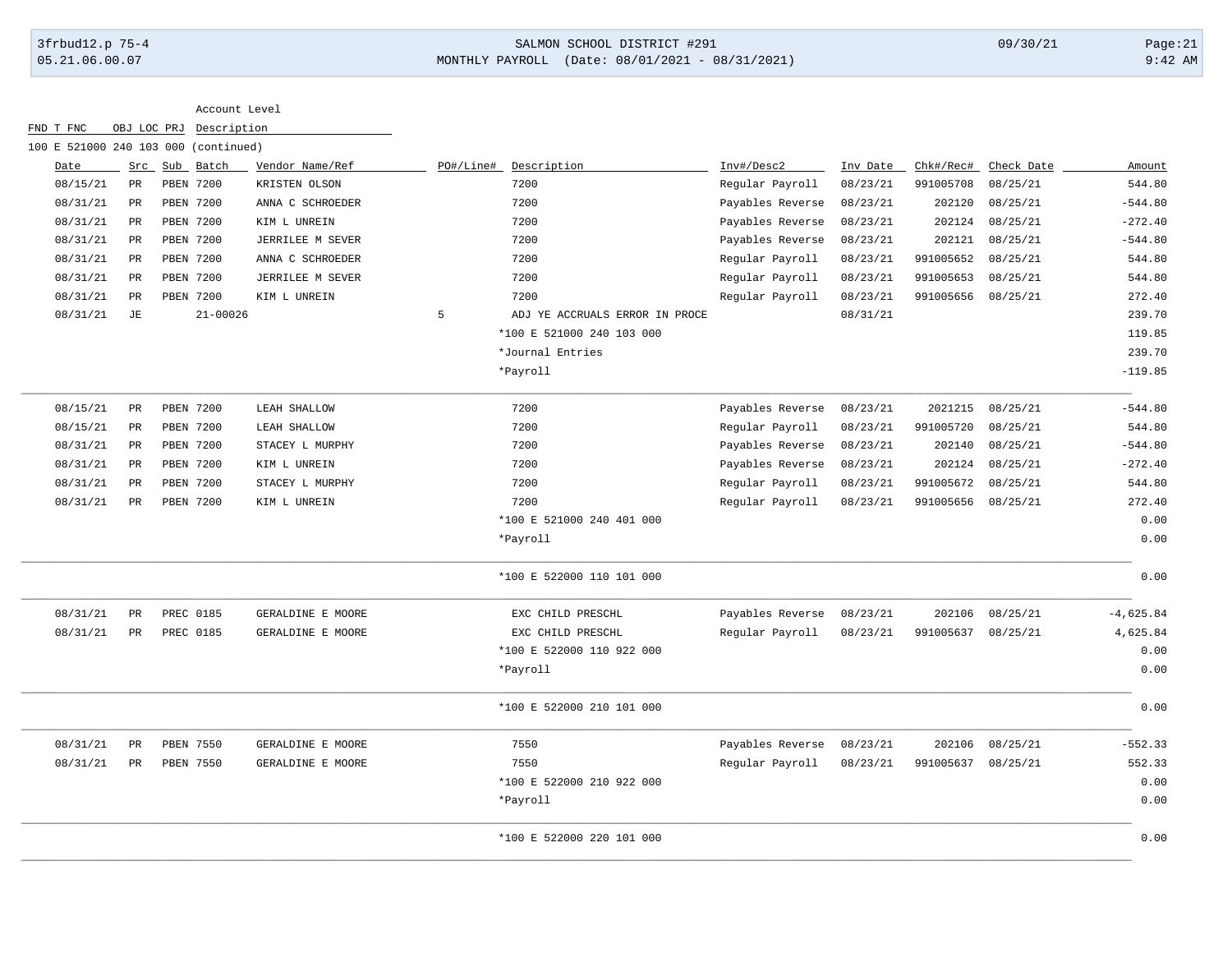# 3frbud12.p 75-4 SALMON SCHOOL DISTRICT #291 09/30/21 Page:22 05.21.06.00.07 MONTHLY PAYROLL (Date: 08/01/2021 - 08/31/2021) 9:42 AM

|              |            |           |          |                  |                             |                         | Description |           | OBJ LOC PRJ     | FND T FNC |
|--------------|------------|-----------|----------|------------------|-----------------------------|-------------------------|-------------|-----------|-----------------|-----------|
| Amount       | Check Date | Chk#/Rec# | Inv Date | Inv#/Desc2       | PO#/Line#<br>Description    | Vendor Name/Ref         | Sub Batch   |           | Src             | Date      |
| $-267.86$    | 08/25/21   | 202106    | 08/23/21 | Payables Reverse | FIGA                        | GERALDINE E MOORE       |             | PBEN FICA | PR              | 08/31/21  |
| $-62.65$     | 08/25/21   | 202106    | 08/23/21 | Payables Reverse | $\tt MDCR$                  | GERALDINE E MOORE       |             | PBEN MDCR | $_{\rm PR}$     | 08/31/21  |
| 267.86       | 08/25/21   | 991005637 | 08/23/21 | Regular Payroll  | FICA                        | GERALDINE E MOORE       |             | PBEN FICA | $\mbox{\sf PR}$ | 08/31/21  |
| 62.65        | 08/25/21   | 991005637 | 08/23/21 | Regular Payroll  | <b>MDCR</b>                 | GERALDINE E MOORE       |             | PBEN MDCR | $_{\rm PR}$     | 08/31/21  |
| 0.00         |            |           |          |                  | *100 E 522000 220 922 000   |                         |             |           |                 |           |
| 0.00         |            |           |          |                  | *Payroll                    |                         |             |           |                 |           |
| 0.00         |            |           |          |                  | *100 E 522000 240 101 000   |                         |             |           |                 |           |
| $-544.80$    | 08/25/21   | 202106    | 08/23/21 | Payables Reverse | 7200                        | GERALDINE E MOORE       |             | PBEN 7200 | PR              | 08/31/21  |
| 544.80       | 08/25/21   | 991005637 | 08/23/21 | Regular Payroll  | 7200                        | GERALDINE E MOORE       |             | PBEN 7200 | PR              | 08/31/21  |
| 0.00         |            |           |          |                  | *100 E 522000 240 922 000   |                         |             |           |                 |           |
| 0.00         |            |           |          |                  | *Payroll                    |                         |             |           |                 |           |
| $-1, 514.12$ | 08/25/21   | 202130    | 08/23/21 | Payables Reverse | ATHL DIRECTOR               | JEREMY S BURGESS        |             | PREC ADIR | PR              | 08/31/21  |
| 225.00       | 08/25/21   | 991005662 | 08/23/21 | Regular Payroll  | ATHL/HS CERTIFIED           | <b>JEREMY S BURGESS</b> |             | PREC 0190 | PR              | 08/31/21  |
| 1,514.12     | 08/25/21   | 991005662 | 08/23/21 | Regular Payroll  | ATHL DIRECTOR               | JEREMY S BURGESS        |             | PREC ADIR | $_{\rm PR}$     | 08/31/21  |
| 1,018.67     | 08/25/21   | 991005678 | 08/23/21 | Regular Payroll  | ATHL/HS CERTIFIED           | BRIDGET SEVERE          |             | PREC 0190 | $_{\rm PR}$     | 08/31/21  |
| 115.00       | 08/25/21   | 991005683 | 08/23/21 | Regular Payroll  | ATHL/JH REFS & WRKRS        | MALLORI J WING          |             | PREC 0220 | $_{\rm PR}$     | 08/31/21  |
| 573.00       | 08/25/21   | 991005682 | 08/23/21 | Regular Payroll  | ATHL/HS CERTIFIED           | HOLLIS K TROUGHTON      |             | PREC 0190 | PR              | 08/31/21  |
| 1,931.67     |            |           |          |                  | *100 E 531000 110 401 000   |                         |             |           |                 |           |
| 1,931.67     |            |           |          |                  | *Payroll                    |                         |             |           |                 |           |
| 0.00         |            |           |          |                  | *100 E 531000 110 602 000   |                         |             |           |                 |           |
| 716.25       | 08/25/21   | 72659     | 08/23/21 | Regular Payroll  | ATHL HS CLASSIF COACH       | KENNETH D MARTENS       | PREC 01901  |           | $_{\rm PR}$     | 08/15/21  |
| 382.00       | 08/25/21   | 72660     | 08/23/21 | Regular Payroll  | ATHL/HS HOURLY              | SORA ROBIN MCCURRY      | PREC 0190H  |           | PR              | 08/15/21  |
| 345.00       | 08/25/21   | 991005724 | 08/23/21 | Regular Payroll  | ATHL JH EXTRA PAY-4         | CRISTY TURNER           | PREC 0200D  |           | PR              | 08/15/21  |
| 115.00       | 08/25/21   | 72656     | 08/23/21 | Regular Payroll  | ATHL/JH REFS & WRKRS HOURLY | CAITLIN J COLE          | PREC 0220H  |           | PR              | 08/15/21  |
| 438.67       | 08/25/21   | 72661     | 08/23/21 | Regular Payroll  | ATHL HS CLASSIF COACH       | NICHOLAS L THOMAS       | PREC 01901  |           | $_{\rm PR}$     | 08/15/21  |
| 413.75       | 08/25/21   | 72658     | 08/23/21 | Regular Payroll  | ATHL/HS CERTIFIED           | TREY N INFANGER         |             | PREC 0190 | $_{\rm PR}$     | 08/15/21  |
| 2,410.67     |            |           |          |                  | *100 E 531000 115 401 000   |                         |             |           |                 |           |
| 2,410.67     |            |           |          |                  | *Payroll                    |                         |             |           |                 |           |
| 0.00         |            |           |          |                  | *100 E 531000 115 602 000   |                         |             |           |                 |           |
| 0.00         |            |           |          |                  | *100 E 531000 165 401 000   |                         |             |           |                 |           |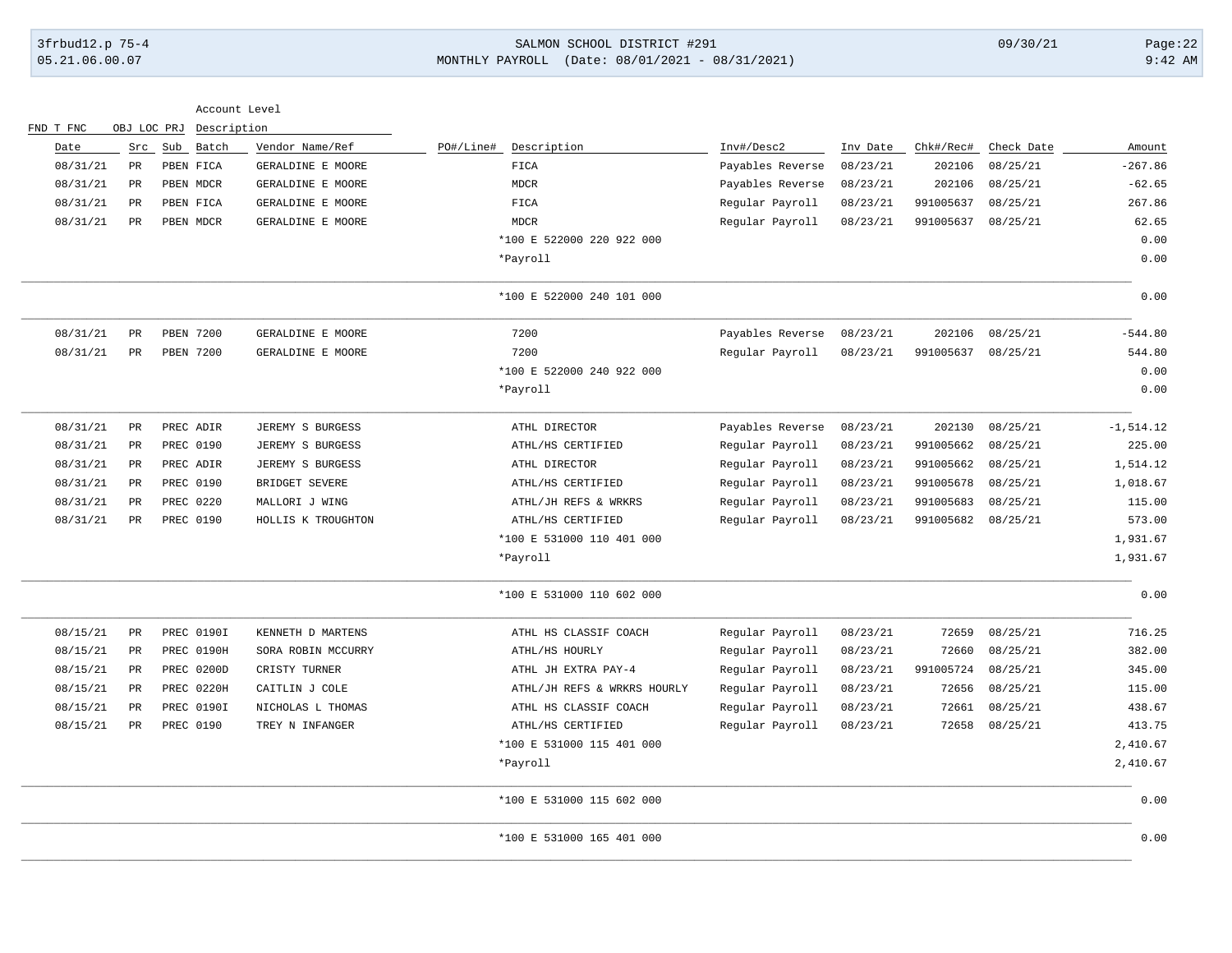### 3frbud12.p 75-4 SALMON SCHOOL DISTRICT #291 09/30/21 Page:23 05.21.06.00.07 MONTHLY PAYROLL (Date: 08/01/2021 - 08/31/2021) 9:42 AM

| FND T FNC |                 | OBJ LOC PRJ   | Description |                    |           |                           |                  |          |           |            |           |
|-----------|-----------------|---------------|-------------|--------------------|-----------|---------------------------|------------------|----------|-----------|------------|-----------|
| Date      |                 | Src Sub Batch |             | Vendor Name/Ref    | PO#/Line# | Description               | Inv#/Desc2       | Inv Date | Chk#/Rec# | Check Date | Amount    |
| 08/15/21  | PR              |               | PBEN 7550   | CAITLIN J COLE     |           | 7550                      | Regular Payroll  | 08/23/21 | 72656     | 08/25/21   | 13.73     |
| 08/31/21  | PR              |               | PBEN 7550   | JEREMY S BURGESS   |           | 7550                      | Payables Reverse | 08/23/21 | 202130    | 08/25/21   | $-180.79$ |
| 08/31/21  | PR              |               | PBEN 7550   | JEREMY S BURGESS   |           | 7550                      | Regular Payroll  | 08/23/21 | 991005662 | 08/25/21   | 26.86     |
| 08/31/21  | $_{\rm PR}$     |               | PBEN 7550   | BRIDGET SEVERE     |           | 7550                      | Regular Payroll  | 08/23/21 | 991005678 | 08/25/21   | 121.63    |
| 08/31/21  | $\mbox{\sf PR}$ |               | PBEN 7550   | HOLLIS K TROUGHTON |           | 7550                      | Regular Payroll  | 08/23/21 | 991005682 | 08/25/21   | 68.42     |
| 08/31/21  | $_{\rm PR}$     |               | PBEN 7550   | JEREMY S BURGESS   |           | 7550                      | Regular Payroll  | 08/23/21 | 991005662 | 08/25/21   | 180.79    |
|           |                 |               |             |                    |           | *100 E 531000 210 401 000 |                  |          |           |            | 230.64    |
|           |                 |               |             |                    |           | *Payroll                  |                  |          |           |            | 230.64    |
| 08/15/21  | $_{\rm PR}$     |               | PBEN FICA   | CRISTY TURNER      |           | FICA                      | Regular Payroll  | 08/23/21 | 991005724 | 08/25/21   | 21.39     |
| 08/15/21  | $_{\rm PR}$     |               | PBEN MDCR   | CRISTY TURNER      |           | <b>MDCR</b>               | Regular Payroll  | 08/23/21 | 991005724 | 08/25/21   | 5.00      |
| 08/15/21  | PR              |               | PBEN FICA   | KENNETH D MARTENS  |           | FICA                      | Regular Payroll  | 08/23/21 | 72659     | 08/25/21   | 44.41     |
| 08/15/21  | PR              |               | PBEN MDCR   | KENNETH D MARTENS  |           | <b>MDCR</b>               | Regular Payroll  | 08/23/21 | 72659     | 08/25/21   | 10.39     |
| 08/15/21  | PR              |               | PBEN FICA   | SORA ROBIN MCCURRY |           | FICA                      | Regular Payroll  | 08/23/21 | 72660     | 08/25/21   | 23.68     |
| 08/15/21  | PR              |               | PBEN MDCR   | SORA ROBIN MCCURRY |           | <b>MDCR</b>               | Regular Payroll  | 08/23/21 | 72660     | 08/25/21   | 5.54      |
| 08/15/21  | $_{\rm PR}$     |               | PBEN FICA   | TREY N INFANGER    |           | FICA                      | Regular Payroll  | 08/23/21 | 72658     | 08/25/21   | 25.65     |
| 08/15/21  | PR              |               | PBEN MDCR   | TREY N INFANGER    |           | <b>MDCR</b>               | Regular Payroll  | 08/23/21 | 72658     | 08/25/21   | 6.00      |
| 08/15/21  | $_{\rm PR}$     |               | PBEN MDCR   | NICHOLAS L THOMAS  |           | <b>MDCR</b>               | Regular Payroll  | 08/23/21 | 72661     | 08/25/21   | 6.36      |
| 08/15/21  | PR              |               | PBEN FICA   | CAITLIN J COLE     |           | FICA                      | Regular Payroll  | 08/23/21 | 72656     | 08/25/21   | 7.13      |
| 08/15/21  | PR              |               | PBEN MDCR   | CAITLIN J COLE     |           | <b>MDCR</b>               | Regular Payroll  | 08/23/21 | 72656     | 08/25/21   | 1.67      |
| 08/15/21  | PR              |               | PBEN FICA   | NICHOLAS L THOMAS  |           | FICA                      | Regular Payroll  | 08/23/21 | 72661     | 08/25/21   | 27.20     |
| 08/31/21  | PR              |               | PBEN FICA   | JEREMY S BURGESS   |           | FICA                      | Payables Reverse | 08/23/21 | 202130    | 08/25/21   | $-84.33$  |
| 08/31/21  | $_{\rm PR}$     |               | PBEN MDCR   | JEREMY S BURGESS   |           | <b>MDCR</b>               | Payables Reverse | 08/23/21 | 202130    | 08/25/21   | $-19.72$  |
| 08/31/21  | $_{\rm PR}$     |               | PBEN FICA   | JEREMY S BURGESS   |           | FICA                      | Regular Payroll  | 08/23/21 | 991005662 | 08/25/21   | 12.60     |
| 08/31/21  | PR              |               | PBEN MDCR   | JEREMY S BURGESS   |           | <b>MDCR</b>               | Regular Payroll  | 08/23/21 | 991005662 | 08/25/21   | 2.95      |
| 08/31/21  | PR              |               | PBEN FICA   | BRIDGET SEVERE     |           | FICA                      | Regular Payroll  | 08/23/21 | 991005678 | 08/25/21   | 63.16     |
| 08/31/21  | PR              |               | PBEN MDCR   | BRIDGET SEVERE     |           | <b>MDCR</b>               | Regular Payroll  | 08/23/21 | 991005678 | 08/25/21   | 14.77     |
| 08/31/21  | $_{\rm PR}$     |               | PBEN FICA   | HOLLIS K TROUGHTON |           | ${\tt FICA}$              | Regular Payroll  | 08/23/21 | 991005682 | 08/25/21   | 34.79     |
| 08/31/21  | $\mbox{\sf PR}$ |               | PBEN MDCR   | HOLLIS K TROUGHTON |           | <b>MDCR</b>               | Regular Payroll  | 08/23/21 | 991005682 | 08/25/21   | 8.14      |
| 08/31/21  | PR              |               | PBEN FICA   | JEREMY S BURGESS   |           | FICA                      | Regular Payroll  | 08/23/21 | 991005662 | 08/25/21   | 84.78     |
| 08/31/21  | PR              |               | PBEN MDCR   | JEREMY S BURGESS   |           | <b>MDCR</b>               | Regular Payroll  | 08/23/21 | 991005662 | 08/25/21   | 19.82     |
| 08/31/21  | PR              |               | PBEN FICA   | MALLORI J WING     |           | FICA                      | Regular Payroll  | 08/23/21 | 991005683 | 08/25/21   | 7.11      |
| 08/31/21  | $_{\rm PR}$     |               | PBEN MDCR   | MALLORI J WING     |           | <b>MDCR</b>               | Regular Payroll  | 08/23/21 | 991005683 | 08/25/21   | 1.66      |
|           |                 |               |             |                    |           | *100 E 531000 220 401 000 |                  |          |           |            | 330.15    |
|           |                 |               |             |                    |           | *Payroll                  |                  |          |           |            | 330.15    |
| 08/31/21  | PR              |               | PBEN 7200   | JEREMY S BURGESS   |           | 7200                      | Payables Reverse | 08/23/21 | 202130    | 08/25/21   | $-179.78$ |
| 08/31/21  | PR              |               | PBEN 7200   | JEREMY S BURGESS   |           | 7200                      | Regular Payroll  | 08/23/21 | 991005662 | 08/25/21   | 179.78    |
|           |                 |               |             |                    |           | *100 E 531000 240 401 000 |                  |          |           |            | 0.00      |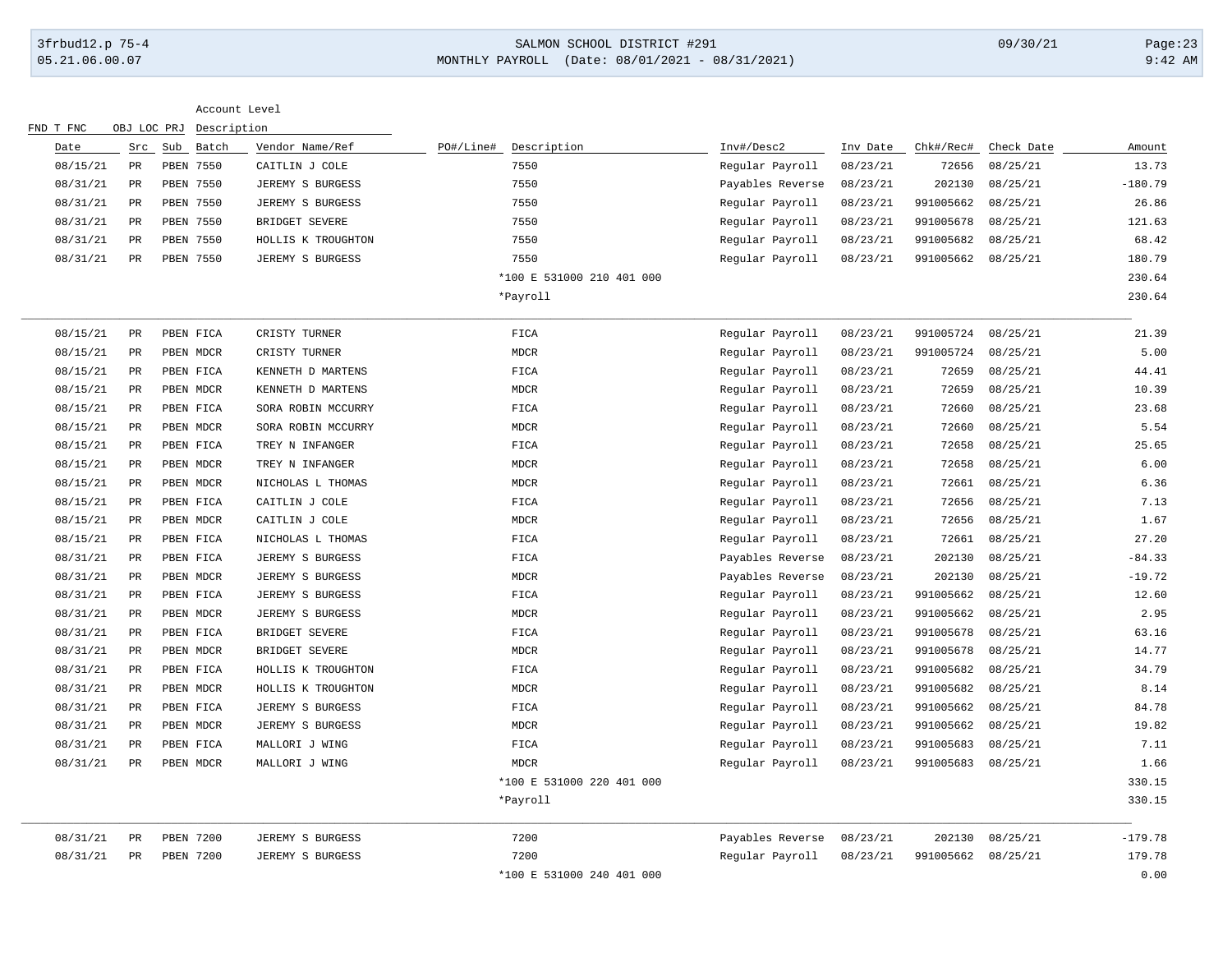# 3frbud12.p 75-4 SALMON SCHOOL DISTRICT #291 09/30/21 Page:24 05.21.06.00.07 MONTHLY PAYROLL (Date: 08/01/2021 - 08/31/2021) 9:42 AM

|             |          |                               |          |                  |                                     |                                 | Account Level           |           |             |                                      |
|-------------|----------|-------------------------------|----------|------------------|-------------------------------------|---------------------------------|-------------------------|-----------|-------------|--------------------------------------|
|             |          |                               |          |                  |                                     |                                 | OBJ LOC PRJ Description |           |             | FND T FNC                            |
|             |          |                               |          |                  |                                     |                                 |                         |           |             | 100 E 531000 240 401 000 (continued) |
| Amount      |          | Inv Date Chk#/Rec# Check Date |          | Inv#/Desc2       | PO#/Line# Description               | Src Sub Batch _ Vendor Name/Ref |                         |           |             | Date                                 |
| 0.00        |          |                               |          |                  | *Payroll                            |                                 |                         |           |             |                                      |
| 0.00        |          |                               |          |                  | *100 E 532000 110 101 000           |                                 |                         |           |             |                                      |
| $-3,541.67$ | 08/25/21 | 202119                        | 08/23/21 | Payables Reverse | ELEMENTARY TEACHER                  | JENNIFER LEE PLATT              |                         | PREC 0030 | PR          | 08/31/21                             |
| 3,541.67    | 08/25/21 | 991005651                     | 08/23/21 | Regular Payroll  | ELEMENTARY TEACHER                  | JENNIFER LEE PLATT              |                         | PREC 0030 | $_{\rm PR}$ | 08/31/21                             |
| 0.00        |          |                               |          |                  | *100 E 532000 110 103 120           |                                 |                         |           |             |                                      |
| 0.00        |          |                               |          |                  | *Payroll                            |                                 |                         |           |             |                                      |
| 0.00        |          |                               |          |                  | *100 E 532000 110 401 000           |                                 |                         |           |             |                                      |
| 0.00        |          |                               |          |                  | *100 E 532000 115 401 000           |                                 |                         |           |             |                                      |
| 0.00        |          |                               |          |                  | *100 E 532000 210 100 000           |                                 |                         |           |             |                                      |
| 0.00        |          |                               |          |                  | *100 E 532000 210 101 000           |                                 |                         |           |             |                                      |
| $-422.88$   | 08/25/21 | 202119                        | 08/23/21 | Payables Reverse | 7550                                | JENNIFER LEE PLATT              |                         | PBEN 7550 | PR          | 08/31/21                             |
| 422.87      | 08/25/21 | 991005651                     | 08/23/21 | Regular Payroll  | 7550                                | JENNIFER LEE PLATT              |                         | PBEN 7550 | PR          | 08/31/21                             |
| $-0.01$     |          |                               |          |                  | *100 E 532000 210 103 120           |                                 |                         |           |             |                                      |
| $-0.01$     |          |                               |          |                  | *Payroll                            |                                 |                         |           |             |                                      |
| 0.00        |          |                               |          |                  | *100 E 532000 210 401 000           |                                 |                         |           |             |                                      |
| 0.00        |          |                               |          |                  | *100 E 532000 220 101 000           |                                 |                         |           |             |                                      |
| $-183.54$   | 08/25/21 | 202119                        | 08/23/21 | Payables Reverse | ${\tt FICA}$                        | JENNIFER LEE PLATT              |                         | PBEN FICA | $_{\rm PR}$ | 08/31/21                             |
| $-42.92$    | 08/25/21 | 202119                        | 08/23/21 | Payables Reverse | <b>MDCR</b>                         | JENNIFER LEE PLATT              |                         | PBEN MDCR | PR          | 08/31/21                             |
| 191.60      | 08/25/21 | 991005651                     | 08/23/21 | Regular Payroll  | FICA                                | JENNIFER LEE PLATT              |                         | PBEN FICA | PR          | 08/31/21                             |
| 44.81       | 08/25/21 | 991005651                     | 08/23/21 | Regular Payroll  | <b>MDCR</b>                         | JENNIFER LEE PLATT              |                         | PBEN MDCR | PR          | 08/31/21                             |
| $-21.07$    |          |                               | 08/31/21 |                  | 6<br>ADJ YE ACCRUALS ERROR IN PROCE |                                 | $21 - 00026$            |           | JE          | 08/31/21                             |
| $-11.12$    |          |                               |          |                  | *100 E 532000 220 103 120           |                                 |                         |           |             |                                      |
| $-21.07$    |          |                               |          |                  | *Journal Entries                    |                                 |                         |           |             |                                      |
| 9.95        |          |                               |          |                  | *Payroll                            |                                 |                         |           |             |                                      |
| 0.00        |          |                               |          |                  | *100 E 532000 220 401 000           |                                 |                         |           |             |                                      |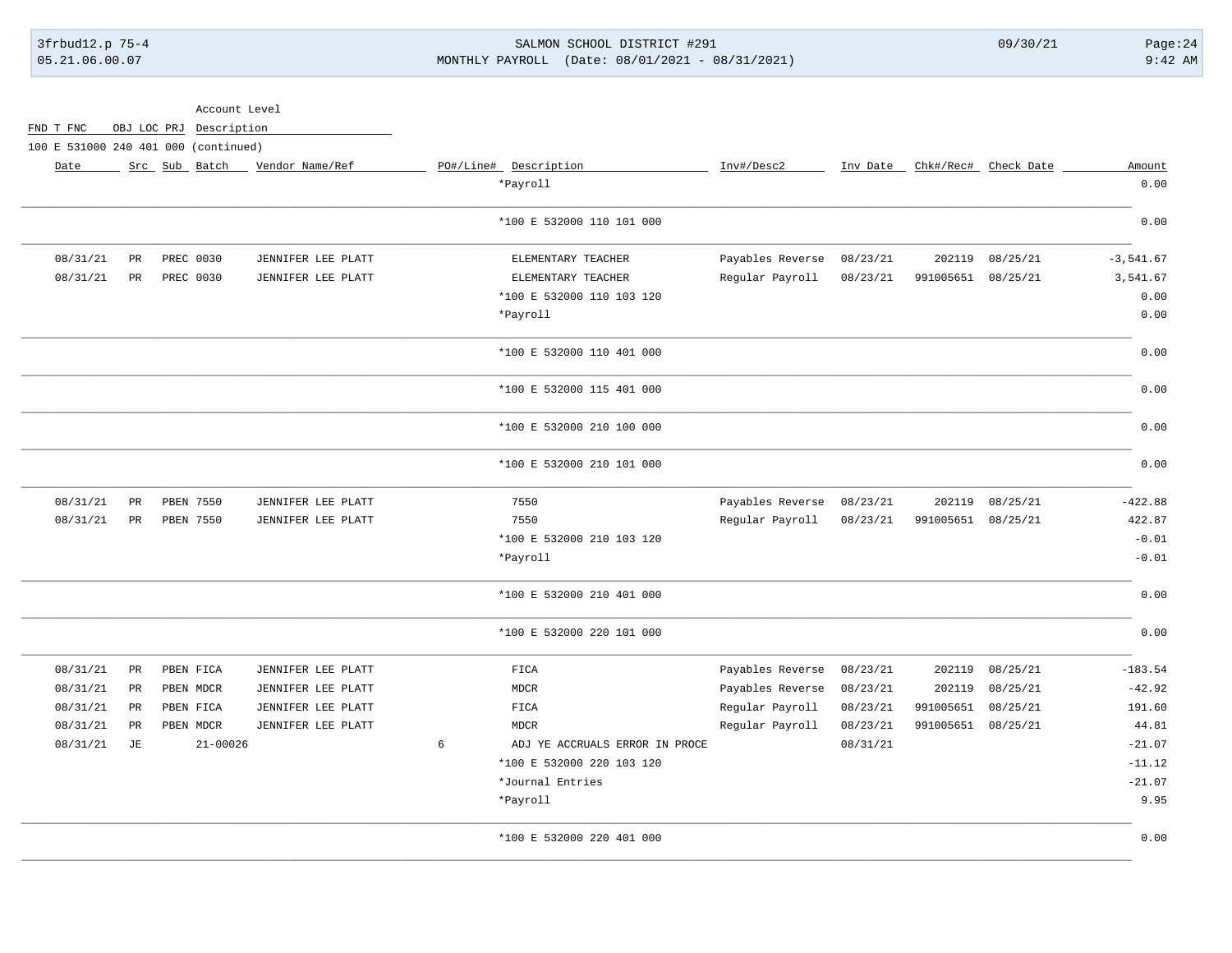## 3frbud12.p 75-4 SALMON SCHOOL DISTRICT #291 09/30/21 Page:25 05.21.06.00.07 MONTHLY PAYROLL (Date: 08/01/2021 - 08/31/2021) 9:42 AM

Account Level

FND T FNC OBJ LOC PRJ Description

| Amount       | Check Date | Chk#/Rec# | Inv Date | Inv#/Desc2       | PO#/Line# Description     | Vendor Name/Ref    | Src Sub Batch |                 | Date     |
|--------------|------------|-----------|----------|------------------|---------------------------|--------------------|---------------|-----------------|----------|
| 0.00         |            |           |          |                  | *100 E 532000 240 100 000 |                    |               |                 |          |
| 0.00         |            |           |          |                  | *100 E 532000 240 101 000 |                    |               |                 |          |
| $-544.80$    | 08/25/21   | 202119    | 08/23/21 | Payables Reverse | 7200                      | JENNIFER LEE PLATT | PBEN 7200     | $_{\rm PR}$     | 08/31/21 |
| 544.80       | 08/25/21   | 991005651 | 08/23/21 | Regular Payroll  | 7200                      | JENNIFER LEE PLATT | PBEN 7200     | PR              | 08/31/21 |
| 0.00         |            |           |          |                  | *100 E 532000 240 103 120 |                    |               |                 |          |
| 0.00         |            |           |          |                  | *Payroll                  |                    |               |                 |          |
| $-1,666.67$  | 08/25/21   | 202116    | 08/23/21 | Payables Reverse | AGH CERT                  | MOLLY MCNEVIN      | PREC 0240     | $\mbox{\sf PR}$ | 08/31/21 |
| $-4,979.39$  | 08/25/21   | 202142    | 08/23/21 | Payables Reverse | AGH CERT                  | HEATHER A. PEKUS   | PREC 0240     | PR              | 08/31/21 |
| $-4,458.86$  | 08/25/21   | 202143    | 08/23/21 | Payables Reverse | AGH CERT                  | COLEEN B PHELPS    | PREC 0240     | $\mbox{\sf PR}$ | 08/31/21 |
| 4,979.39     | 08/25/21   | 991005675 | 08/23/21 | Regular Payroll  | AGH CERT                  | HEATHER A. PEKUS   | PREC 0240     | $_{\rm PR}$     | 08/31/21 |
| 4,458.86     | 08/25/21   | 991005676 | 08/23/21 | Regular Payroll  | AGH CERT                  | COLEEN B PHELPS    | PREC 0240     | $\mathtt{PR}$   | 08/31/21 |
| 1,666.67     | 08/25/21   | 991005649 | 08/23/21 | Regular Payroll  | AGH CERT                  | MOLLY MCNEVIN      | PREC 0240     | PR              | 08/31/21 |
| 0.00         |            |           |          |                  | *100 E 611000 110 000 000 |                    |               |                 |          |
| 0.00         |            |           |          |                  | *Payroll                  |                    |               |                 |          |
| 0.00         |            |           |          |                  | *100 E 611000 110 100 000 |                    |               |                 |          |
| 0.00         |            |           |          |                  | *100 E 611000 115 100 000 |                    |               |                 |          |
| 0.00         |            |           |          |                  | *100 E 611000 115 101 000 |                    |               |                 |          |
| $-1,472.23$  | 08/25/21   | 2021216   | 08/23/21 | Payables Reverse | HS CLSF HOURLY            | ASHLEY C TARKALSON | PREC 0110H    | $_{\rm PR}$     | 08/15/21 |
| 1,472.23     | 08/25/21   | 991005721 | 08/23/21 | Regular Payroll  | HS CLSF HOURLY            | ASHLEY C TARKALSON | PREC 0110H    | PR              | 08/15/21 |
| 0.00         |            |           |          |                  | *100 E 611000 115 401 000 |                    |               |                 |          |
| 0.00         |            |           |          |                  | *Payroll                  |                    |               |                 |          |
| $-2, 273.82$ | 08/25/21   | 2021217   | 08/23/21 | Payables Reverse | HS CLSF HOURLY            | ERIC J TARKALSON   | PREC 0110H    | PR              | 08/15/21 |
| 2,319.10     | 08/25/21   | 991005723 | 08/23/21 | Regular Payroll  | HS CLSF HOURLY            | ERIC J TARKALSON   | PREC 0110H    | PR              | 08/15/21 |
| 45.28        |            |           |          |                  | *100 E 611000 115 401 002 |                    |               |                 |          |
| 45.28        |            |           |          |                  | *Payroll                  |                    |               |                 |          |
| $-594.54$    | 08/25/21   | 202142    | 08/23/21 | Payables Reverse | 7550                      | HEATHER A. PEKUS   | PBEN 7550     | $_{\rm PR}$     | 08/31/21 |
| $-532.39$    | 08/25/21   | 202143    | 08/23/21 | Payables Reverse | 7550                      | COLEEN B PHELPS    | PBEN 7550     | $_{\rm PR}$     | 08/31/21 |
| $-199.00$    | 08/25/21   | 202116    | 08/23/21 | Payables Reverse | 7550                      | MOLLY MCNEVIN      | PBEN 7550     | $_{\rm PR}$     | 08/31/21 |
| 594.54       | 08/25/21   | 991005675 | 08/23/21 | Regular Payroll  | 7550                      | HEATHER A. PEKUS   | PBEN 7550     | $\mathtt{PR}$   | 08/31/21 |
| 199.00       | 08/25/21   | 991005649 | 08/23/21 | Regular Payroll  | 7550                      | MOLLY MCNEVIN      | PBEN 7550     | PR              | 08/31/21 |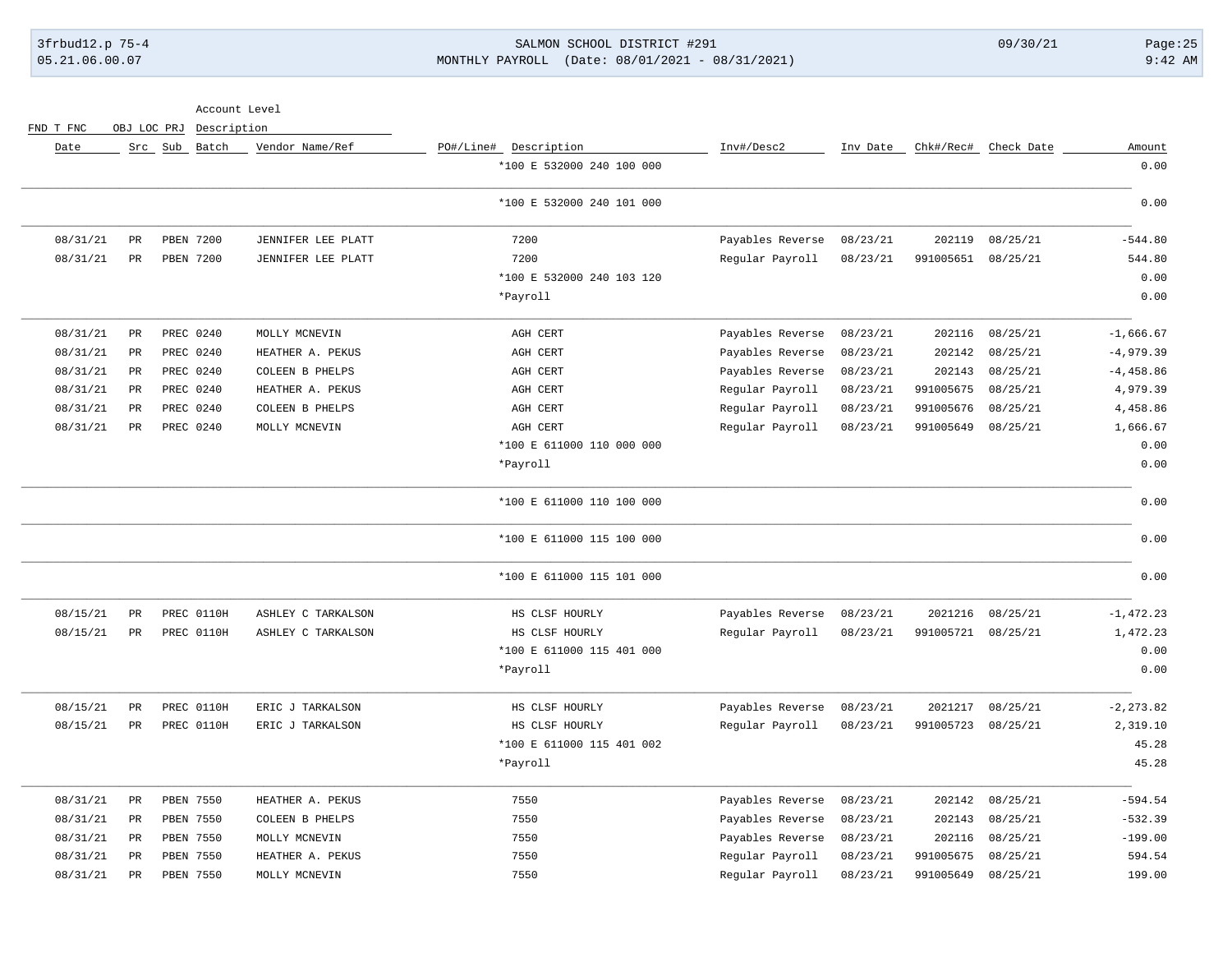# 3frbud12.p 75-4 SALMON SCHOOL DISTRICT #291 09/30/21 Page:26 05.21.06.00.07 MONTHLY PAYROLL (Date: 08/01/2021 - 08/31/2021) 9:42 AM

| Account Level                        |                 |             |               |                    |                           |                  |          |           |            |           |
|--------------------------------------|-----------------|-------------|---------------|--------------------|---------------------------|------------------|----------|-----------|------------|-----------|
| FND T FNC                            |                 | OBJ LOC PRJ |               | Description        |                           |                  |          |           |            |           |
| 100 E 611000 210 000 000 (continued) |                 |             |               |                    |                           |                  |          |           |            |           |
| Date                                 |                 |             | Src Sub Batch | Vendor Name/Ref    | PO#/Line# Description     | Inv#/Desc2       | Inv Date | Chk#/Rec# | Check Date | Amount    |
| 08/31/21                             | PR              |             | PBEN 7550     | COLEEN B PHELPS    | 7550                      | Regular Payroll  | 08/23/21 | 991005676 | 08/25/21   | 532.39    |
|                                      |                 |             |               |                    | *100 E 611000 210 000 000 |                  |          |           |            | 0.00      |
|                                      |                 |             |               |                    | *Payroll                  |                  |          |           |            | 0.00      |
|                                      |                 |             |               |                    | *100 E 611000 210 100 000 |                  |          |           |            | 0.00      |
|                                      |                 |             |               |                    | *100 E 611000 210 101 000 |                  |          |           |            | 0.00      |
| 08/15/21                             | $_{\rm PR}$     |             | PBEN 7550     | ASHLEY C TARKALSON | 7550                      | Payables Reverse | 08/23/21 | 2021216   | 08/25/21   | $-175.78$ |
| 08/15/21                             | PR              |             | PBEN 7550     | ASHLEY C TARKALSON | 7550                      | Regular Payroll  | 08/23/21 | 991005721 | 08/25/21   | 175.78    |
|                                      |                 |             |               |                    | *100 E 611000 210 401 000 |                  |          |           |            | 0.00      |
|                                      |                 |             |               |                    | *Payroll                  |                  |          |           |            | 0.00      |
| 08/15/21                             | PR              |             | PBEN 7550     | ERIC J TARKALSON   | 7550                      | Payables Reverse | 08/23/21 | 2021217   | 08/25/21   | $-271.49$ |
| 08/15/21                             | PR              |             | PBEN 7550     | ERIC J TARKALSON   | 7550                      | Regular Payroll  | 08/23/21 | 991005723 | 08/25/21   | 276.90    |
|                                      |                 |             |               |                    | *100 E 611000 210 401 002 |                  |          |           |            | 5.41      |
|                                      |                 |             |               |                    | *Payroll                  |                  |          |           |            | 5.41      |
| 08/31/21                             | $_{\rm PR}$     |             | PBEN FICA     | HEATHER A. PEKUS   | FICA                      | Payables Reverse | 08/23/21 | 202142    | 08/25/21   | $-246.03$ |
| 08/31/21                             | PR              |             | PBEN MDCR     | HEATHER A. PEKUS   | <b>MDCR</b>               | Payables Reverse | 08/23/21 | 202142    | 08/25/21   | $-57.54$  |
| 08/31/21                             | $\mbox{\sf PR}$ |             | PBEN FICA     | COLEEN B PHELPS    | FICA                      | Payables Reverse | 08/23/21 | 202143    | 08/25/21   | $-273.83$ |
| 08/31/21                             | PR              |             | PBEN MDCR     | COLEEN B PHELPS    | <b>MDCR</b>               | Payables Reverse | 08/23/21 | 202143    | 08/25/21   | $-64.04$  |
| 08/31/21                             | $_{\rm PR}$     |             | PBEN FICA     | MOLLY MCNEVIN      | FICA                      | Payables Reverse | 08/23/21 | 202116    | 08/25/21   | $-86.44$  |
| 08/31/21                             | $_{\rm PR}$     |             | PBEN MDCR     | MOLLY MCNEVIN      | <b>MDCR</b>               | Payables Reverse | 08/23/21 | 202116    | 08/25/21   | $-20.22$  |
| 08/31/21                             | PR              |             | PBEN FICA     | HEATHER A. PEKUS   | FICA                      | Regular Payroll  | 08/23/21 | 991005675 | 08/25/21   | 246.03    |
| 08/31/21                             | $_{\rm PR}$     |             | PBEN MDCR     | HEATHER A. PEKUS   | <b>MDCR</b>               | Regular Payroll  | 08/23/21 | 991005675 | 08/25/21   | 57.54     |
| 08/31/21                             | PR              |             | PBEN FICA     | MOLLY MCNEVIN      | FICA                      | Regular Payroll  | 08/23/21 | 991005649 | 08/25/21   | 86.44     |
| 08/31/21                             | PR              |             | PBEN MDCR     | MOLLY MCNEVIN      | <b>MDCR</b>               | Regular Payroll  | 08/23/21 | 991005649 | 08/25/21   | 20.22     |
| 08/31/21                             | PR              |             | PBEN FICA     | COLEEN B PHELPS    | FICA                      | Regular Payroll  | 08/23/21 | 991005676 | 08/25/21   | 273.83    |
| 08/31/21                             | PR              |             | PBEN MDCR     | COLEEN B PHELPS    | <b>MDCR</b>               | Regular Payroll  | 08/23/21 | 991005676 | 08/25/21   | 64.04     |
|                                      |                 |             |               |                    | *100 E 611000 220 000 000 |                  |          |           |            | 0.00      |
|                                      |                 |             |               |                    | *Payroll                  |                  |          |           |            | 0.00      |
|                                      |                 |             |               |                    | *100 E 611000 220 100 000 |                  |          |           |            | 0.00      |
|                                      |                 |             |               |                    | *100 E 611000 220 101 000 |                  |          |           |            | 0.00      |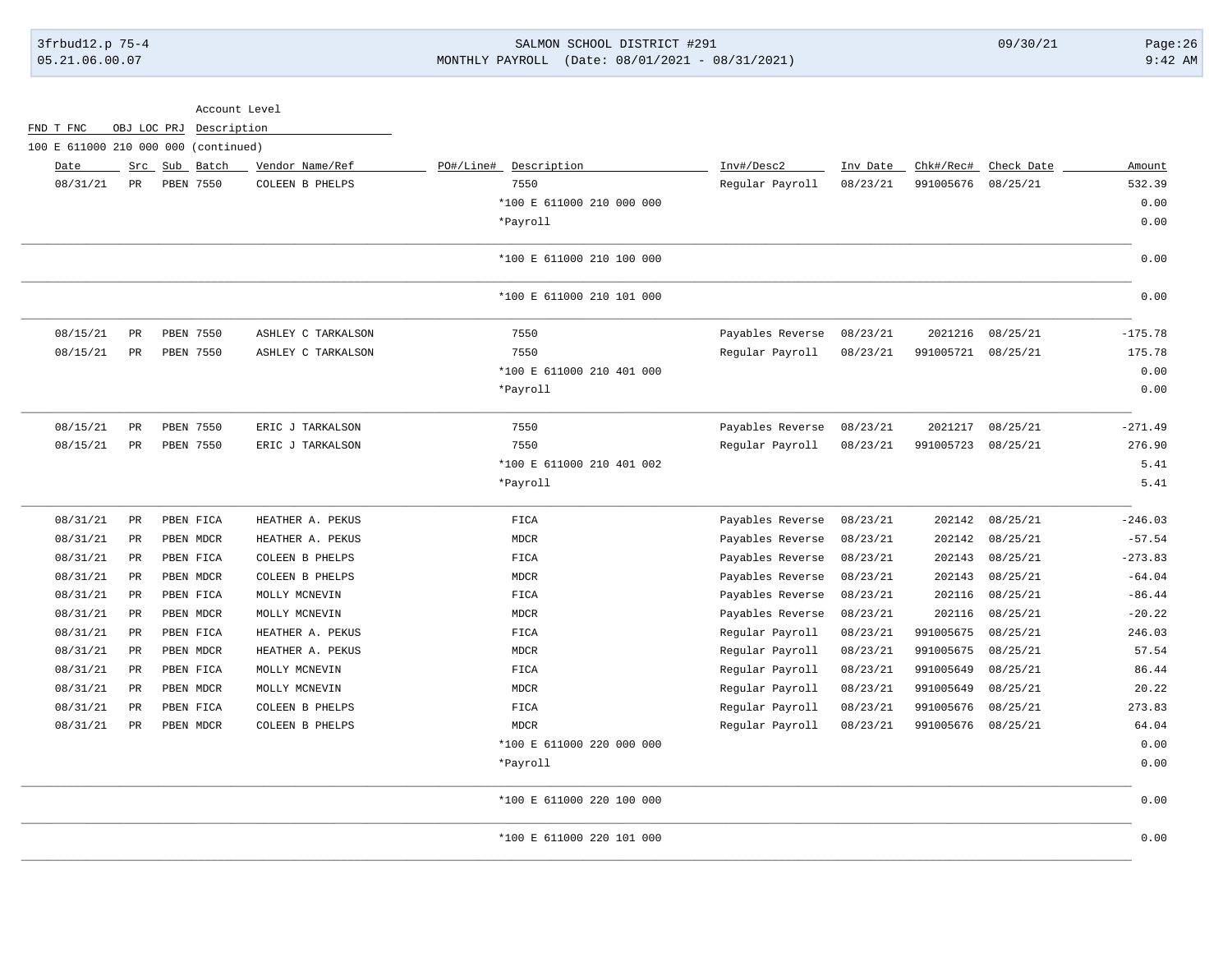# 3frbud12.p 75-4 SALMON SCHOOL DISTRICT #291 09/30/21 Page:27 05.21.06.00.07 MONTHLY PAYROLL (Date: 08/01/2021 - 08/31/2021) 9:42 AM

| FND T FNC |                 | Account Level<br>OBJ LOC PRJ Description |                    |                           |                  |          |           |            |           |
|-----------|-----------------|------------------------------------------|--------------------|---------------------------|------------------|----------|-----------|------------|-----------|
| Date      | Src             | Sub Batch                                | Vendor Name/Ref    | PO#/Line#<br>Description  | Inv#/Desc2       | Inv Date | Chk#/Rec# | Check Date | Amount    |
| 08/15/21  | PR              | PBEN FICA                                | ASHLEY C TARKALSON | <b>FICA</b>               | Payables Reverse | 08/23/21 | 2021216   | 08/25/21   | $-88.66$  |
| 08/15/21  | $_{\rm PR}$     | PBEN MDCR                                | ASHLEY C TARKALSON | <b>MDCR</b>               | Payables Reverse | 08/23/21 | 2021216   | 08/25/21   | $-20.73$  |
| 08/15/21  | PR              | PBEN FICA                                | ASHLEY C TARKALSON | FICA                      | Regular Payroll  | 08/23/21 | 991005721 | 08/25/21   | 89.10     |
| 08/15/21  | PR              | PBEN MDCR                                | ASHLEY C TARKALSON | <b>MDCR</b>               | Regular Payroll  | 08/23/21 | 991005721 | 08/25/21   | 20.83     |
|           |                 |                                          |                    | *100 E 611000 220 401 000 |                  |          |           |            | 0.54      |
|           |                 |                                          |                    | *Payroll                  |                  |          |           |            | 0.54      |
| 08/15/21  | PR              | PBEN MDCR                                | ERIC J TARKALSON   | <b>MDCR</b>               | Payables Reverse | 08/23/21 | 2021217   | 08/25/21   | $-32.36$  |
| 08/15/21  | $\mathtt{PR}$   | PBEN FICA                                | ERIC J TARKALSON   | FICA                      | Payables Reverse | 08/23/21 | 2021217   | 08/25/21   | $-138.35$ |
| 08/15/21  | PR              | PBEN FICA                                | ERIC J TARKALSON   | FICA                      | Regular Payroll  | 08/23/21 | 991005723 | 08/25/21   | 141.16    |
| 08/15/21  | $_{\rm PR}$     | PBEN MDCR                                | ERIC J TARKALSON   | <b>MDCR</b>               | Regular Payroll  | 08/23/21 | 991005723 | 08/25/21   | 33.01     |
|           |                 |                                          |                    | *100 E 611000 220 401 002 |                  |          |           |            | 3.46      |
|           |                 |                                          |                    | *Payroll                  |                  |          |           |            | 3.46      |
| 08/31/21  | PR              | PBEN 7200                                | HEATHER A. PEKUS   | 7200                      | Payables Reverse | 08/23/21 | 202142    | 08/25/21   | $-544.80$ |
| 08/31/21  | $_{\rm PR}$     | PBEN 7200                                | COLEEN B PHELPS    | 7200                      | Payables Reverse | 08/23/21 | 202143    | 08/25/21   | $-544.80$ |
| 08/31/21  | $\mbox{\sf PR}$ | <b>PBEN 7200</b>                         | MOLLY MCNEVIN      | 7200                      | Payables Reverse | 08/23/21 | 202116    | 08/25/21   | $-272.40$ |
| 08/31/21  | PR              | PBEN 7200                                | HEATHER A. PEKUS   | 7200                      | Regular Payroll  | 08/23/21 | 991005675 | 08/25/21   | 544.80    |
| 08/31/21  | $\mathtt{PR}$   | PBEN 7200                                | MOLLY MCNEVIN      | 7200                      | Regular Payroll  | 08/23/21 | 991005649 | 08/25/21   | 272.40    |
| 08/31/21  | $_{\rm PR}$     | <b>PBEN 7200</b>                         | COLEEN B PHELPS    | 7200                      | Regular Payroll  | 08/23/21 | 991005676 | 08/25/21   | 544.80    |
|           |                 |                                          |                    | *100 E 611000 240 000 000 |                  |          |           |            | 0.00      |
|           |                 |                                          |                    | *Payroll                  |                  |          |           |            | 0.00      |
|           |                 |                                          |                    | *100 E 611000 240 100 000 |                  |          |           |            | 0.00      |
|           |                 |                                          |                    | *100 E 611000 240 101 000 |                  |          |           |            | 0.00      |
| 08/15/21  | $\mathtt{PR}$   | PBEN 7200                                | ASHLEY C TARKALSON | 7200                      | Payables Reverse | 08/23/21 | 2021216   | 08/25/21   | $-602.20$ |
| 08/15/21  | $_{\rm PR}$     | PBEN 7200                                | ASHLEY C TARKALSON | 7200                      | Regular Payroll  | 08/23/21 | 991005721 | 08/25/21   | 602.20    |
|           |                 |                                          |                    | *100 E 611000 240 401 000 |                  |          |           |            | 0.00      |
|           |                 |                                          |                    | *Payroll                  |                  |          |           |            | 0.00      |
| 08/15/21  | $_{\rm PR}$     | PBEN 7200                                | ERIC J TARKALSON   | 7200                      | Payables Reverse | 08/23/21 | 2021217   | 08/25/21   | $-602.20$ |
| 08/15/21  | PR              | <b>PBEN 7200</b>                         | ERIC J TARKALSON   | 7200                      | Regular Payroll  | 08/23/21 | 991005723 | 08/25/21   | 602.20    |
|           |                 |                                          |                    | *100 E 611000 240 401 002 |                  |          |           |            | 0.00      |
|           |                 |                                          |                    | *Payroll                  |                  |          |           |            | 0.00      |
| 08/31/21  | $_{\rm PR}$     | PREC SPEDD                               | EILEEN T HOLDEN    | SPECIAL ED DIRECTOR       | Regular Payroll  | 08/23/21 | 991005635 | 08/25/21   | 1,090.91  |
|           |                 |                                          |                    | *100 E 616000 110 000 000 |                  |          |           |            | 1,090.91  |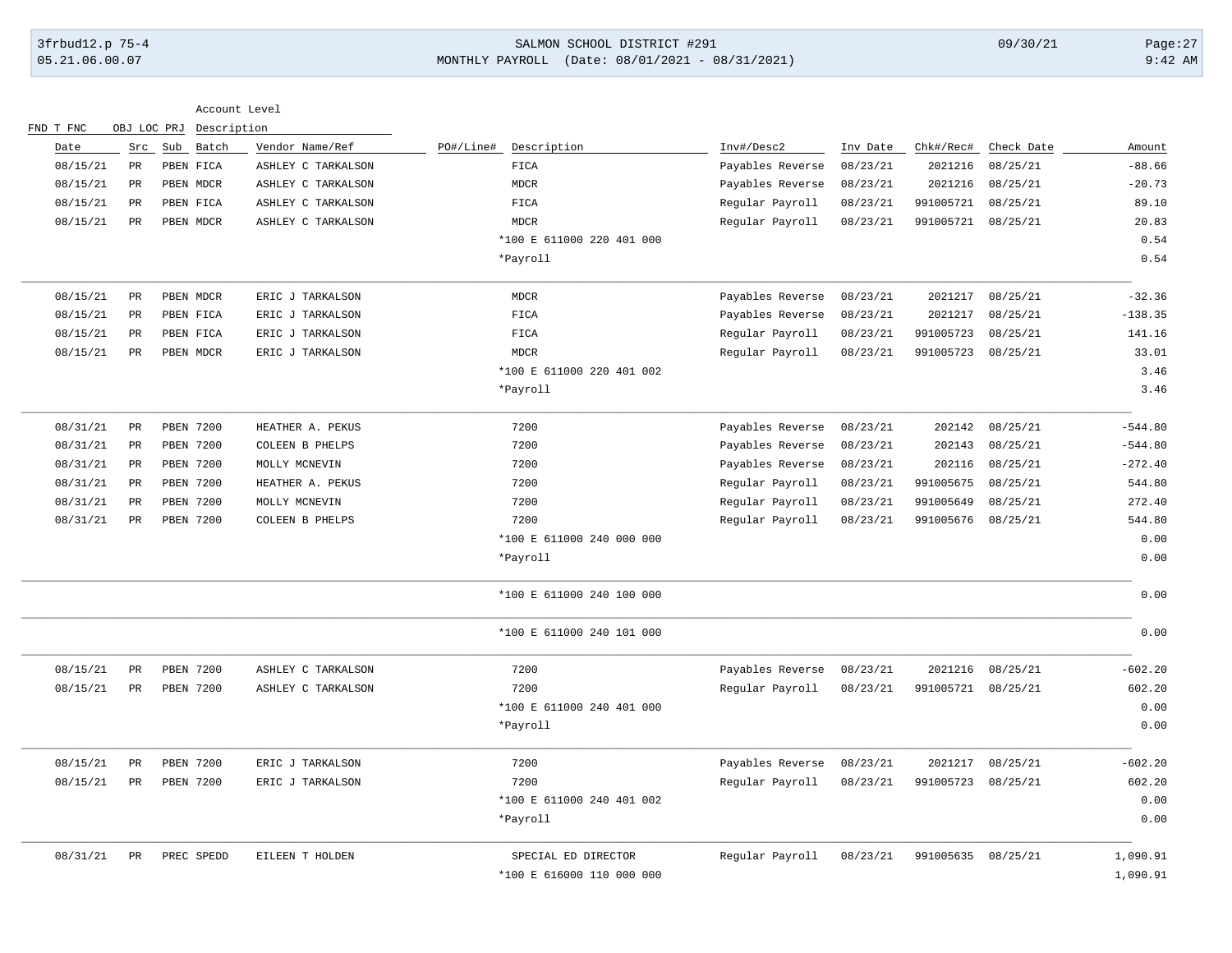### SALMON SCHOOL DISTRICT #291 MONTHLY PAYROLL (Date: 08/01/2021 - 08/31/2021)

 $09/30/21$ 

 $Page:28$  $9:42$  AM

|                                      |                      | Account Level           |                                 |                           |                           |          |                    |                               |              |
|--------------------------------------|----------------------|-------------------------|---------------------------------|---------------------------|---------------------------|----------|--------------------|-------------------------------|--------------|
| FND T FNC                            |                      | OBJ LOC PRJ Description |                                 |                           |                           |          |                    |                               |              |
| 100 E 616000 110 000 000 (continued) |                      |                         |                                 |                           |                           |          |                    |                               |              |
| Date                                 |                      |                         | Src Sub Batch _ Vendor Name/Ref | PO#/Line# Description     | Inv#/Desc2                |          |                    | Inv Date Chk#/Rec# Check Date | Amount       |
|                                      |                      |                         |                                 | *Payroll                  |                           |          |                    |                               | 1,090.91     |
|                                      |                      |                         |                                 | *100 E 616000 110 101 000 |                           |          |                    |                               | 0.00         |
|                                      |                      |                         |                                 | *100 E 616000 115 000 000 |                           |          |                    |                               | 0.00         |
|                                      |                      |                         |                                 | *100 E 616000 115 101 000 |                           |          |                    |                               | 0.00         |
| 08/31/21                             | PR                   | PBEN 7550               | EILEEN T HOLDEN                 | 7550                      | Regular Payroll           | 08/23/21 | 991005635 08/25/21 |                               | 130.25       |
|                                      |                      |                         |                                 | *100 E 616000 210 000 000 |                           |          |                    |                               | 130.25       |
|                                      |                      |                         |                                 | *Payroll                  |                           |          |                    |                               | 130.25       |
|                                      |                      |                         |                                 | *100 E 616000 210 101 000 |                           |          |                    |                               | 0.00         |
| 08/31/21                             | $_{\rm PR}$          | PBEN FICA               | EILEEN T HOLDEN                 | $_{\tt FICA}$             | Regular Payroll           | 08/23/21 | 991005635          | 08/25/21                      | 66.80        |
| 08/31/21                             | $_{\rm PR}$          | PBEN MDCR               | EILEEN T HOLDEN                 | <b>MDCR</b>               | Regular Payroll           | 08/23/21 | 991005635 08/25/21 |                               | 15.62        |
|                                      |                      |                         |                                 | *100 E 616000 220 000 000 |                           |          |                    |                               | 82.42        |
|                                      |                      |                         |                                 | *Payroll                  |                           |          |                    |                               | 82.42        |
|                                      |                      |                         |                                 | *100 E 616000 220 101 000 |                           |          |                    |                               | 0.00         |
|                                      |                      |                         |                                 | *100 E 616000 240 000 000 |                           |          |                    |                               | 0.00         |
|                                      |                      |                         |                                 | *100 E 616000 240 101 000 |                           |          |                    |                               | 0.00         |
| 08/15/21                             | $\mbox{\texttt{PR}}$ | PREC 0290H              | TODD NELSON                     | MEDIA CLSF HOURLY         | Regular Payroll           | 08/23/21 | 991005687 08/25/21 |                               | 547.40       |
|                                      |                      |                         |                                 | *100 E 622000 115 000 000 |                           |          |                    |                               | 547.40       |
|                                      |                      |                         |                                 | *Payroll                  |                           |          |                    |                               | 547.40       |
|                                      |                      |                         |                                 | *100 E 622000 115 100 000 |                           |          |                    |                               | 0.00         |
|                                      |                      |                         |                                 | *100 E 622000 115 101 000 |                           |          |                    |                               | 0.00         |
| 08/15/21                             | PR                   | <b>PREC 0290H</b>       | DIANA L HARRY                   | MEDIA CLSF HOURLY         | Payables Reverse 08/23/21 |          |                    | 2021207 08/25/21              | $-1, 455.38$ |
| 08/15/21                             | PR                   | PREC 0290H              | DIANA L HARRY                   | MEDIA CLSF HOURLY         | Regular Payroll           | 08/23/21 | 991005702 08/25/21 |                               | 1,455.38     |
|                                      |                      |                         |                                 | *100 E 622000 115 103 000 |                           |          |                    |                               | 0.00         |
|                                      |                      |                         |                                 | *Payroll                  |                           |          |                    |                               | 0.00         |
|                                      |                      |                         |                                 |                           |                           |          |                    |                               |              |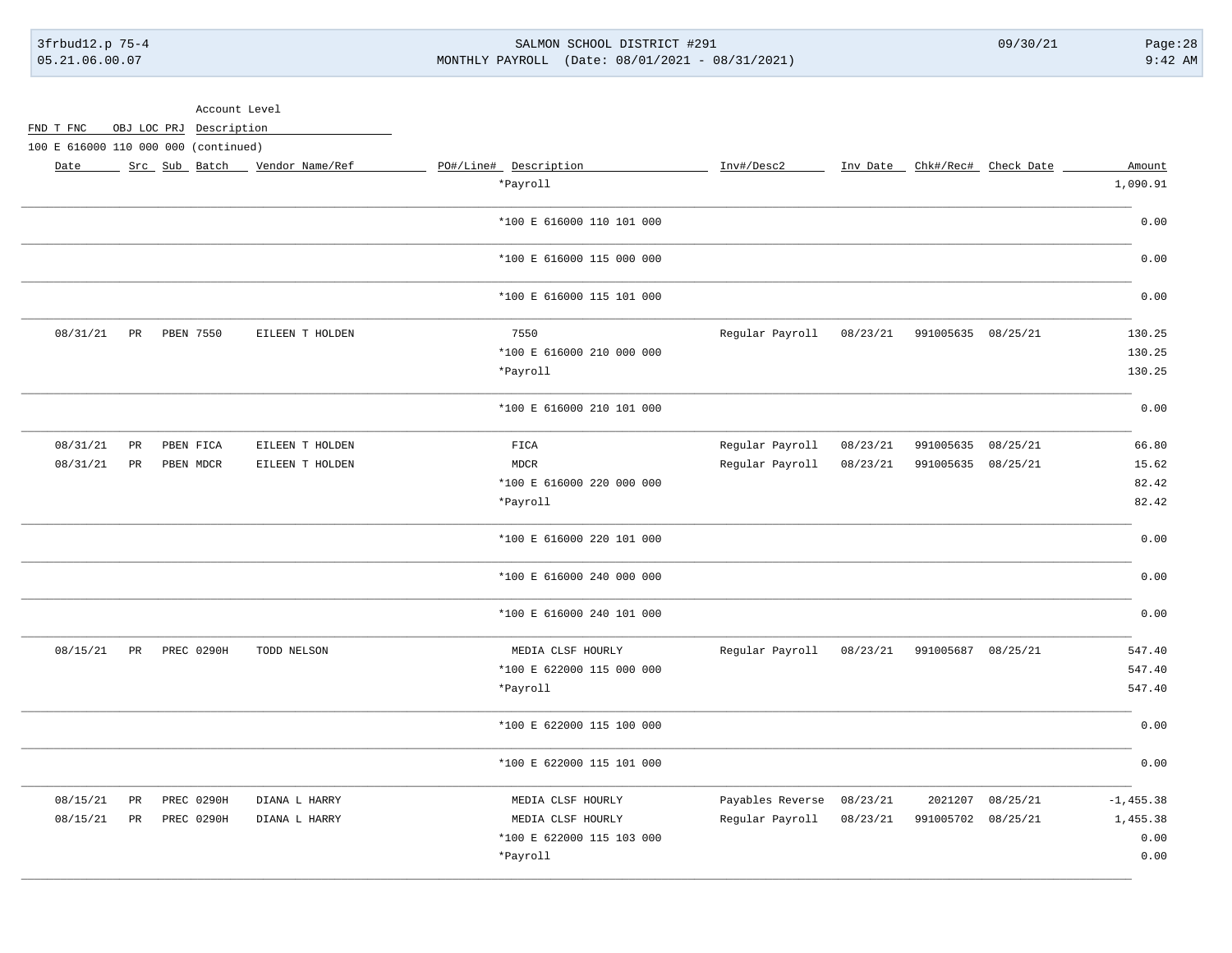## 3frbud12.p 75-4 SALMON SCHOOL DISTRICT #291 09/30/21 Page:29 05.21.06.00.07 MONTHLY PAYROLL (Date: 08/01/2021 - 08/31/2021) 9:42 AM

| FND T FNC | OBJ LOC PRJ | Description       |                 |                           |                  |          |                    |                  |              |
|-----------|-------------|-------------------|-----------------|---------------------------|------------------|----------|--------------------|------------------|--------------|
| Date      | Src         | Sub Batch         | Vendor Name/Ref | PO#/Line#<br>Description  | Inv#/Desc2       | Inv Date | Chk#/Rec#          | Check Date       | Amount       |
| 08/15/21  | PR          | <b>PREC 0290H</b> | SHYLA A BARRETT | MEDIA CLSF HOURLY         | Payables Reverse | 08/23/21 | 2021211            | 08/25/21         | $-1, 237.32$ |
| 08/15/21  | PR          | <b>PREC 0290H</b> | SHYLA A BARRETT | MEDIA CLSF HOURLY         | Regular Payroll  | 08/23/21 | 991005710          | 08/25/21         | 1,237.32     |
|           |             |                   |                 | *100 E 622000 115 401 000 |                  |          |                    |                  | 0.00         |
|           |             |                   |                 | *Payroll                  |                  |          |                    |                  | 0.00         |
| 08/15/21  | $_{\rm PR}$ | PBEN 7550         | TODD NELSON     | 7550                      | Regular Payroll  | 08/23/21 | 991005687 08/25/21 |                  | 65.36        |
|           |             |                   |                 | *100 E 622000 210 000 000 |                  |          |                    |                  | 65.36        |
|           |             |                   |                 | *Payroll                  |                  |          |                    |                  | 65.36        |
|           |             |                   |                 | *100 E 622000 210 100 000 |                  |          |                    |                  | 0.00         |
|           |             |                   |                 | *100 E 622000 210 101 000 |                  |          |                    |                  | 0.00         |
| 08/15/21  | PR          | PBEN 7550         | DIANA L HARRY   | 7550                      | Payables Reverse | 08/23/21 | 2021207            | 08/25/21         | $-173.77$    |
| 08/15/21  | PR          | PBEN 7550         | DIANA L HARRY   | 7550                      | Regular Payroll  | 08/23/21 | 991005702          | 08/25/21         | 173.77       |
|           |             |                   |                 | *100 E 622000 210 103 000 |                  |          |                    |                  | 0.00         |
|           |             |                   |                 | *Payroll                  |                  |          |                    |                  | 0.00         |
| 08/15/21  | PR          | PBEN 7550         | SHYLA A BARRETT | 7550                      | Payables Reverse | 08/23/21 |                    | 2021211 08/25/21 | $-147.74$    |
| 08/15/21  | PR          | PBEN 7550         | SHYLA A BARRETT | 7550                      | Regular Payroll  | 08/23/21 | 991005710          | 08/25/21         | 147.74       |
|           |             |                   |                 | *100 E 622000 210 401 000 |                  |          |                    |                  | 0.00         |
|           |             |                   |                 | *Payroll                  |                  |          |                    |                  | 0.00         |
| 08/15/21  | PR          | PBEN FICA         | TODD NELSON     | FICA                      | Regular Payroll  | 08/23/21 | 991005687          | 08/25/21         | 23.37        |
| 08/15/21  | PR          | PBEN MDCR         | TODD NELSON     | <b>MDCR</b>               | Regular Payroll  | 08/23/21 | 991005687 08/25/21 |                  | 5.47         |
|           |             |                   |                 | *100 E 622000 220 000 000 |                  |          |                    |                  | 28.84        |
|           |             |                   |                 | *Payroll                  |                  |          |                    |                  | 28.84        |
|           |             |                   |                 | *100 E 622000 220 100 000 |                  |          |                    |                  | 0.00         |
|           |             |                   |                 | *100 E 622000 220 101 000 |                  |          |                    |                  | 0.00         |
| 08/15/21  | $_{\rm PR}$ | PBEN FICA         | DIANA L HARRY   | FICA                      | Payables Reverse | 08/23/21 | 2021207            | 08/25/21         | $-87.61$     |
| 08/15/21  | PR          | PBEN MDCR         | DIANA L HARRY   | <b>MDCR</b>               | Payables Reverse | 08/23/21 | 2021207            | 08/25/21         | $-20.49$     |
| 08/15/21  | PR          | PBEN MDCR         | DIANA L HARRY   | <b>MDCR</b>               | Regular Payroll  | 08/23/21 | 991005702          | 08/25/21         | 20.49        |
| 08/15/21  | PR          | PBEN FICA         | DIANA L HARRY   | FICA                      | Regular Payroll  | 08/23/21 | 991005702 08/25/21 |                  | 87.61        |
|           |             |                   |                 | *100 E 622000 220 103 000 |                  |          |                    |                  | 0.00         |
|           |             |                   |                 | *Payroll                  |                  |          |                    |                  | 0.00         |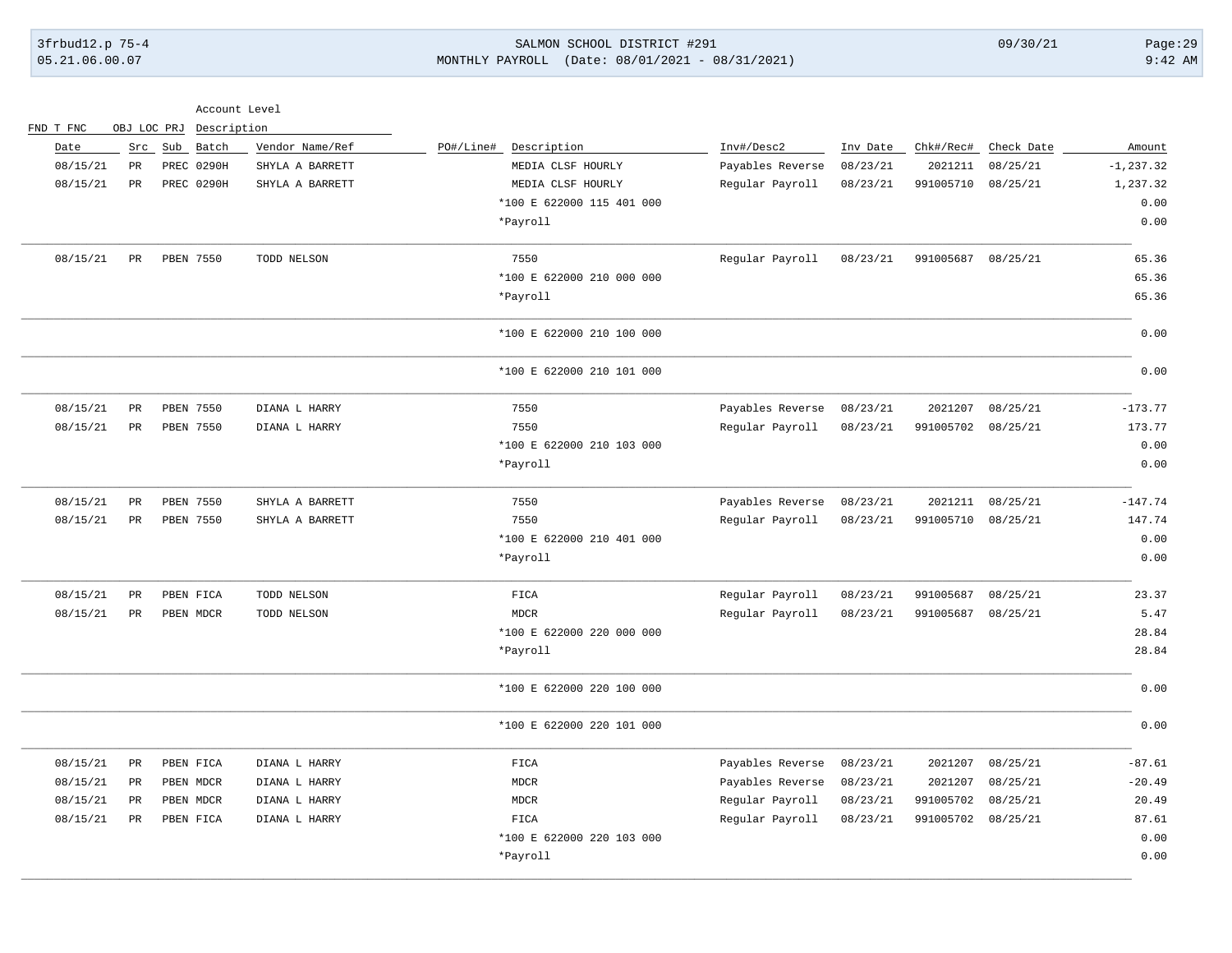# 3frbud12.p 75-4 SALMON SCHOOL DISTRICT #291 09/30/21 Page:30 05.21.06.00.07 MONTHLY PAYROLL (Date: 08/01/2021 - 08/31/2021) 9:42 AM

|           |                      |                  | Account Level   |                           |                  |          |                    |                      |           |
|-----------|----------------------|------------------|-----------------|---------------------------|------------------|----------|--------------------|----------------------|-----------|
| FND T FNC | OBJ LOC PRJ          |                  | Description     |                           |                  |          |                    |                      |           |
| Date      | Src                  | Sub Batch        | Vendor Name/Ref | PO#/Line# Description     | Inv#/Desc2       | Inv Date |                    | Chk#/Rec# Check Date | Amount    |
| 08/15/21  | $\mathtt{PR}$        | PBEN FICA        | SHYLA A BARRETT | FIGA                      | Payables Reverse | 08/23/21 | 2021211            | 08/25/21             | $-74.63$  |
| 08/15/21  | PR                   | PBEN MDCR        | SHYLA A BARRETT | <b>MDCR</b>               | Payables Reverse | 08/23/21 | 2021211            | 08/25/21             | $-17.45$  |
| 08/15/21  | $_{\rm PR}$          | PBEN FICA        | SHYLA A BARRETT | ${\tt FICA}$              | Regular Payroll  | 08/23/21 | 991005710          | 08/25/21             | 74.63     |
| 08/15/21  | <b>PR</b>            | PBEN MDCR        | SHYLA A BARRETT | <b>MDCR</b>               | Regular Payroll  | 08/23/21 | 991005710 08/25/21 |                      | 17.45     |
|           |                      |                  |                 | *100 E 622000 220 401 000 |                  |          |                    |                      | 0.00      |
|           |                      |                  |                 | *Payroll                  |                  |          |                    |                      | 0.00      |
| 08/15/21  | <b>PR</b>            | <b>PBEN 7200</b> | TODD NELSON     | 7200                      | Regular Payroll  | 08/23/21 | 991005687 08/25/21 |                      | 108.96    |
|           |                      |                  |                 | *100 E 622000 240 000 000 |                  |          |                    |                      | 108.96    |
|           |                      |                  |                 | *Payroll                  |                  |          |                    |                      | 108.96    |
|           |                      |                  |                 | *100 E 622000 240 100 000 |                  |          |                    |                      | 0.00      |
|           |                      |                  |                 | *100 E 622000 240 101 000 |                  |          |                    |                      | 0.00      |
| 08/15/21  | PR                   | PBEN 7200        | DIANA L HARRY   | 7200                      | Payables Reverse | 08/23/21 | 2021207            | 08/25/21             | $-544.80$ |
| 08/15/21  | $_{\rm PR}$          | PBEN 7200        | DIANA L HARRY   | 7200                      | Regular Payroll  | 08/23/21 | 991005702 08/25/21 |                      | 544.80    |
|           |                      |                  |                 | *100 E 622000 240 103 000 |                  |          |                    |                      | 0.00      |
|           |                      |                  |                 | *Payroll                  |                  |          |                    |                      | 0.00      |
| 08/15/21  | $_{\rm PR}$          | PBEN 7200        | SHYLA A BARRETT | 7200                      | Payables Reverse | 08/23/21 |                    | 2021211 08/25/21     | $-544.80$ |
| 08/15/21  | PR                   | PBEN 7200        | SHYLA A BARRETT | 7200                      | Regular Payroll  | 08/23/21 | 991005710 08/25/21 |                      | 544.80    |
|           |                      |                  |                 | *100 E 622000 240 401 000 |                  |          |                    |                      | 0.00      |
|           |                      |                  |                 | *Payroll                  |                  |          |                    |                      | 0.00      |
| 08/15/21  | $\mbox{\texttt{PR}}$ | PREC 0310E       | CHAYLIN FARRAND | Clas Admin                | Regular Payroll  | 08/23/21 | 991005691 08/25/21 |                      | 300.00    |
|           |                      |                  |                 | *100 E 631000 115 001 000 |                  |          |                    |                      | 300.00    |
|           |                      |                  |                 | *Payroll                  |                  |          |                    |                      | 300.00    |
|           |                      |                  |                 | *100 E 631000 160 001 000 |                  |          |                    |                      | 0.00      |
| 08/15/21  | PR                   | <b>PBEN 7550</b> | CHAYLIN FARRAND | 7550                      | Regular Payroll  | 08/23/21 | 991005691 08/25/21 |                      | 35.82     |
|           |                      |                  |                 | *100 E 631000 210 001 000 |                  |          |                    |                      | 35.82     |
|           |                      |                  |                 | *Payroll                  |                  |          |                    |                      | 35.82     |
| 08/15/21  | $_{\rm PR}$          | PBEN FICA        | CHAYLIN FARRAND | ${\tt FICA}$              | Regular Payroll  | 08/23/21 | 991005691          | 08/25/21             | 18.01     |
| 08/15/21  | PR                   | PBEN MDCR        | CHAYLIN FARRAND | <b>MDCR</b>               | Regular Payroll  | 08/23/21 | 991005691 08/25/21 |                      | 4.21      |
|           |                      |                  |                 | *100 E 631000 220 001 000 |                  |          |                    |                      | 22.22     |
|           |                      |                  |                 | *Payroll                  |                  |          |                    |                      | 22.22     |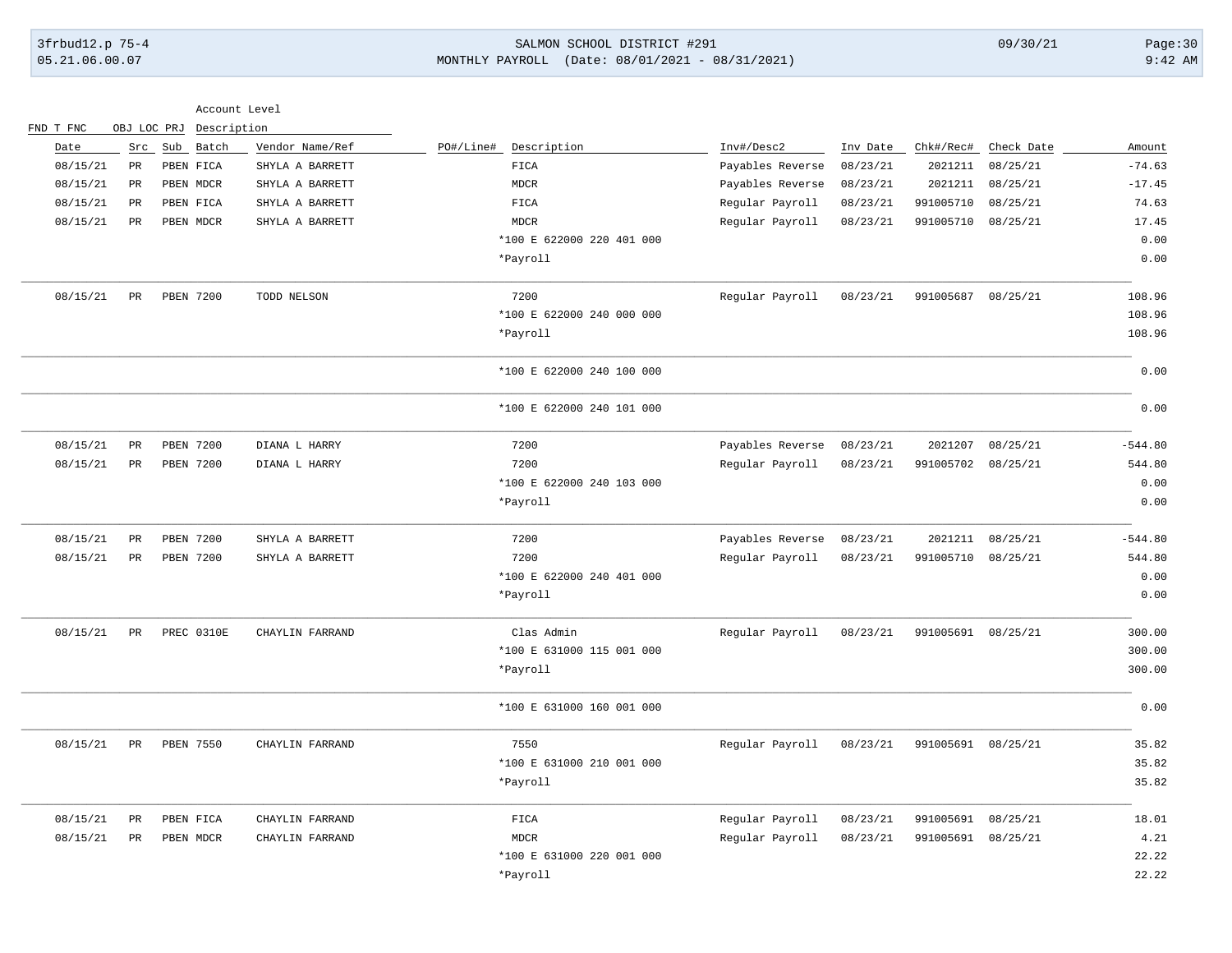## 3frbud12.p 75-4 SALMON SCHOOL DISTRICT #291 09/30/21 Page:31 05.21.06.00.07 MONTHLY PAYROLL (Date: 08/01/2021 - 08/31/2021) 9:42 AM

Account Level

FND T FNC OBJ LOC PRJ Description

| Amount     | Check Date | Chk#/Rec# | Inv Date | Inv#/Desc2      | PO#/Line# Description     | Vendor Name/Ref  |            | Src Sub Batch |             | Date     |
|------------|------------|-----------|----------|-----------------|---------------------------|------------------|------------|---------------|-------------|----------|
| 0.00       |            |           |          |                 | *100 E 631000 240 001 000 |                  |            |               |             |          |
| 0.00       |            |           |          |                 | *100 E 632000 110 000 000 |                  |            |               |             |          |
| 4, 416.67  | 08/25/21   | 991005635 | 08/23/21 | Regular Payroll | DIST ADM CERT             | EILEEN T HOLDEN  |            | PREC 0300     | $_{\rm PR}$ | 08/31/21 |
| 340.58     | 08/25/21   | 991005635 | 08/23/21 | Regular Payroll | DIST ADMN EXTRA           | EILEEN T HOLDEN  | PREC 0300E |               | $_{\rm PR}$ | 08/31/21 |
| 8,833.33   | 08/25/21   | 991005659 | 08/23/21 | Regular Payroll | DIST ADM CERT             | CHRIS P BORN     |            | PREC 0300     | PR          | 08/31/21 |
| 681.25     | 08/25/21   | 991005659 | 08/23/21 | Regular Payroll | DIST ADMN EXTRA           | CHRIS P BORN     | PREC 0300E |               | PR          | 08/31/21 |
| 14, 271.83 |            |           |          |                 | *100 E 632000 110 001 000 |                  |            |               |             |          |
| 14, 271.83 |            |           |          |                 | *Payroll                  |                  |            |               |             |          |
| 0.00       |            |           |          |                 | *100 E 632000 110 001 911 |                  |            |               |             |          |
| 0.00       |            |           |          |                 | *100 E 632000 110 100 000 |                  |            |               |             |          |
| 39.78      | 08/25/21   | 991005722 | 08/23/21 | Regular Payroll | DIST ADM CLSF HOURLY      | ELE TARKALSON    | PREC 0310H |               | PR          | 08/15/21 |
| 2,173.56   | 08/25/21   | 991005689 | 08/23/21 | Regular Payroll | DIST ADM CLSF             | KAYLA J. BIGELOW |            | PREC 0310     | $_{\rm PR}$ | 08/15/21 |
| 2, 213.34  |            |           |          |                 | *100 E 632000 115 001 000 |                  |            |               |             |          |
| 2, 213.34  |            |           |          |                 | *Payroll                  |                  |            |               |             |          |
| 0.00       |            |           |          |                 | *100 E 632000 115 001 911 |                  |            |               |             |          |
| 0.00       |            |           |          |                 | *100 E 632000 165 001 911 |                  |            |               |             |          |
| 0.00       |            |           |          |                 | *100 E 632000 210 000 000 |                  |            |               |             |          |
| 259.52     | 08/25/21   | 991005689 | 08/23/21 | Regular Payroll | 7550                      | KAYLA J. BIGELOW |            | PBEN 7550     | $_{\rm PR}$ | 08/15/21 |
| 81.34      | 08/25/21   | 991005659 | 08/23/21 | Regular Payroll | 7550                      | CHRIS P BORN     |            | PBEN 7550     | PR          | 08/31/21 |
| 527.35     | 08/25/21   | 991005635 | 08/23/21 | Regular Payroll | 7550                      | EILEEN T HOLDEN  |            | PBEN 7550     | PR          | 08/31/21 |
| 40.67      | 08/25/21   | 991005635 | 08/23/21 | Regular Payroll | 7550                      | EILEEN T HOLDEN  |            | PBEN 7550     | PR          | 08/31/21 |
| 1,054.70   | 08/25/21   | 991005659 | 08/23/21 | Regular Payroll | 7550                      | CHRIS P BORN     |            | PBEN 7550     | $_{\rm PR}$ | 08/31/21 |
| 1,963.58   |            |           |          |                 | *100 E 632000 210 001 000 |                  |            |               |             |          |
| 1,963.58   |            |           |          |                 | *Payroll                  |                  |            |               |             |          |
| 0.00       |            |           |          |                 | *100 E 632000 210 001 001 |                  |            |               |             |          |
| 0.00       |            |           |          |                 | *100 E 632000 210 001 911 |                  |            |               |             |          |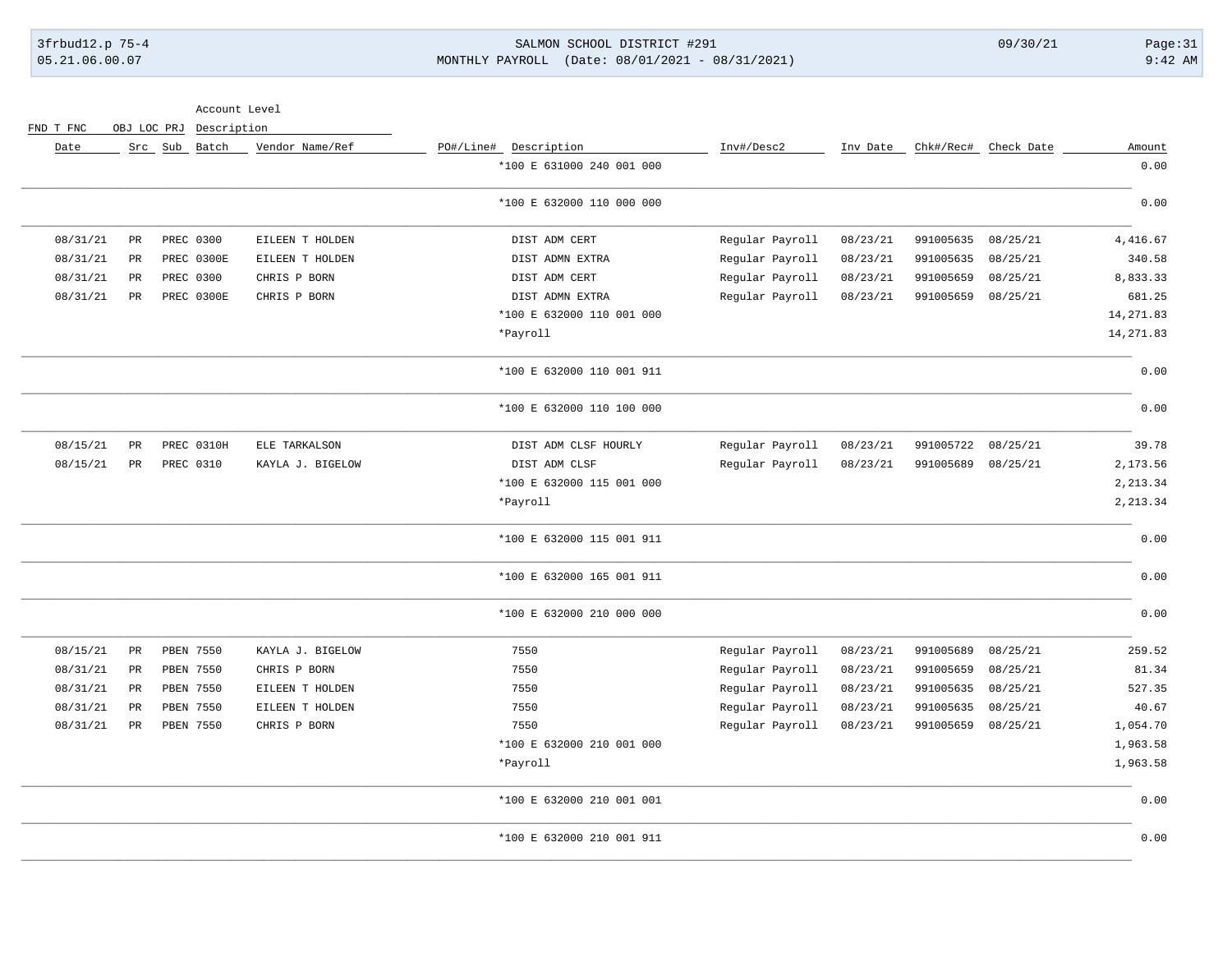### 3frbud12.p 75-4 SALMON SCHOOL DISTRICT #291 09/30/21 Page:32 05.21.06.00.07 MONTHLY PAYROLL (Date: 08/01/2021 - 08/31/2021) 9:42 AM

Account Level

FND T FNC OBJ LOC PRJ Description

| Amount      | Check Date | Chk#/Rec# | Inv Date | Inv#/Desc2       | Description<br>PO#/Line#  | Vendor Name/Ref  | Src Sub Batch    |                 | Date     |
|-------------|------------|-----------|----------|------------------|---------------------------|------------------|------------------|-----------------|----------|
| 0.00        |            |           |          |                  | *100 E 632000 210 100 000 |                  |                  |                 |          |
| 0.00        |            |           |          |                  | *100 E 632000 220 000 000 |                  |                  |                 |          |
| 125.05      | 08/25/21   | 991005689 | 08/23/21 | Regular Payroll  | FICA                      | KAYLA J. BIGELOW | PBEN FICA        | $\mathtt{PR}$   | 08/15/21 |
| 29.25       | 08/25/21   | 991005689 | 08/23/21 | Regular Payroll  | MDCR                      | KAYLA J. BIGELOW | PBEN MDCR        | $\mbox{\sf PR}$ | 08/15/21 |
| 2.47        | 08/25/21   | 991005722 | 08/23/21 | Regular Payroll  | FICA                      | ELE TARKALSON    | PBEN FICA        | PR              | 08/15/21 |
| 0.58        | 08/25/21   | 991005722 | 08/23/21 | Regular Payroll  | MDCR                      | ELE TARKALSON    | PBEN MDCR        | $\mbox{\sf PR}$ | 08/15/21 |
| 40.17       | 08/25/21   | 991005659 | 08/23/21 | Regular Payroll  | FICA                      | CHRIS P BORN     | PBEN FICA        | $\mbox{\sf PR}$ | 08/31/21 |
| 9.39        | 08/25/21   | 991005659 | 08/23/21 | Regular Payroll  | <b>MDCR</b>               | CHRIS P BORN     | PBEN MDCR        | $\mbox{\sf PR}$ | 08/31/21 |
| 270.45      | 08/25/21   | 991005635 | 08/23/21 | Regular Payroll  | ${\tt FICA}$              | EILEEN T HOLDEN  | PBEN FICA        | $_{\rm PR}$     | 08/31/21 |
| 63.25       | 08/25/21   | 991005635 | 08/23/21 | Regular Payroll  | MDCR                      | EILEEN T HOLDEN  | PBEN MDCR        | PR              | 08/31/21 |
| 20.86       | 08/25/21   | 991005635 | 08/23/21 | Regular Payroll  | FICA                      | EILEEN T HOLDEN  | PBEN FICA        | $_{\rm PR}$     | 08/31/21 |
| 4.88        | 08/25/21   | 991005635 | 08/23/21 | Regular Payroll  | <b>MDCR</b>               | EILEEN T HOLDEN  | PBEN MDCR        | $_{\rm PR}$     | 08/31/21 |
| 520.87      | 08/25/21   | 991005659 | 08/23/21 | Regular Payroll  | ${\tt FICA}$              | CHRIS P BORN     | PBEN FICA        | $_{\rm PR}$     | 08/31/21 |
| 121.82      | 08/25/21   | 991005659 | 08/23/21 | Regular Payroll  | <b>MDCR</b>               | CHRIS P BORN     | PBEN MDCR        | $_{\rm PR}$     | 08/31/21 |
| 1,209.04    |            |           |          |                  | *100 E 632000 220 001 000 |                  |                  |                 |          |
| 1,209.04    |            |           |          |                  | *Payroll                  |                  |                  |                 |          |
| 0.00        |            |           |          |                  | *100 E 632000 220 001 001 |                  |                  |                 |          |
| 0.00        |            |           |          |                  | *100 E 632000 220 001 911 |                  |                  |                 |          |
| 0.00        |            |           |          |                  | *100 E 632000 220 100 000 |                  |                  |                 |          |
| 544.80      | 08/25/21   | 991005689 | 08/23/21 | Regular Payroll  | 7200                      | KAYLA J. BIGELOW | <b>PBEN 7200</b> | PR              | 08/15/21 |
| 544.80      | 08/25/21   | 991005635 | 08/23/21 | Regular Payroll  | 7200                      | EILEEN T HOLDEN  | PBEN 7200        | PR              | 08/31/21 |
| 500.26      | 08/25/21   | 991005659 | 08/23/21 | Regular Payroll  | 7200                      | CHRIS P BORN     | PBEN 7200        | PR              | 08/31/21 |
| 1,589.86    |            |           |          |                  | *100 E 632000 240 001 000 |                  |                  |                 |          |
| 1,589.86    |            |           |          |                  | *Payroll                  |                  |                  |                 |          |
| 0.00        |            |           |          |                  | *100 E 632000 240 001 001 |                  |                  |                 |          |
| 0.00        |            |           |          |                  | *100 E 632000 240 100 000 |                  |                  |                 |          |
| 0.00        |            |           |          |                  | *100 E 641000 110 100 000 |                  |                  |                 |          |
| $-6,041.67$ | 08/25/21   | 202118    | 08/23/21 | Payables Reverse | SCHL ADM CERT             | JILL R PATTON    | PREC 0320        | PR              | 08/31/21 |
| 6,041.67    | 08/25/21   | 991005650 | 08/23/21 | Regular Payroll  | SCHL ADM CERT             | JILL R PATTON    | PREC 0320        | $\mbox{\sf PR}$ | 08/31/21 |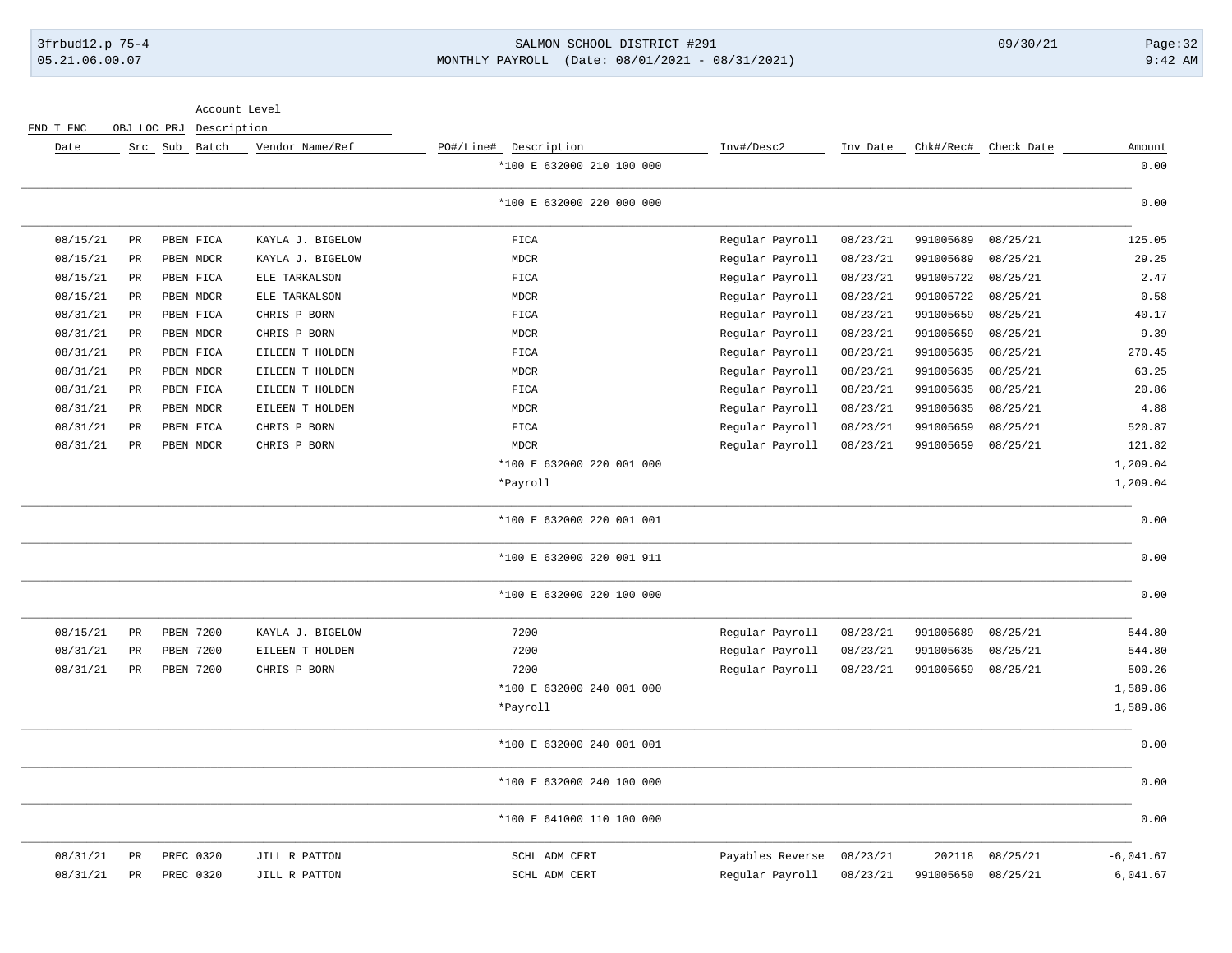### 3frbud12.p 75-4 SALMON SCHOOL DISTRICT #291 09/30/21 Page:33 05.21.06.00.07 MONTHLY PAYROLL (Date: 08/01/2021 - 08/31/2021) 9:42 AM

| Account Level                        |  |             |               |              |                    |                 |                                |                  |          |                    |                      |              |
|--------------------------------------|--|-------------|---------------|--------------|--------------------|-----------------|--------------------------------|------------------|----------|--------------------|----------------------|--------------|
| FND T FNC                            |  | OBJ LOC PRJ |               | Description  |                    |                 |                                |                  |          |                    |                      |              |
| 100 E 641000 110 103 000 (continued) |  |             |               |              |                    |                 |                                |                  |          |                    |                      |              |
| Date                                 |  |             | Src Sub Batch |              | Vendor Name/Ref    |                 | PO#/Line# Description          | Inv#/Desc2       | Inv Date |                    | Chk#/Rec# Check Date | Amount       |
|                                      |  |             |               |              |                    |                 | *100 E 641000 110 103 000      |                  |          |                    |                      | 0.00         |
|                                      |  |             |               |              |                    |                 | *Payroll                       |                  |          |                    |                      | 0.00         |
| 08/31/21                             |  | PR          | PREC 0320     |              | RUSTAN BRADSHAW    |                 | SCHL ADM CERT                  | Payables Reverse | 08/23/21 | 202128             | 08/25/21             | $-6, 212.50$ |
| 08/31/21                             |  | PR          | PREC 0320     |              | RUSTAN BRADSHAW    |                 | SCHL ADM CERT                  | Regular Payroll  | 08/23/21 | 991005660          | 08/25/21             | 6,212.50     |
|                                      |  |             |               |              |                    |                 | *100 E 641000 110 401 000      |                  |          |                    |                      | 0.00         |
|                                      |  |             |               |              |                    |                 | *Payroll                       |                  |          |                    |                      | 0.00         |
|                                      |  |             |               |              |                    |                 | *100 E 641000 115 100 000      |                  |          |                    |                      | 0.00         |
|                                      |  |             |               |              |                    |                 | *100 E 641000 115 101 000      |                  |          |                    |                      | 0.00         |
| 08/15/21                             |  | <b>PR</b>   | PREC 0060H    |              | CHRISTINA K MULLEN |                 | ELEM CLASSIFIED HOURLY         | Regular Payroll  | 08/23/21 | 991005706 08/25/21 |                      | 89.04        |
|                                      |  |             |               |              |                    |                 | *100 E 641000 115 103 000      |                  |          |                    |                      | 89.04        |
|                                      |  |             |               |              |                    |                 | *Payroll                       |                  |          |                    |                      | 89.04        |
| 08/15/21                             |  | PR          | PREC 0330     |              | EVELYN M BUHLER    |                 | SCHL ADM CLSF                  | Payables Reverse | 08/23/21 | 2021201            | 08/25/21             | $-2, 168.76$ |
| 08/15/21                             |  | PR          | PREC 0330     |              | EVELYN M BUHLER    |                 | SCHL ADM CLSF                  | Regular Payroll  | 08/23/21 | 991005686          | 08/25/21             | 2,345.06     |
| 08/15/21                             |  | PR          | PREC 0330E    |              | EVELYN M BUHLER    |                 | SCHOOL ADM CLSF                | Regular Payroll  | 08/23/21 | 991005686          | 08/25/21             | 544.80       |
| 08/31/21                             |  | JЕ          |               | $21 - 00026$ |                    | $7\phantom{.0}$ | ADJ YE ACCRUALS ERROR IN PROCE |                  | 08/31/21 |                    |                      | $-1, 442.20$ |
|                                      |  |             |               |              |                    |                 | *100 E 641000 115 401 000      |                  |          |                    |                      | $-721.10$    |
|                                      |  |             |               |              |                    |                 | *Journal Entries               |                  |          |                    |                      | $-1,442.20$  |
|                                      |  |             |               |              |                    |                 | *Payroll                       |                  |          |                    |                      | 721.10       |
|                                      |  |             |               |              |                    |                 | *100 E 641000 165 101 000      |                  |          |                    |                      | 0.00         |
|                                      |  |             |               |              |                    |                 | *100 E 641000 210 100 000      |                  |          |                    |                      | 0.00         |
|                                      |  |             |               |              |                    |                 | *100 E 641000 210 101 000      |                  |          |                    |                      | 0.00         |
| 08/31/21                             |  | $_{\rm PR}$ | PBEN 7550     |              | JILL R PATTON      |                 | 7550                           | Payables Reverse | 08/23/21 | 202118             | 08/25/21             | $-721.38$    |
| 08/31/21                             |  | PR          | PBEN 7550     |              | JILL R PATTON      |                 | 7550                           | Regular Payroll  | 08/23/21 | 991005650          | 08/25/21             | 721.38       |
|                                      |  |             |               |              |                    |                 | *100 E 641000 210 103 000      |                  |          |                    |                      | 0.00         |
|                                      |  |             |               |              |                    |                 | *Payroll                       |                  |          |                    |                      | 0.00         |
| 08/15/21                             |  | PR          | PBEN 7550     |              | EVELYN M BUHLER    |                 | 7550                           | Payables Reverse | 08/23/21 | 2021201            | 08/25/21             | $-258.95$    |
| 08/15/21                             |  | PR          | PBEN 7550     |              | EVELYN M BUHLER    |                 | 7550                           | Regular Payroll  | 08/23/21 | 991005686          | 08/25/21             | 280.00       |

08/15/21 PR PBEN 7550 EVELYN M BUHLER 7550 Regular Payroll 08/23/21 991005686 08/25/21 65.05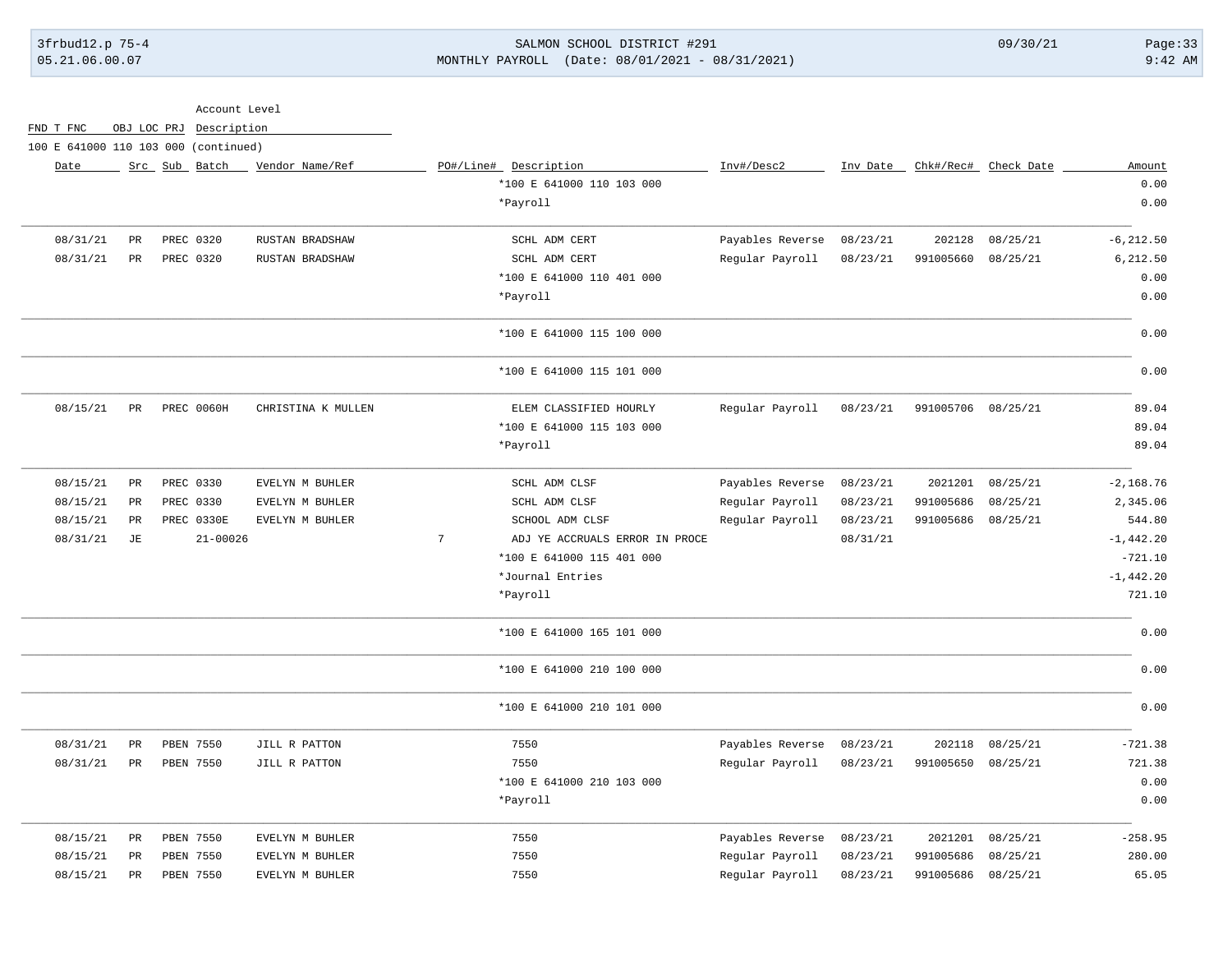# 3frbud12.p 75-4 SALMON SCHOOL DISTRICT #291 09/30/21 Page:34 05.21.06.00.07 MONTHLY PAYROLL (Date: 08/01/2021 - 08/31/2021) 9:42 AM

|                                      |             |                  |             | Account Level      |                           |                  |          |           |            |           |
|--------------------------------------|-------------|------------------|-------------|--------------------|---------------------------|------------------|----------|-----------|------------|-----------|
| FND T FNC                            | OBJ LOC PRJ |                  | Description |                    |                           |                  |          |           |            |           |
| 100 E 641000 210 401 000 (continued) |             |                  |             |                    |                           |                  |          |           |            |           |
| Date                                 |             | Src Sub          | Batch       | Vendor Name/Ref    | PO#/Line# Description     | Inv#/Desc2       | Inv Date | Chk#/Rec# | Check Date | Amount    |
| 08/31/21                             | <b>PR</b>   | PBEN 7550        |             | RUSTAN BRADSHAW    | 7550                      | Payables Reverse | 08/23/21 | 202128    | 08/25/21   | $-741.77$ |
| 08/31/21                             | PR          | PBEN 7550        |             | RUSTAN BRADSHAW    | 7550                      | Regular Payroll  | 08/23/21 | 991005660 | 08/25/21   | 741.77    |
|                                      |             |                  |             |                    | *100 E 641000 210 401 000 |                  |          |           |            | 86.10     |
|                                      |             |                  |             |                    | *Payroll                  |                  |          |           |            | 86.10     |
|                                      |             |                  |             |                    | *100 E 641000 220 100 000 |                  |          |           |            | 0.00      |
|                                      |             |                  |             |                    | *100 E 641000 220 101 000 |                  |          |           |            | 0.00      |
| 08/15/21                             | PR          | PBEN FICA        |             | CHRISTINA K MULLEN | <b>FICA</b>               | Regular Payroll  | 08/23/21 | 991005706 | 08/25/21   | 5.52      |
| 08/15/21                             | PR          | PBEN MDCR        |             | CHRISTINA K MULLEN | <b>MDCR</b>               | Regular Payroll  | 08/23/21 | 991005706 | 08/25/21   | 1.29      |
| 08/31/21                             | $_{\rm PR}$ | PBEN FICA        |             | JILL R PATTON      | FICA                      | Payables Reverse | 08/23/21 | 202118    | 08/25/21   | $-348.99$ |
| 08/31/21                             | PR          | PBEN MDCR        |             | JILL R PATTON      | <b>MDCR</b>               | Payables Reverse | 08/23/21 | 202118    | 08/25/21   | $-81.62$  |
| 08/31/21                             | $_{\rm PR}$ | PBEN FICA        |             | JILL R PATTON      | FICA                      | Regular Payroll  | 08/23/21 | 991005650 | 08/25/21   | 348.99    |
| 08/31/21                             | <b>PR</b>   | PBEN MDCR        |             | JILL R PATTON      | <b>MDCR</b>               | Regular Payroll  | 08/23/21 | 991005650 | 08/25/21   | 81.62     |
|                                      |             |                  |             |                    | *100 E 641000 220 103 000 |                  |          |           |            | 6.81      |
|                                      |             |                  |             |                    | *Payroll                  |                  |          |           |            | 6.81      |
| 08/15/21                             | PR          | PBEN FICA        |             | EVELYN M BUHLER    | <b>FICA</b>               | Payables Reverse | 08/23/21 | 2021201   | 08/25/21   | $-134.46$ |
| 08/15/21                             | $_{\rm PR}$ | PBEN MDCR        |             | EVELYN M BUHLER    | <b>MDCR</b>               | Payables Reverse | 08/23/21 | 2021201   | 08/25/21   | $-31.45$  |
| 08/15/21                             | $_{\rm PR}$ | PBEN FICA        |             | EVELYN M BUHLER    | <b>FICA</b>               | Regular Payroll  | 08/23/21 | 991005686 | 08/25/21   | 145.39    |
| 08/15/21                             | PR          | PBEN MDCR        |             | EVELYN M BUHLER    | <b>MDCR</b>               | Regular Payroll  | 08/23/21 | 991005686 | 08/25/21   | 34.00     |
| 08/15/21                             | PR          | PBEN FICA        |             | EVELYN M BUHLER    | <b>FICA</b>               | Regular Payroll  | 08/23/21 | 991005686 | 08/25/21   | 33.78     |
| 08/15/21                             | $_{\rm PR}$ | PBEN MDCR        |             | EVELYN M BUHLER    | <b>MDCR</b>               | Regular Payroll  | 08/23/21 | 991005686 | 08/25/21   | 7.90      |
| 08/31/21                             | PR          | PBEN FICA        |             | RUSTAN BRADSHAW    | FICA                      | Payables Reverse | 08/23/21 | 202128    | 08/25/21   | $-378.91$ |
| 08/31/21                             | $_{\rm PR}$ | PBEN MDCR        |             | RUSTAN BRADSHAW    | <b>MDCR</b>               | Payables Reverse | 08/23/21 | 202128    | 08/25/21   | $-88.62$  |
| 08/31/21                             | PR          | PBEN FICA        |             | RUSTAN BRADSHAW    | FICA                      | Regular Payroll  | 08/23/21 | 991005660 | 08/25/21   | 378.91    |
| 08/31/21                             | $_{\rm PR}$ | PBEN MDCR        |             | RUSTAN BRADSHAW    | <b>MDCR</b>               | Regular Payroll  | 08/23/21 | 991005660 | 08/25/21   | 88.62     |
|                                      |             |                  |             |                    | *100 E 641000 220 401 000 |                  |          |           |            | 55.16     |
|                                      |             |                  |             |                    | *Payroll                  |                  |          |           |            | 55.16     |
|                                      |             |                  |             |                    | *100 E 641000 240 100 000 |                  |          |           |            | 0.00      |
|                                      |             |                  |             |                    | *100 E 641000 240 101 000 |                  |          |           |            | 0.00      |
| 08/31/21                             | PR          | PBEN 7200        |             | JILL R PATTON      | 7200                      | Payables Reverse | 08/23/21 | 202118    | 08/25/21   | $-544.80$ |
| 08/31/21                             | PR          | <b>PBEN 7200</b> |             | JILL R PATTON      | 7200                      | Regular Payroll  | 08/23/21 | 991005650 | 08/25/21   | 544.80    |
|                                      |             |                  |             |                    | *100 E 641000 240 103 000 |                  |          |           |            | 0.00      |
|                                      |             |                  |             |                    |                           |                  |          |           |            |           |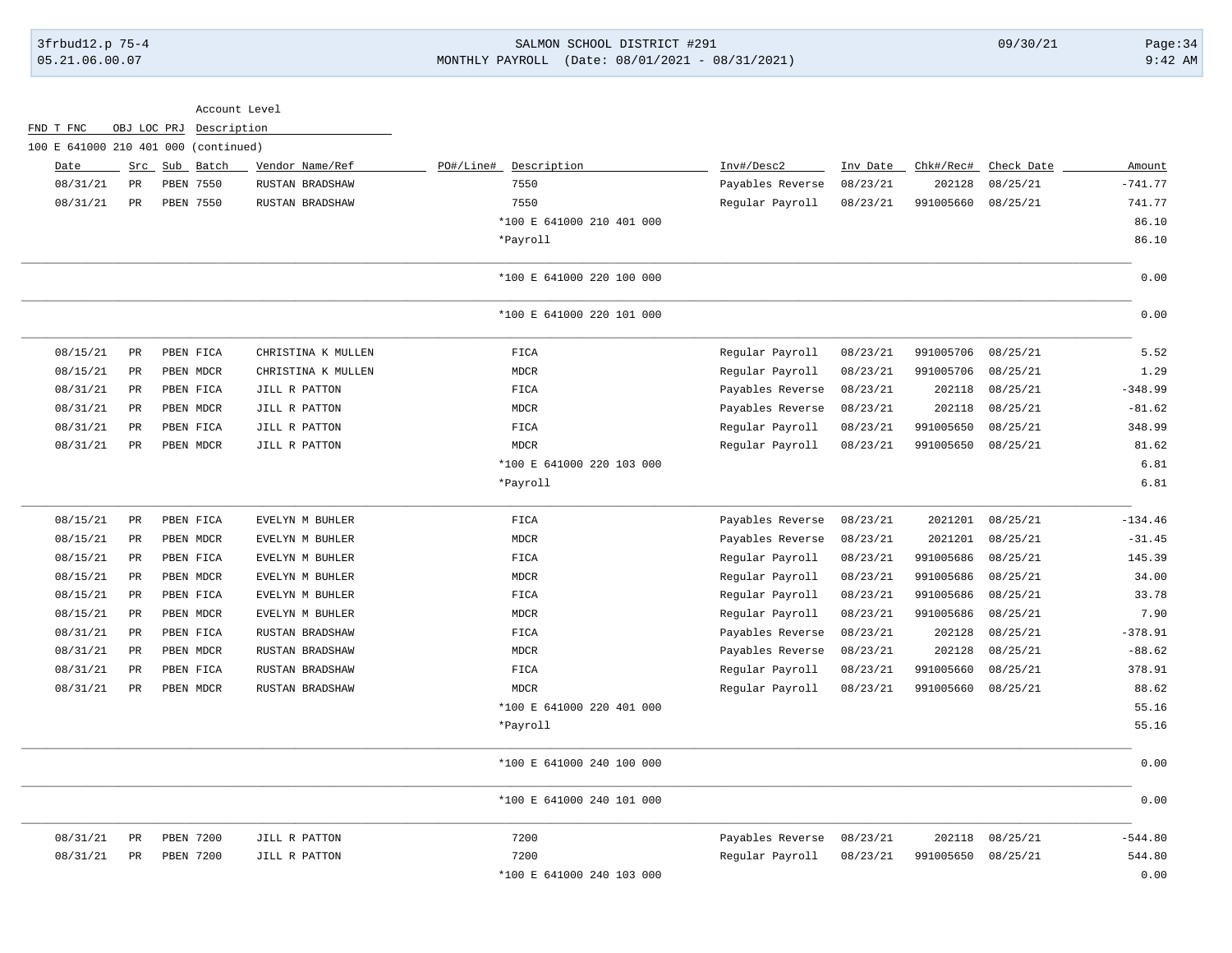## 3frbud12.p 75-4 SALMON SCHOOL DISTRICT #291 09/30/21 Page:35 05.21.06.00.07 MONTHLY PAYROLL (Date: 08/01/2021 - 08/31/2021) 9:42 AM

Account Level

FND T FNC OBJ LOC PRJ Description

100 E 641000 240 103 000 (continued)

| Amount    | Chk#/Rec# Check Date |                    | Inv Date | Inv#/Desc2       | PO#/Line# Description     | Vendor Name/Ref    | Src Sub Batch     |             | Date     |
|-----------|----------------------|--------------------|----------|------------------|---------------------------|--------------------|-------------------|-------------|----------|
| 0.00      |                      |                    |          |                  | *Payroll                  |                    |                   |             |          |
| $-544.80$ | 08/25/21             | 202128             | 08/23/21 | Payables Reverse | 7200                      | RUSTAN BRADSHAW    | <b>PBEN 7200</b>  | PR          | 08/31/21 |
| 544.80    | 08/25/21             | 991005660          | 08/23/21 | Regular Payroll  | 7200                      | RUSTAN BRADSHAW    | <b>PBEN 7200</b>  | PR          | 08/31/21 |
| 0.00      |                      |                    |          |                  | *100 E 641000 240 401 000 |                    |                   |             |          |
| 0.00      |                      |                    |          |                  | *Payroll                  |                    |                   |             |          |
| 658.60    | 08/25/21             | 991005694          | 08/23/21 | Regular Payroll  | DIST ADM CLSF HOURLY      | JANET L SEHER      | PREC 0310H        | PR          | 08/15/21 |
| 300.00    | 08/25/21             | 991005721          | 08/23/21 | Regular Payroll  | DIST ADM CLSF             | ASHLEY C TARKALSON | PREC 0310         | PR          | 08/15/21 |
| 2,385.02  | 08/25/21             | 991005691          | 08/23/21 | Regular Payroll  | DIST ADM CLSF             | CHAYLIN FARRAND    | PREC 0310         | PR          | 08/15/21 |
| 3,343.62  |                      |                    |          |                  | *100 E 651000 115 001 000 |                    |                   |             |          |
| 3,343.62  |                      |                    |          |                  | *Payroll                  |                    |                   |             |          |
| 35.82     | 08/25/21             | 991005721          | 08/23/21 | Regular Payroll  | 7550                      | ASHLEY C TARKALSON | PBEN 7550         | $_{\rm PR}$ | 08/15/21 |
| 284.77    | 08/25/21             | 991005691          | 08/23/21 | Regular Payroll  | 7550                      | CHAYLIN FARRAND    | PBEN 7550         | $_{\rm PR}$ | 08/15/21 |
| 320.59    |                      |                    |          |                  | *100 E 651000 210 001 000 |                    |                   |             |          |
| 320.59    |                      |                    |          |                  | *Payroll                  |                    |                   |             |          |
| 40.83     | 08/25/21             | 991005694          | 08/23/21 | Regular Payroll  | FICA                      | JANET L SEHER      | PBEN FICA         | PR          | 08/15/21 |
| 9.55      | 08/25/21             | 991005694          | 08/23/21 | Regular Payroll  | <b>MDCR</b>               | JANET L SEHER      | PBEN MDCR         | PR          | 08/15/21 |
| 18.16     | 08/25/21             | 991005721          | 08/23/21 | Regular Payroll  | FIGA                      | ASHLEY C TARKALSON | PBEN FICA         | PR          | 08/15/21 |
| 4.25      | 08/25/21             | 991005721          | 08/23/21 | Regular Payroll  | <b>MDCR</b>               | ASHLEY C TARKALSON | PBEN MDCR         | PR          | 08/15/21 |
| 143.22    | 08/25/21             | 991005691          | 08/23/21 | Regular Payroll  | ${\tt FICA}$              | CHAYLIN FARRAND    | PBEN FICA         | PR          | 08/15/21 |
| 33.50     |                      | 991005691 08/25/21 | 08/23/21 | Regular Payroll  | <b>MDCR</b>               | CHAYLIN FARRAND    | PBEN MDCR         | PR          | 08/15/21 |
| 249.51    |                      |                    |          |                  | *100 E 651000 220 001 000 |                    |                   |             |          |
| 249.51    |                      |                    |          |                  | *Payroll                  |                    |                   |             |          |
| 544.80    |                      | 991005691 08/25/21 | 08/23/21 | Regular Payroll  | 7200                      | CHAYLIN FARRAND    | <b>PBEN 7200</b>  | PR          | 08/15/21 |
| 544.80    |                      |                    |          |                  | *100 E 651000 240 001 000 |                    |                   |             |          |
| 544.80    |                      |                    |          |                  | *Payroll                  |                    |                   |             |          |
| 1,750.63  | 08/25/21             | 991005716          | 08/23/21 | Regular Payroll  | CUSTODIAL HOURLY          | ALLEN PETRICK      | PREC 0360H        | PR          | 08/15/21 |
| 1,872.05  | 08/25/21             | 991005725          | 08/23/21 | Regular Payroll  | CUSTODIAL HOURLY          | STEVEN L YATES     | PREC 0360H        | PR          | 08/15/21 |
| 2,204.76  | 08/25/21             | 991005719          | 08/23/21 | Regular Payroll  | CUSTODIAL HOURLY          | VICTORIA REYES     | PREC 0360H        | PR          | 08/15/21 |
| 2,204.76  |                      | 991005732 08/25/21 | 08/23/21 | Regular Payroll  | CUSTODIAL HOURLY          | LISA M MARLER      | <b>PREC 0360H</b> | PR          | 08/15/21 |
| 8,032.20  |                      |                    |          |                  | *100 E 661000 115 000 000 |                    |                   |             |          |
| 8,032.20  |                      |                    |          |                  | *Payroll                  |                    |                   |             |          |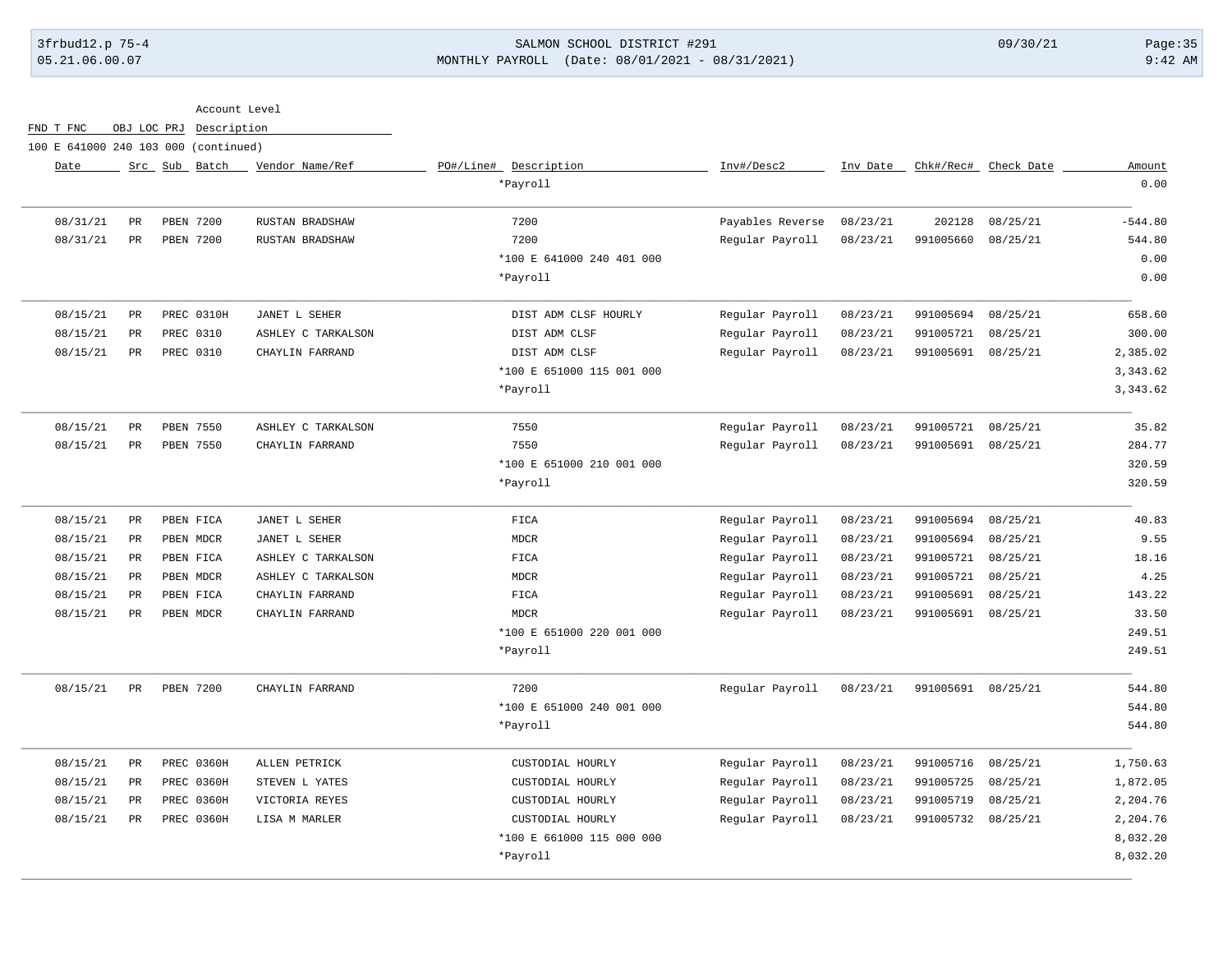## 3frbud12.p 75-4 SALMON SCHOOL DISTRICT #291 09/30/21 Page:36 05.21.06.00.07 MONTHLY PAYROLL (Date: 08/01/2021 - 08/31/2021) 9:42 AM

FND T FNC OBJ LOC PRJ Description

| Date     |             | Src Sub Batch    | Vendor Name/Ref  | PO#/Line# Description     | Inv#/Desc2      | Inv Date | Chk#/Rec# | Check Date | Amount    |
|----------|-------------|------------------|------------------|---------------------------|-----------------|----------|-----------|------------|-----------|
|          |             |                  |                  | *100 E 661000 115 101 000 |                 |          |           |            | 0.00      |
|          |             |                  |                  | *100 E 661000 165 000 000 |                 |          |           |            | 0.00      |
|          |             |                  |                  | *100 E 661000 165 101 000 |                 |          |           |            | 0.00      |
| 08/15/21 | PR          | PBEN 7550        | ALLEN PETRICK    | 7550                      | Regular Payroll | 08/23/21 | 991005716 | 08/25/21   | 209.03    |
| 08/15/21 | $_{\rm PR}$ | PBEN 7550        | LISA M MARLER    | 7550                      | Regular Payroll | 08/23/21 | 991005732 | 08/25/21   | 263.25    |
| 08/15/21 | PR          | PBEN 7550        | STEVEN L YATES   | 7550                      | Regular Payroll | 08/23/21 | 991005725 | 08/25/21   | 223.52    |
| 08/15/21 | PR          | PBEN 7550        | VICTORIA REYES   | 7550                      | Regular Payroll | 08/23/21 | 991005719 | 08/25/21   | 263.25    |
|          |             |                  |                  | *100 E 661000 210 000 000 |                 |          |           |            | 959.05    |
|          |             |                  |                  | *Payroll                  |                 |          |           |            | 959.05    |
|          |             |                  |                  | *100 E 661000 210 101 000 |                 |          |           |            | 0.00      |
| 08/15/21 | PR          | PBEN FICA        | LISA M MARLER    | FICA                      | Regular Payroll | 08/23/21 | 991005732 | 08/25/21   | 134.07    |
| 08/15/21 | PR          | PBEN MDCR        | LISA M MARLER    | <b>MDCR</b>               | Regular Payroll | 08/23/21 | 991005732 | 08/25/21   | 31.36     |
| 08/15/21 | PR          | PBEN FICA        | ALLEN PETRICK    | FICA                      | Regular Payroll | 08/23/21 | 991005716 | 08/25/21   | 105.92    |
| 08/15/21 | $_{\rm PR}$ | PBEN MDCR        | ALLEN PETRICK    | <b>MDCR</b>               | Regular Payroll | 08/23/21 | 991005716 | 08/25/21   | 24.77     |
| 08/15/21 | $_{\rm PR}$ | PBEN FICA        | STEVEN L YATES   | FICA                      | Regular Payroll | 08/23/21 | 991005725 | 08/25/21   | 113.44    |
| 08/15/21 | $_{\rm PR}$ | PBEN FICA        | VICTORIA REYES   | FICA                      | Regular Payroll | 08/23/21 | 991005719 | 08/25/21   | 134.07    |
| 08/15/21 | $_{\rm PR}$ | PBEN MDCR        | VICTORIA REYES   | <b>MDCR</b>               | Regular Payroll | 08/23/21 | 991005719 | 08/25/21   | 31.36     |
| 08/15/21 | $_{\rm PR}$ | PBEN MDCR        | STEVEN L YATES   | <b>MDCR</b>               | Regular Payroll | 08/23/21 | 991005725 | 08/25/21   | 26.53     |
|          |             |                  |                  | *100 E 661000 220 000 000 |                 |          |           |            | 601.52    |
|          |             |                  |                  | *Payroll                  |                 |          |           |            | 601.52    |
|          |             |                  |                  | *100 E 661000 220 101 000 |                 |          |           |            | 0.00      |
| 08/15/21 | PR          | PBEN 7200        | ALLEN PETRICK    | 7200                      | Regular Payroll | 08/23/21 | 991005716 | 08/25/21   | 544.80    |
| 08/15/21 | $_{\rm PR}$ | <b>PBEN 7200</b> | VICTORIA REYES   | 7200                      | Regular Payroll | 08/23/21 | 991005719 | 08/25/21   | 544.80    |
| 08/15/21 | PR          | PBEN 7200        | STEVEN L YATES   | 7200                      | Regular Payroll | 08/23/21 | 991005725 | 08/25/21   | 544.80    |
| 08/15/21 | <b>PR</b>   | <b>PBEN 7200</b> | LISA M MARLER    | 7200                      | Regular Payroll | 08/23/21 | 991005732 | 08/25/21   | 544.80    |
|          |             |                  |                  | *100 E 661000 240 000 000 |                 |          |           |            | 2,179.20  |
|          |             |                  |                  | *Payroll                  |                 |          |           |            | 2,179.20  |
| 08/15/21 | PR          | PREC 0390H       | HAILEY PILKERTON | MAINTENANCE HOURLY        | Regular Payroll | 08/23/21 | 991005717 | 08/25/21   | 271.44    |
| 08/15/21 | $_{\rm PR}$ | PREC 0390H       | ROBERT L. LEWIS  | MAINTENANCE HOURLY        | Regular Payroll | 08/23/21 | 991005731 | 08/25/21   | 3,646.86  |
| 08/15/21 | PR          | PREC 0390H       | DANA BIGELOW     | MAINTENANCE HOURLY        | Regular Payroll | 08/23/21 | 991005711 | 08/25/21   | 2,204.76  |
|          |             |                  |                  | *100 E 664000 115 000 000 |                 |          |           |            | 6, 123.06 |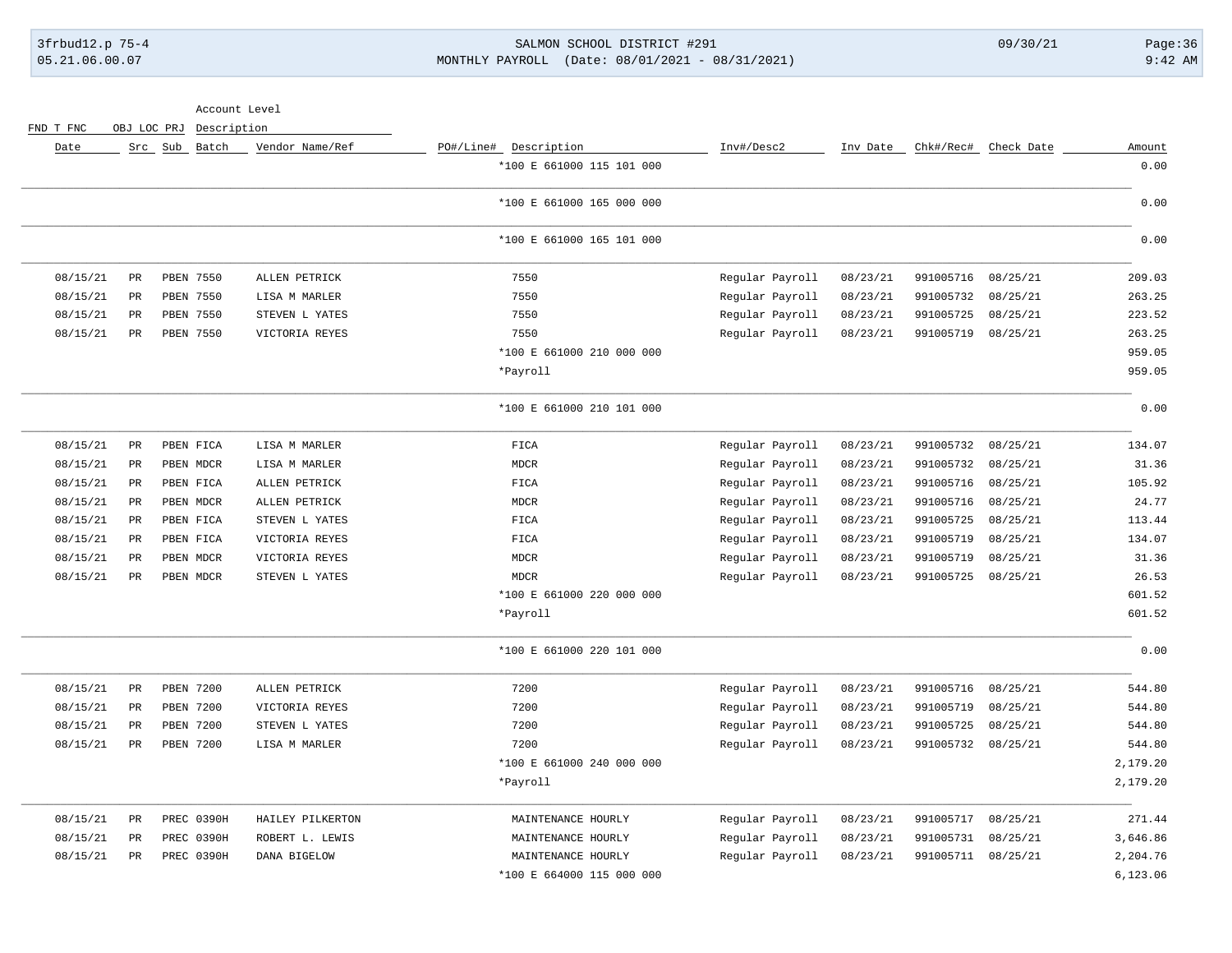# 3frbud12.p 75-4 SALMON SCHOOL DISTRICT #291 09/30/21 Page:37 05.21.06.00.07 MONTHLY PAYROLL (Date: 08/01/2021 - 08/31/2021) 9:42 AM

|           |             | Account Level                        |                  |                           |                 |          |                    |                      |          |
|-----------|-------------|--------------------------------------|------------------|---------------------------|-----------------|----------|--------------------|----------------------|----------|
| FND T FNC |             | OBJ LOC PRJ Description              |                  |                           |                 |          |                    |                      |          |
|           |             | 100 E 664000 115 000 000 (continued) |                  |                           |                 |          |                    |                      |          |
| Date      |             | Src Sub Batch                        | Vendor Name/Ref  | PO#/Line# Description     | Inv#/Desc2      | Inv Date |                    | Chk#/Rec# Check Date | Amount   |
|           |             |                                      |                  | *Payroll                  |                 |          |                    |                      | 6,123.06 |
|           |             |                                      |                  | *100 E 664000 115 100 000 |                 |          |                    |                      | 0.00     |
|           |             |                                      |                  | *100 E 664000 165 000 191 |                 |          |                    |                      | 0.00     |
|           |             |                                      |                  | *100 E 664000 165 101 000 |                 |          |                    |                      | 0.00     |
| 08/15/21  | PR          | PBEN 7550                            | ROBERT L. LEWIS  | 7550                      | Regular Payroll | 08/23/21 | 991005731 08/25/21 |                      | 435.44   |
| 08/15/21  | PR          | PBEN 7550                            | DANA BIGELOW     | 7550                      | Regular Payroll | 08/23/21 | 991005711 08/25/21 |                      | 263.25   |
|           |             |                                      |                  | *100 E 664000 210 000 000 |                 |          |                    |                      | 698.69   |
|           |             |                                      |                  | *Payroll                  |                 |          |                    |                      | 698.69   |
|           |             |                                      |                  | *100 E 664000 210 100 000 |                 |          |                    |                      | 0.00     |
| 08/15/21  | PR          | PBEN FICA                            | HAILEY PILKERTON | FICA                      | Regular Payroll | 08/23/21 | 991005717          | 08/25/21             | 16.83    |
| 08/15/21  | $_{\rm PR}$ | PBEN MDCR                            | HAILEY PILKERTON | <b>MDCR</b>               | Regular Payroll | 08/23/21 | 991005717          | 08/25/21             | 3.94     |
| 08/15/21  | PR          | PBEN FICA                            | ROBERT L. LEWIS  | FICA                      | Regular Payroll | 08/23/21 | 991005731          | 08/25/21             | 226.11   |
| 08/15/21  | PR          | PBEN MDCR                            | ROBERT L. LEWIS  | <b>MDCR</b>               | Regular Payroll | 08/23/21 | 991005731          | 08/25/21             | 52.88    |
| 08/15/21  | PR          | PBEN FICA                            | DANA BIGELOW     | FICA                      | Regular Payroll | 08/23/21 | 991005711          | 08/25/21             | 134.61   |
| 08/15/21  | PR          | PBEN MDCR                            | DANA BIGELOW     | <b>MDCR</b>               | Regular Payroll | 08/23/21 | 991005711 08/25/21 |                      | 31.48    |
|           |             |                                      |                  | *100 E 664000 220 000 000 |                 |          |                    |                      | 465.85   |
|           |             |                                      |                  | *Payroll                  |                 |          |                    |                      | 465.85   |
|           |             |                                      |                  | *100 E 664000 220 000 191 |                 |          |                    |                      | 0.00     |
|           |             |                                      |                  | *100 E 664000 220 100 000 |                 |          |                    |                      | 0.00     |
|           |             |                                      |                  | *100 E 664000 220 101 000 |                 |          |                    |                      | 0.00     |
| 08/15/21  | PR          | PBEN 7200                            | DANA BIGELOW     | 7200                      | Regular Payroll | 08/23/21 | 991005711 08/25/21 |                      | 544.80   |
|           |             |                                      |                  | *100 E 664000 240 000 000 |                 |          |                    |                      | 544.80   |
|           |             |                                      |                  | *Payroll                  |                 |          |                    |                      | 544.80   |
|           |             |                                      |                  | *100 E 664000 240 100 000 |                 |          |                    |                      | 0.00     |
| 08/15/21  | PR          | PREC 0400H                           | HAILEY PILKERTON | GROUNDS HOURLY            | Regular Payroll | 08/23/21 | 991005717 08/25/21 |                      | 730.08   |
|           |             |                                      |                  | *100 E 665000 115 000 000 |                 |          |                    |                      | 730.08   |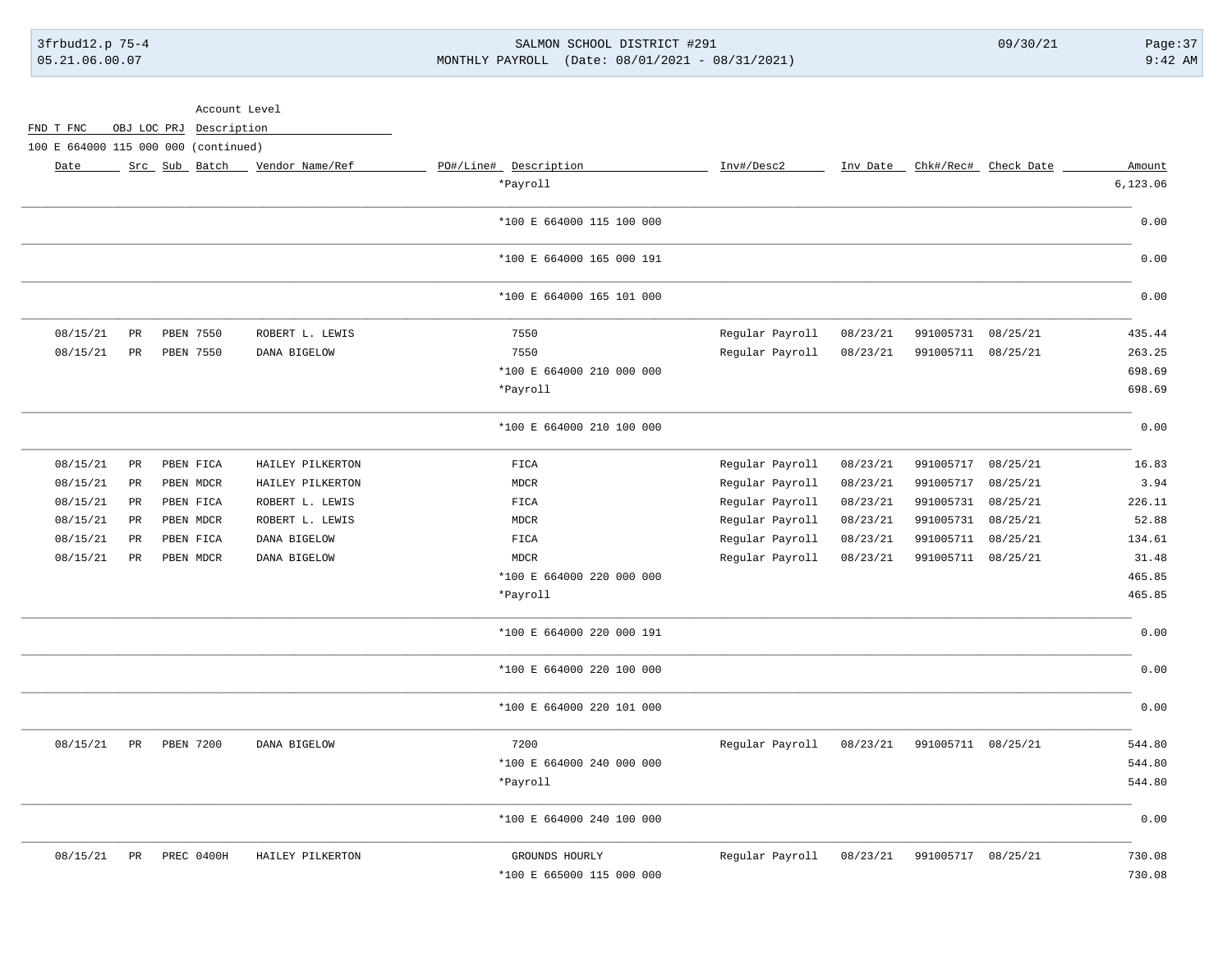# 3frbud12.p 75-4 SALMON SCHOOL DISTRICT #291 09/30/21 Page:38 05.21.06.00.07 MONTHLY PAYROLL (Date: 08/01/2021 - 08/31/2021) 9:42 AM

|           |                                      |  | Account Level           |                  |                           |                 |          |           |                      |          |
|-----------|--------------------------------------|--|-------------------------|------------------|---------------------------|-----------------|----------|-----------|----------------------|----------|
| FND T FNC |                                      |  | OBJ LOC PRJ Description |                  |                           |                 |          |           |                      |          |
|           | 100 E 665000 115 000 000 (continued) |  |                         |                  |                           |                 |          |           |                      |          |
| Date      |                                      |  | Src Sub Batch           | Vendor Name/Ref  | PO#/Line# Description     | Inv#/Desc2      | Inv Date |           | Chk#/Rec# Check Date | Amount   |
|           |                                      |  |                         |                  | *Payroll                  |                 |          |           |                      | 730.08   |
|           |                                      |  |                         |                  | *100 E 665000 210 000 000 |                 |          |           |                      | 0.00     |
| 08/15/21  | $_{\rm PR}$                          |  | PBEN FICA               | HAILEY PILKERTON | FICA                      | Regular Payroll | 08/23/21 | 991005717 | 08/25/21             | 45.26    |
| 08/15/21  | $\mbox{\sf PR}$                      |  | PBEN MDCR               | HAILEY PILKERTON | <b>MDCR</b>               | Regular Payroll | 08/23/21 | 991005717 | 08/25/21             | 10.58    |
|           |                                      |  |                         |                  | *100 E 665000 220 000 000 |                 |          |           |                      | 55.84    |
|           |                                      |  |                         |                  | *Payroll                  |                 |          |           |                      | 55.84    |
|           |                                      |  |                         |                  | *100 E 667000 115 000 000 |                 |          |           |                      | 0.00     |
|           |                                      |  |                         |                  | *100 E 667000 115 103 000 |                 |          |           |                      | 0.00     |
|           |                                      |  |                         |                  | *100 E 667000 115 401 000 |                 |          |           |                      | 0.00     |
|           |                                      |  |                         |                  | *100 E 667000 210 000 000 |                 |          |           |                      | 0.00     |
|           |                                      |  |                         |                  | *100 E 667000 210 401 000 |                 |          |           |                      | 0.00     |
|           |                                      |  |                         |                  | *100 E 667000 220 000 000 |                 |          |           |                      | 0.00     |
|           |                                      |  |                         |                  | *100 E 667000 220 401 000 |                 |          |           |                      | 0.00     |
| 08/15/21  | $_{\rm PR}$                          |  | PREC 0410h              | BROOKE D MONROE  | TRANSPORTATION HOURLY     | Regular Payroll | 08/23/21 | 991005693 | 08/25/21             | 125.21   |
| 08/15/21  | PR                                   |  | PREC 0410               | MARK D AUSTIN    | TRANSPORTATION SALARY     | Regular Payroll | 08/23/21 | 991005727 | 08/25/21             | 4,787.37 |
| 08/15/21  | $_{\rm PR}$                          |  | PREC 0410H              | PAUL FISHER      | TRANSPORTATION HOURLY     | Regular Payroll | 08/23/21 | 991005728 | 08/25/21             | 153.68   |
| 08/15/21  | PR                                   |  | PREC 0410H              | STEPHEN A FABENY | TRANSPORTATION HOURLY     | Regular Payroll | 08/23/21 | 991005690 | 08/25/21             | 206.22   |
| 08/15/21  | <b>PR</b>                            |  | PREC 0410H              | BRUCE N MURPHY   | TRANSPORTATION HOURLY     | Regular Payroll | 08/23/21 | 991005729 | 08/25/21             | 379.03   |
|           |                                      |  |                         |                  | *100 E 681000 115 000 000 |                 |          |           |                      | 5,651.51 |
|           |                                      |  |                         |                  | *Payroll                  |                 |          |           |                      | 5,651.51 |
|           |                                      |  |                         |                  | *100 E 681000 115 555 000 |                 |          |           |                      | 0.00     |
|           |                                      |  |                         |                  | *100 E 681000 165 555 000 |                 |          |           |                      | 0.00     |
| 08/15/21  | $_{\rm PR}$                          |  | <b>PBEN 7550</b>        | PAUL FISHER      | 7550                      | Regular Payroll | 08/23/21 | 991005728 | 08/25/21             | 18.35    |
| 08/15/21  | PR                                   |  | PBEN 7550               | MARK D AUSTIN    | 7550                      | Regular Payroll | 08/23/21 | 991005727 | 08/25/21             | 571.61   |
| 08/15/21  | $_{\rm PR}$                          |  | <b>PBEN 7550</b>        | BROOKE D MONROE  | 7550                      | Regular Payroll | 08/23/21 | 991005693 | 08/25/21             | 14.95    |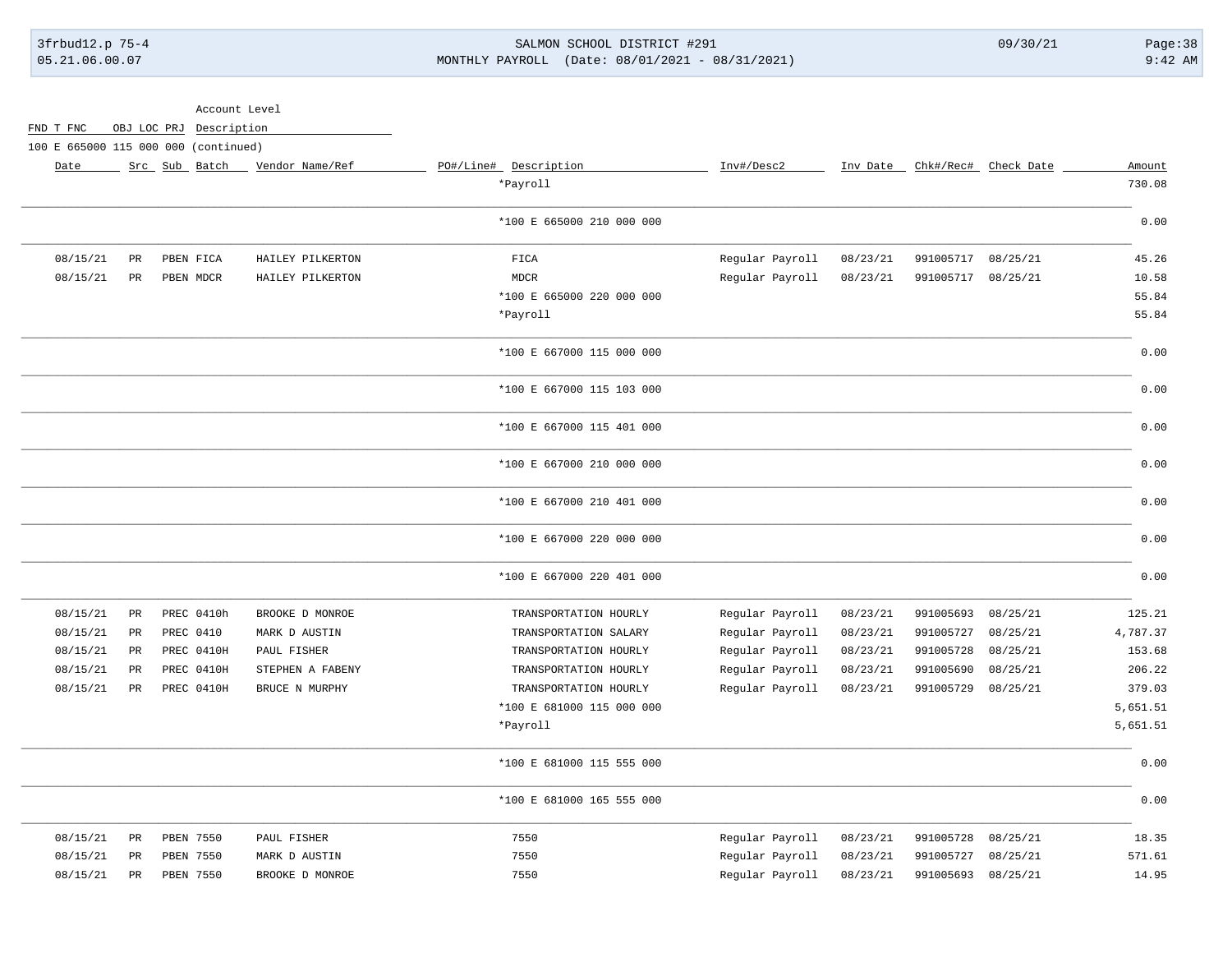## 3frbud12.p 75-4 SALMON SCHOOL DISTRICT #291 09/30/21 Page:39 05.21.06.00.07 MONTHLY PAYROLL (Date: 08/01/2021 - 08/31/2021) 9:42 AM

|                                      |                 |             |                         | Account Level    |                           |                 |          |           |            |          |
|--------------------------------------|-----------------|-------------|-------------------------|------------------|---------------------------|-----------------|----------|-----------|------------|----------|
| FND T FNC                            |                 |             | OBJ LOC PRJ Description |                  |                           |                 |          |           |            |          |
| 100 E 681000 210 000 000 (continued) |                 |             |                         |                  |                           |                 |          | Chk#/Rec# |            |          |
| Date                                 |                 | $Src$ $Sub$ | Batch                   | Vendor Name/Ref  | PO#/Line# Description     | Inv#/Desc2      | Inv Date |           | Check Date | Amount   |
| 08/15/21                             | $_{\rm PR}$     |             | PBEN 7550               | BRUCE N MURPHY   | 7550                      | Regular Payroll | 08/23/21 | 991005729 | 08/25/21   | 45.26    |
|                                      |                 |             |                         |                  | *100 E 681000 210 000 000 |                 |          |           |            | 650.17   |
|                                      |                 |             |                         |                  | *Payroll                  |                 |          |           |            | 650.17   |
|                                      |                 |             |                         |                  | *100 E 681000 210 555 000 |                 |          |           |            | 0.00     |
| 08/15/21                             | $\mbox{\sf PR}$ |             | PBEN FICA               | PAUL FISHER      | <b>FICA</b>               | Regular Payroll | 08/23/21 | 991005728 | 08/25/21   | 1.16     |
| 08/15/21                             | PR              |             | PBEN MDCR               | PAUL FISHER      | <b>MDCR</b>               | Regular Payroll | 08/23/21 | 991005728 | 08/25/21   | 0.27     |
| 08/15/21                             | PR              |             | PBEN FICA               | STEPHEN A FABENY | FICA                      | Regular Payroll | 08/23/21 | 991005690 | 08/25/21   | 12.79    |
| 08/15/21                             | PR              |             | PBEN MDCR               | STEPHEN A FABENY | MDCR                      | Regular Payroll | 08/23/21 | 991005690 | 08/25/21   | 2.99     |
| 08/15/21                             | $_{\rm PR}$     |             | PBEN FICA               | MARK D AUSTIN    | FICA                      | Regular Payroll | 08/23/21 | 991005727 | 08/25/21   | 292.11   |
| 08/15/21                             | $_{\rm PR}$     |             | PBEN MDCR               | MARK D AUSTIN    | <b>MDCR</b>               | Regular Payroll | 08/23/21 | 991005727 | 08/25/21   | 68.32    |
| 08/15/21                             | $_{\rm PR}$     |             | PBEN FICA               | BROOKE D MONROE  | FICA                      | Regular Payroll | 08/23/21 | 991005693 | 08/25/21   | 5.14     |
| 08/15/21                             | $_{\rm PR}$     |             | PBEN MDCR               | BROOKE D MONROE  | <b>MDCR</b>               | Regular Payroll | 08/23/21 | 991005693 | 08/25/21   | 1.20     |
| 08/15/21                             | PR              |             | PBEN FICA               | BRUCE N MURPHY   | FICA                      | Regular Payroll | 08/23/21 | 991005729 | 08/25/21   | 22.96    |
| 08/15/21                             | $_{\rm PR}$     |             | PBEN MDCR               | BRUCE N MURPHY   | <b>MDCR</b>               | Regular Payroll | 08/23/21 | 991005729 | 08/25/21   | 5.37     |
|                                      |                 |             |                         |                  | *100 E 681000 220 000 000 |                 |          |           |            | 412.31   |
|                                      |                 |             |                         |                  | *Payroll                  |                 |          |           |            | 412.31   |
|                                      |                 |             |                         |                  | *100 E 681000 220 555 000 |                 |          |           |            | 0.00     |
| 08/15/21                             | PR              |             | <b>PBEN 7200</b>        | MARK D AUSTIN    | 7200                      | Regular Payroll | 08/23/21 | 991005727 | 08/25/21   | 544.80   |
| 08/15/21                             | PR              |             | PBEN 7200               | PAUL FISHER      | 7200                      | Regular Payroll | 08/23/21 | 991005728 | 08/25/21   | 544.80   |
| 08/15/21                             | PR              |             | <b>PBEN 7200</b>        | BROOKE D MONROE  | 7200                      | Regular Payroll | 08/23/21 | 991005693 | 08/25/21   | 544.80   |
| 08/15/21                             | $_{\rm PR}$     |             | <b>PBEN 7200</b>        | BRUCE N MURPHY   | 7200                      | Regular Payroll | 08/23/21 | 991005729 | 08/25/21   | 544.80   |
|                                      |                 |             |                         |                  | *100 E 681000 240 000 000 |                 |          |           |            | 2,179.20 |
|                                      |                 |             |                         |                  | *Payroll                  |                 |          |           |            | 2,179.20 |
|                                      |                 |             |                         |                  | *100 E 681000 240 555 000 |                 |          |           |            | 0.00     |
|                                      |                 |             |                         |                  | *100 E 682000 115 401 000 |                 |          |           |            | 0.00     |
|                                      |                 |             |                         |                  | *100 E 682000 115 602 000 |                 |          |           |            | 0.00     |
|                                      |                 |             |                         |                  | *100 E 682000 210 401 000 |                 |          |           |            | 0.00     |
|                                      |                 |             |                         |                  | *100 E 682000 220 401 000 |                 |          |           |            | 0.00     |

\_\_\_\_\_\_\_\_\_\_\_\_\_\_\_\_\_\_\_\_\_\_\_\_\_\_\_\_\_\_\_\_\_\_\_\_\_\_\_\_\_\_\_\_\_\_\_\_\_\_\_\_\_\_\_\_\_\_\_\_\_\_\_\_\_\_\_\_\_\_\_\_\_\_\_\_\_\_\_\_\_\_\_\_\_\_\_\_\_\_\_\_\_\_\_\_\_\_\_\_\_\_\_\_\_\_\_\_\_\_\_\_\_\_\_\_\_\_\_\_\_\_\_\_\_\_\_\_\_\_\_\_\_\_\_\_\_\_\_\_\_\_\_\_\_\_\_\_\_\_\_\_\_\_\_\_\_\_\_\_\_\_\_\_\_\_\_\_\_\_